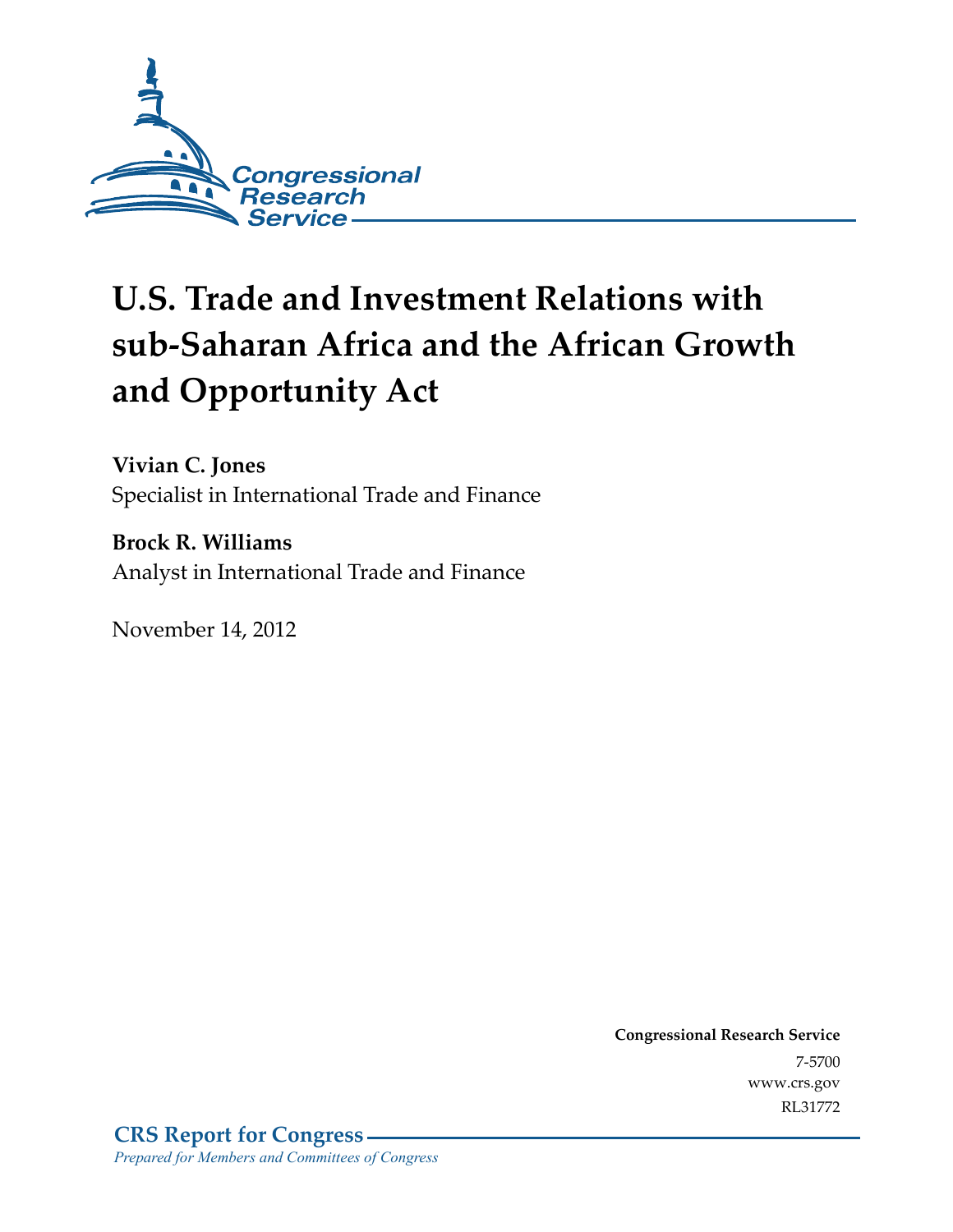# **Summary**

Following the end of the apartheid era in South Africa in the early 1990s, the United States sought to increase economic relations with sub-Saharan Africa (SSA). President Clinton instituted several measures that dealt with investment, debt relief, and trade. Congress passed legislation that required the President to develop a trade and development policy for Africa.

Between 1960 and 1973, Africa's economic growth was relatively strong, followed by a period of stagnation and decline for the subsequent two decades in many SSA countries. Current perspectives, however, indicate that many of the fastest-growing countries in the world are on the African continent, and the International Monetary Fund (IMF) projects that the SSA region will grow in terms of real GDP by 5.3% in 2012 and 2013.

In 2000, Congress approved new U.S. trade and investment legislation for SSA in the African Growth and Opportunity Act (AGOA; Title I, P.L. 106-200). According to U.S. trade statistics, U.S. trade with SSA has comprised 1% to 2% of U.S. total trade with the world. AGOA extends preferential treatment to U.S. imports from eligible countries that are pursuing market reform measures. Data show that U.S. imports under AGOA are mostly energy products, but imports of other products have grown significantly. AGOA mandated that U.S. officials meet regularly with their counterparts in SSA, and 11 of these meetings have been held to date. The 11<sup>th</sup> AGOA Forum was held from June 14 to June 15, 2012, in Washington, DC.

AGOA also directed the President to provide U.S. government technical assistance and trade capacity support to AGOA beneficiary countries. Government agencies that have roles in this effort include the U.S. Agency for International Development, the Assistant U.S. Trade Representative for Africa (established by statute under AGOA), the Overseas Private Investment Corporation, the Export-Import Bank, the U.S. and Foreign Commercial Service, and the Trade and Development Agency. In AGOA, Congress declared that free-trade agreements should be negotiated, where feasible, with interested SSA countries. Related to this provision, negotiations on a free-trade agreement with the Southern African Customs Union (SACU), which includes South Africa and four other countries, began in June 2003, but were suspended in April 2006.

The  $112<sup>th</sup>$  Congress enacted legislation to extend through September 2015 an expiring provision in AGOA, which allows apparel made in lesser-developed countries to be made of yarns and fabrics from any country and still receive duty-free treatment, subject to a cap (P.L. 112-163). This amendment to AGOA also added South Sudan to the list of SSA countries eligible for AGOA benefits. Eligible countries may become AGOA beneficiaries subject to approval by the Administration.

Legislation is pending to further enhance U.S.-SSA trade relations. H.R. 4221 and S. 2215 seek to increase U.S. exports to Africa, in part, through strategies aimed at further developing relationships between the United States and African countries on a government-to-government level, fostering private sector U.S.-African ties, and targeting more U.S. export financing toward trade with Africa. An amended version of S. 2215 was ordered reported by the Senate Foreign Relations Committee in September 2012. H.R. 656, a separate initiative, would create at the State Department a Special Representative for United States-Africa Trade, Development, and Diaspora Affairs that would also promote U.S. trade and investment ties with SSA.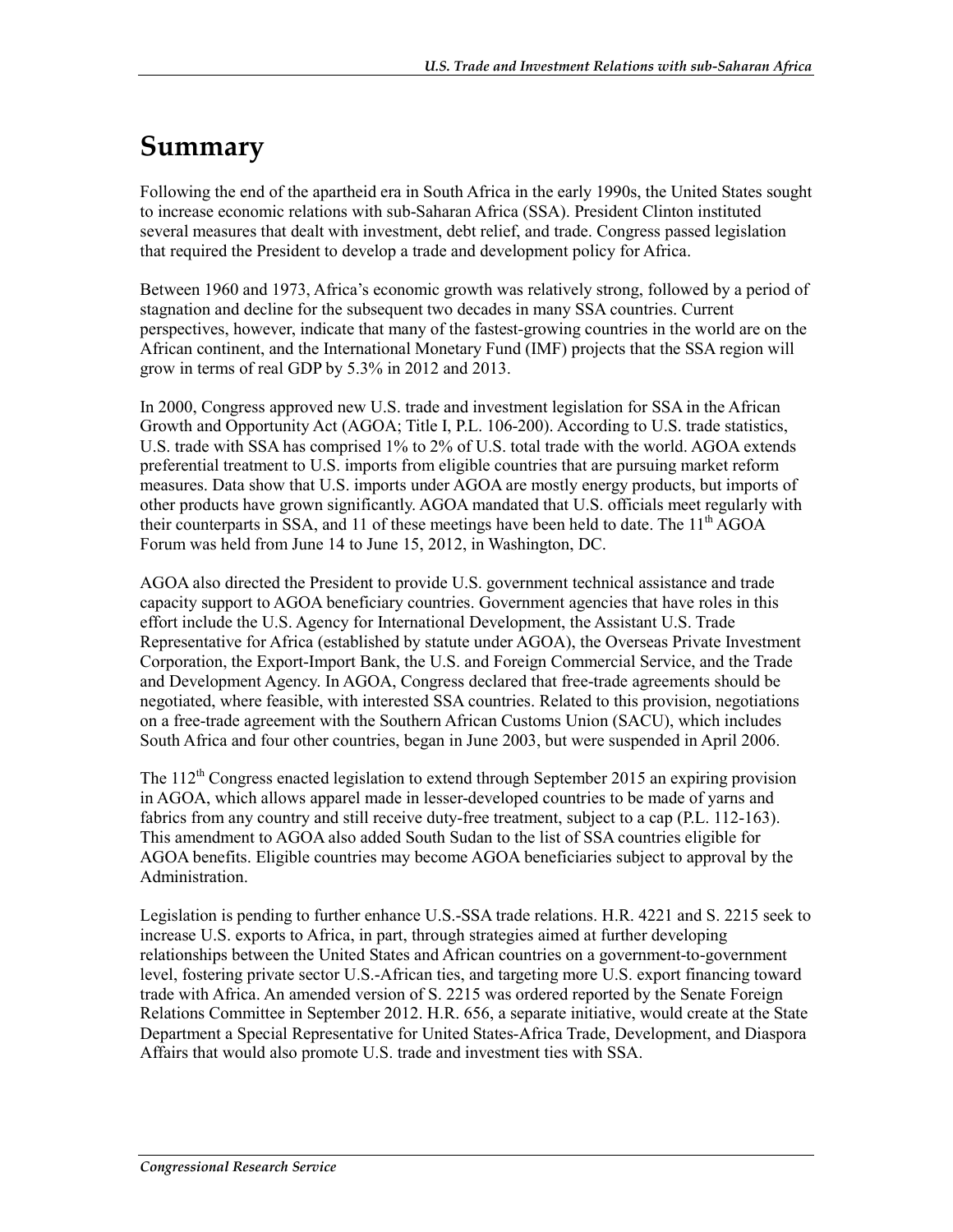# Contents

| United States-sub-Saharan Africa Trade and Economic Cooperation Forum 27 |  |
|--------------------------------------------------------------------------|--|
|                                                                          |  |
|                                                                          |  |
|                                                                          |  |
|                                                                          |  |
|                                                                          |  |
|                                                                          |  |
|                                                                          |  |
|                                                                          |  |
|                                                                          |  |
|                                                                          |  |
|                                                                          |  |
|                                                                          |  |

# Figures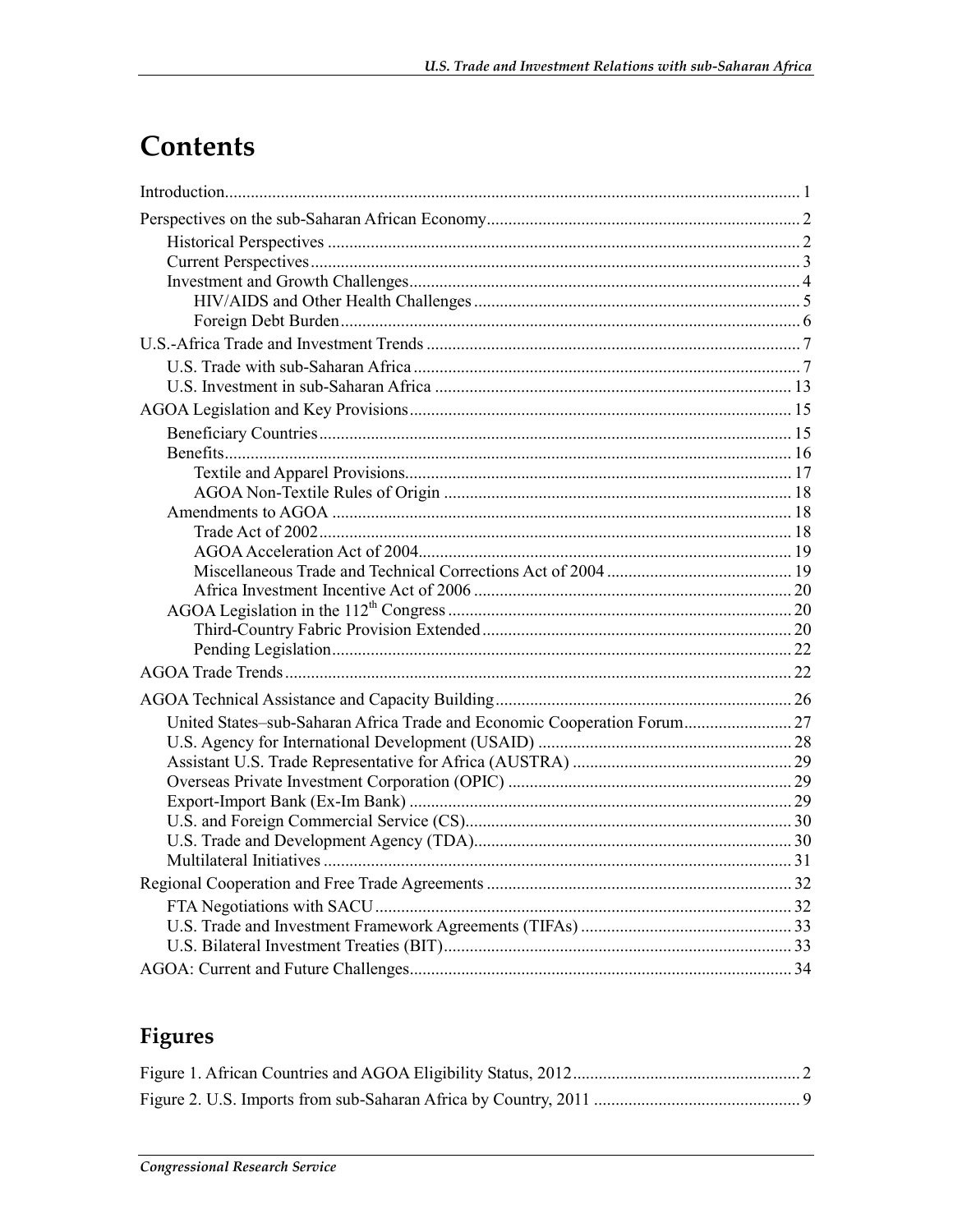| Figure 8. U.S. Exports to AGOA-Eligible Countries as a Portion of Total U.S. Exports to |  |
|-----------------------------------------------------------------------------------------|--|

# **Tables**

| Table 2. SSA Countries with Highest Estimated Adult (15-49) HIV Prevalence Rate        |    |
|----------------------------------------------------------------------------------------|----|
|                                                                                        |    |
|                                                                                        |    |
|                                                                                        |    |
|                                                                                        |    |
| Table 7. Major Destinations of U.S. Foreign Direct Investment (FDI) in SSA, 2011  13   |    |
| Table 8. Beneficiary Countries under the African Growth and Opportunity Act 15         |    |
| Table 9. U.S. imports from Lesser Developed AGOA Countries under the Third-Country     |    |
|                                                                                        |    |
| Table 11. Total U.S. Imports, Imports under AGOA (including GSP), and Utilization Rate | 23 |
|                                                                                        |    |
|                                                                                        |    |
| Table B-1. SSA Countries Trade Relationship with United States and Preference Program  | 39 |

# **Appendixes**

| Appendix A. Regional Economic Integration Among sub-Saharan Africa Nations 37 |  |
|-------------------------------------------------------------------------------|--|
|                                                                               |  |

# **Contacts**

|--|--|--|--|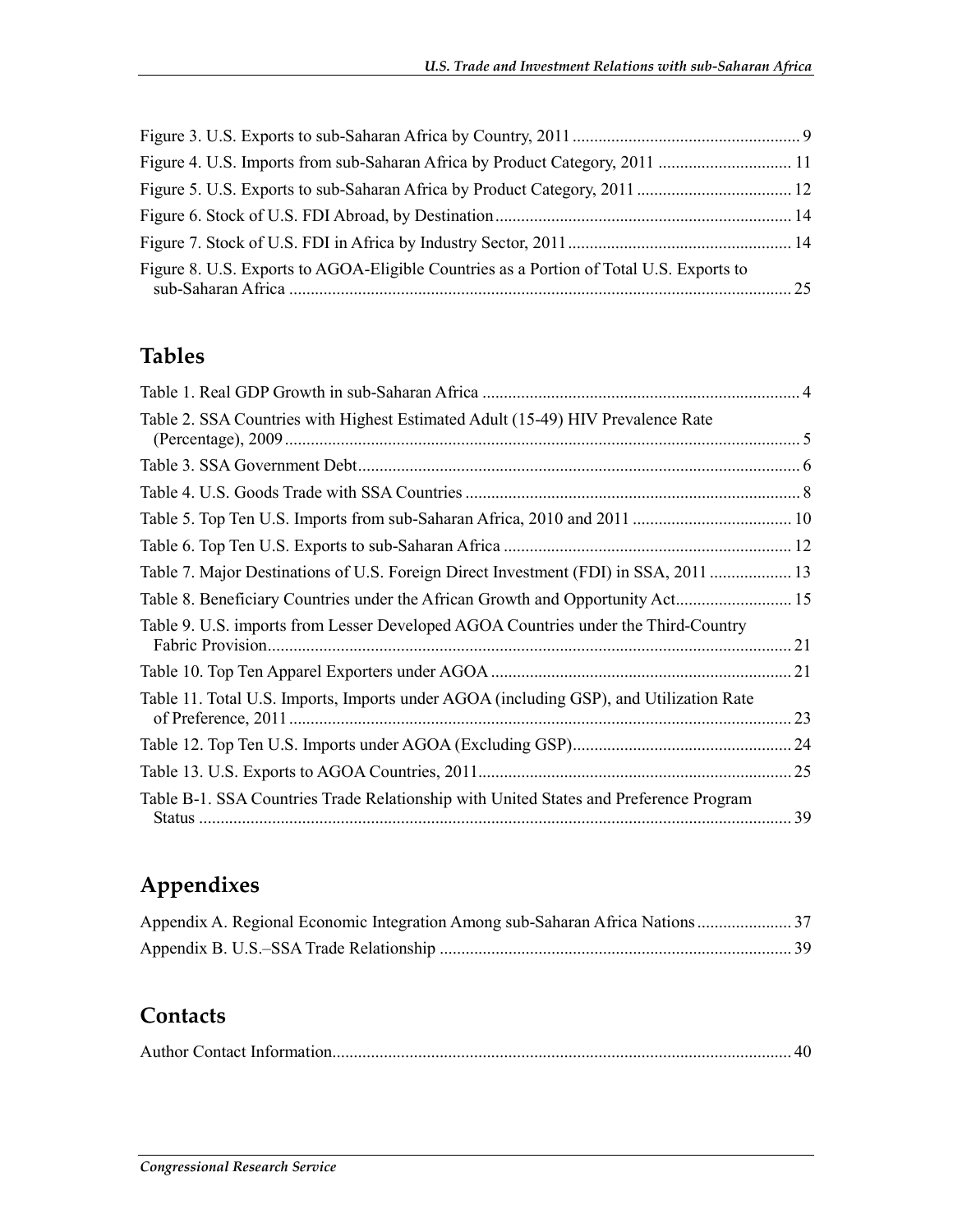# **Introduction**

A key element in U.S. policy toward Africa is the potential benefit from increased trade and commercial ties between the United States and Africa.<sup>1</sup> Interest in increasing bilateral commerce began after the end of the apartheid era in South Africa in the early 1990s. In 1993, Congress approved the end of anti-apartheid restrictions, and later that year then-Commerce Secretary Ron Brown led a business delegation to South Africa. In subsequent years, the Administration has also instituted several measures to help sub-Saharan African (SSA) countries and increase U.S. trade and investment in the region.

At the same time, Congress developed legislation that sought to improve U.S.-Africa trade relations. In the 1994 legislation to implement the Uruguay Round of multilateral trade agreements (P.L. 103-465), Congress directed the President to develop and implement a comprehensive trade and development policy for the countries of Africa, and subsequently introduced legislation to authorize a new trade and investment policy for sub-Saharan Africa. In 2000, Congress approved the African Growth and Opportunity Act (AGOA; Title I, P.L. 106- 200). AGOA offers trade preferences and other economic benefits to SSA countries that meet certain criteria, including progress towards a market economy, respect for the rule of law, and human and worker rights. In AGOA, Congress also declared that free-trade agreements should also be negotiated, where feasible, with interested SSA countries.

AGOA has been amended several times since its initial enactment. In 2002, Congress amended AGOA to further increase market access for products from  $SSA$ <sup>2</sup>. In 2004, Congress passed legislation to extend AGOA benefits beyond the original deadline and to clarify certain provisions. This legislation also included directives to the President on investment initiatives and technical assistance. Congress passed legislation in 2006 to further amend AGOA and extend certain provisions concerning textile and apparel imports to 2012.<sup>3</sup> One of these provisions, the "third-country fabric provision," permits imports, subject to a cap, of apparel made in designated lesser-developed SSA countries of third-country yarns and fabrics (meaning that the yarns and fabrics may come from any country). This provision was recently extended through September  $2015.<sup>4</sup>$ 

This report examines African economic trends and U.S. trade and investment flows with SSA. It discusses the provisions of AGOA and the changes that have occurred since its enactment. It concludes with a brief discussion of issues for Congress.

<sup>&</sup>lt;sup>1</sup> The White House, *U.S. Strategy Toward Sub-Saharan Africa*, June 2012, p. 4, http://www.whitehouse.gov/sites/ default/files/docs/africa\_strategy\_2.pdf.

<sup>2</sup> Section 3108 of the Trade Act of 2002, P.L. 107-210.

<sup>&</sup>lt;sup>3</sup> Section 6002 of the Tax Relief and Health Care Act of 2006, P.L. 109-432.

<sup>4</sup> P.L. 112-163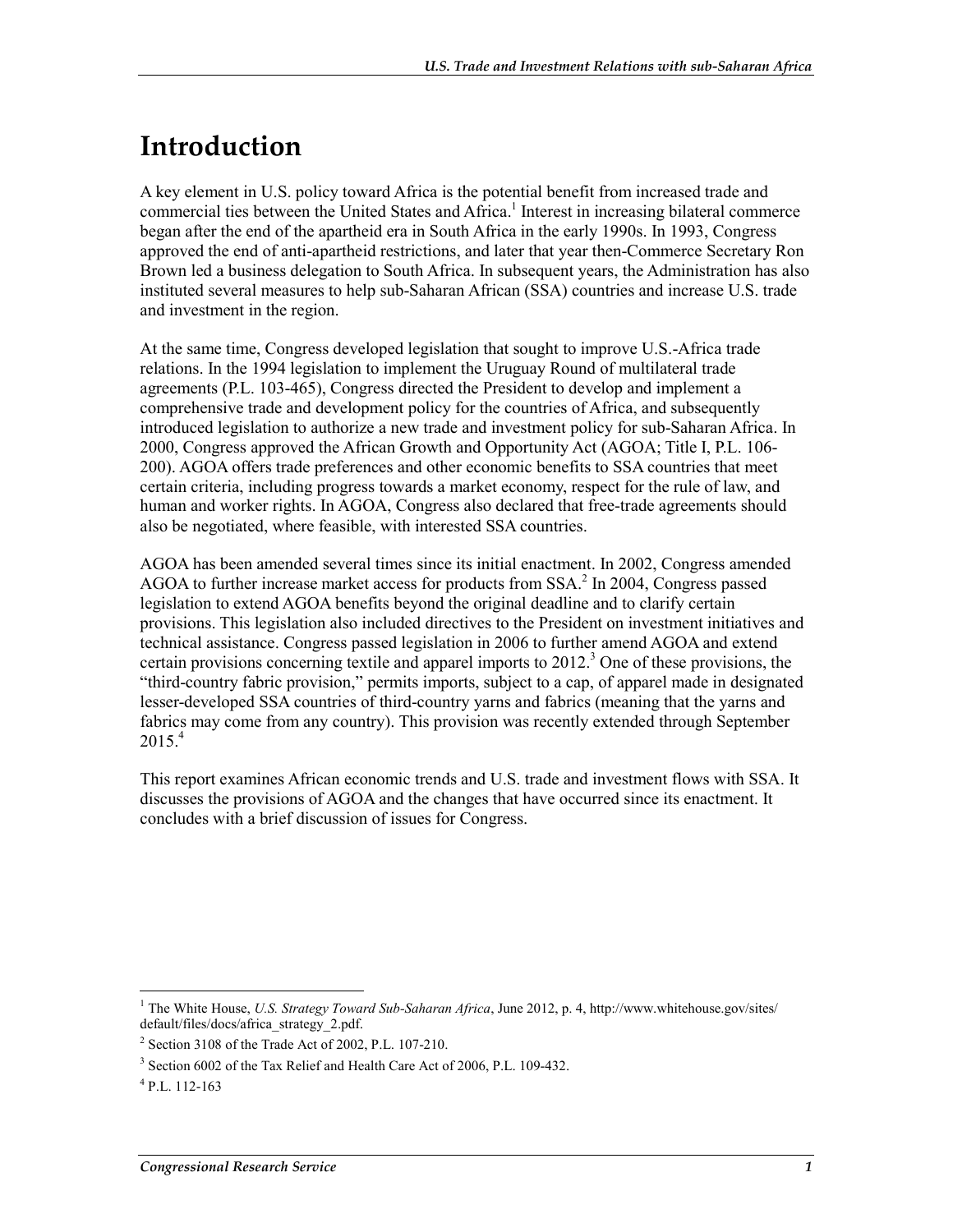

**Figure 1. African Countries and AGOA Eligibility Status, 2012** 

**Source:** Adapted by CRS (6/21/2012).

# **Perspectives on the sub-Saharan African Economy**

# **Historical Perspectives**

The historical pattern of contemporary Africa's economic growth provides insights to help understand Africa's current economic situation and policy options. Between 1960 and 1973, which is the period immediately following independence in most African countries, economic growth was reasonably strong in many SSA countries. Most African countries experienced a sharp decline in their growth trends at some point between 1973 and 1980, followed by persistent stagnation until the early 1990s. Average SSA per-capita GDP (PPP data) reached its minimum point in the mid-1990s, and still had not recovered to 1970s levels in 2005.<sup>5</sup> Another factor that

<sup>5</sup> Jorge Saba Arbache and John Page, "Patterns of Long Term Growth in Sub-Saharan Africa," World Bank, November 2007. Purchasing Power Parity (PPP) estimates attempt to determine comparative prices across countries for similar (continued...)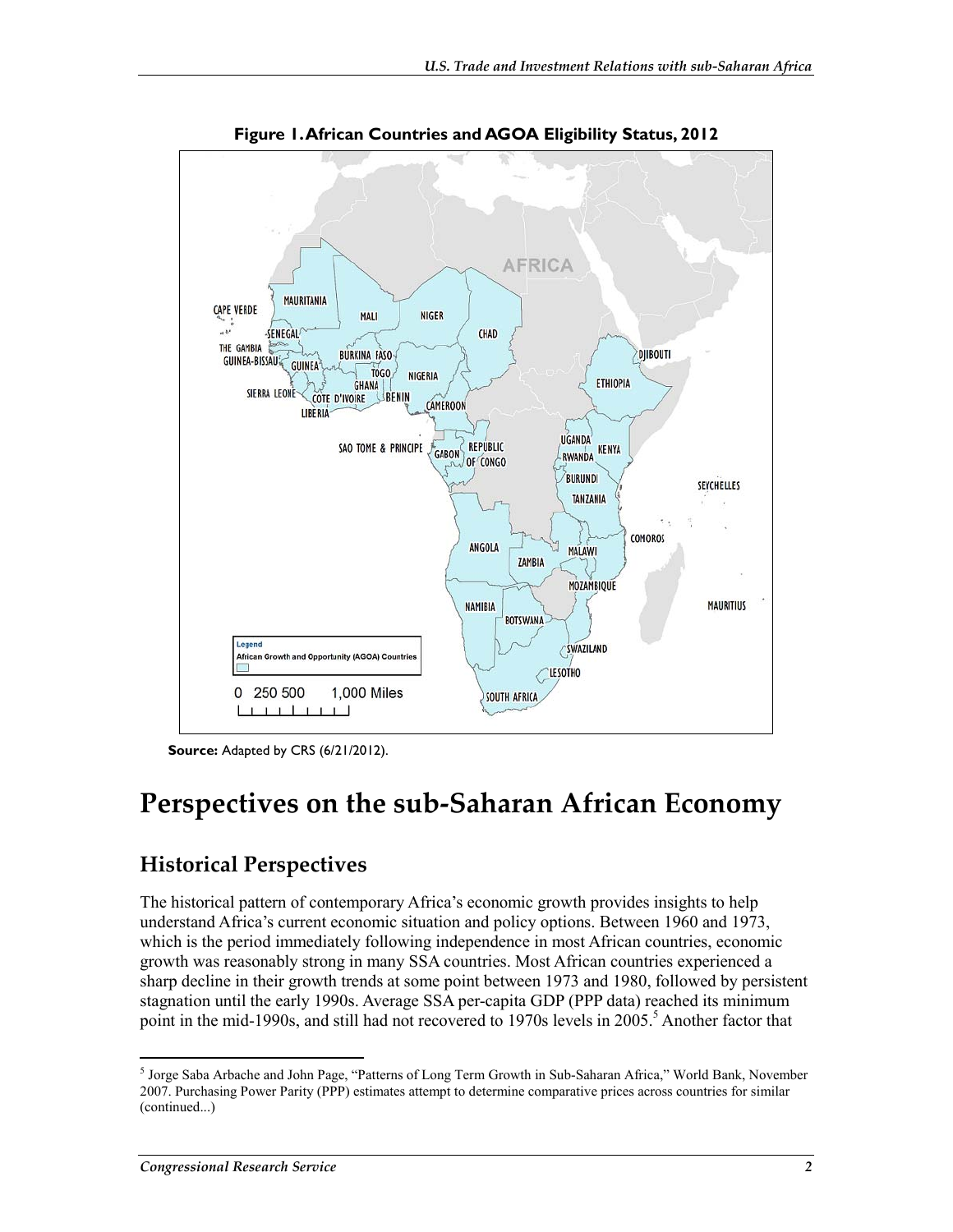characterized growth in many African countries—and in many cases continues to affect economic development patterns—is high economic growth volatility, a common feature in SSA countries' historical trends. A 2007 World Bank study found that SSA has experienced more growth volatility than other regions, resulting in dampened investments and obscuring periods of good performance for some countries. The report found that this volatility has been caused by conflict, poor governance, and fluctuating world commodity prices. The authors of the study contend that reducing volatility is at least as important as promoting growth.<sup>6</sup> In the 1990s, many African countries made a modest recovery until about 1994, but the growth rates for the remainder of the period tended to remain far below the first post-colonial phase.<sup>7</sup>

The causes of this period of slow economic growth in the region have been a source of debate among development economists. Analysts have cited poor governance, political instability, geographic features, and historical conditions such as colonialism as different reasons for Africa's economic malaise. Other factors cited included slow accumulation of both human and physical capital, dependence on single commodity exports, low productivity growth and pressures from high population growth rates, and high dependence on foreign aid.

Following this period of stagnation, the past decade has seen considerable improvements in governance and economic growth in many parts of Africa, although many countries continue to experience political instability, poor economic performance, and lack of progress in improving social welfare indicators. Poverty and inequitable income distribution also remain common in many countries. Despite these challenges, many countries are experiencing rapid economic growth.

## **Current Perspectives**

The International Monetary Fund (IMF) projects that the SSA region will grow in terms of real GDP by 5.3% in 2012 and 2013 (see Table 1).<sup>8</sup> These projections, however, mask significant disparities among the 44 countries the IMF considers in its regional analysis. For example, in its *Regional Economic Outlook*, released in October 2012, the IMF projected that oil-exporting countries in SSA would experience average real GDP growth of 6.7% in 2012, and 6.0% in 2013. Relatively stable, low-income, non-energy-producing countries (such as Ethiopia, Burkina Faso, and Kenya) are expected to grow on average by 5.9% in 2012 and 6.1% in 2013, while middle income countries (such as South Africa) are projected to grow by 3.4% in 2012 and 3.8% in 2013. The IMF also projects that more than half of the 12 SSA countries identified as "fragile" countries, due to prolonged institutional weakness or conflict (such as the Democratic Republic of Congo, Guinea, and Liberia), are expected to see stronger or stable growth in 2012 (6.6%) and 2013 (5.8%).<sup>9</sup> This improved economic performance may reflect many factors, including better governance, increased trade flows, strong commodity prices, rising aid flows, and debt

<sup>(...</sup>continued)

baskets of goods, taking into account exchange rates and various cost of living measures. This generates an artificial, but uniform, global exchange rate, which can be used to measure the local purchasing value of national currencies.

<sup>&</sup>lt;sup>6</sup> Jorge Saba Arbache and John Page, "More Growth or Fewer Collapses? A New Look at Long Run Growth in SSA," World Bank, October 2007.

<sup>7</sup> *The Economist*, May 13-19, 2000.

<sup>8</sup> International Monetary Fund *Regional Economic Outlook: Sub-Saharan Africa*, October 2012, http://www.imf.org.  $<sup>9</sup>$  Ibid, p. 95</sup>

*Congressional Research Service 3*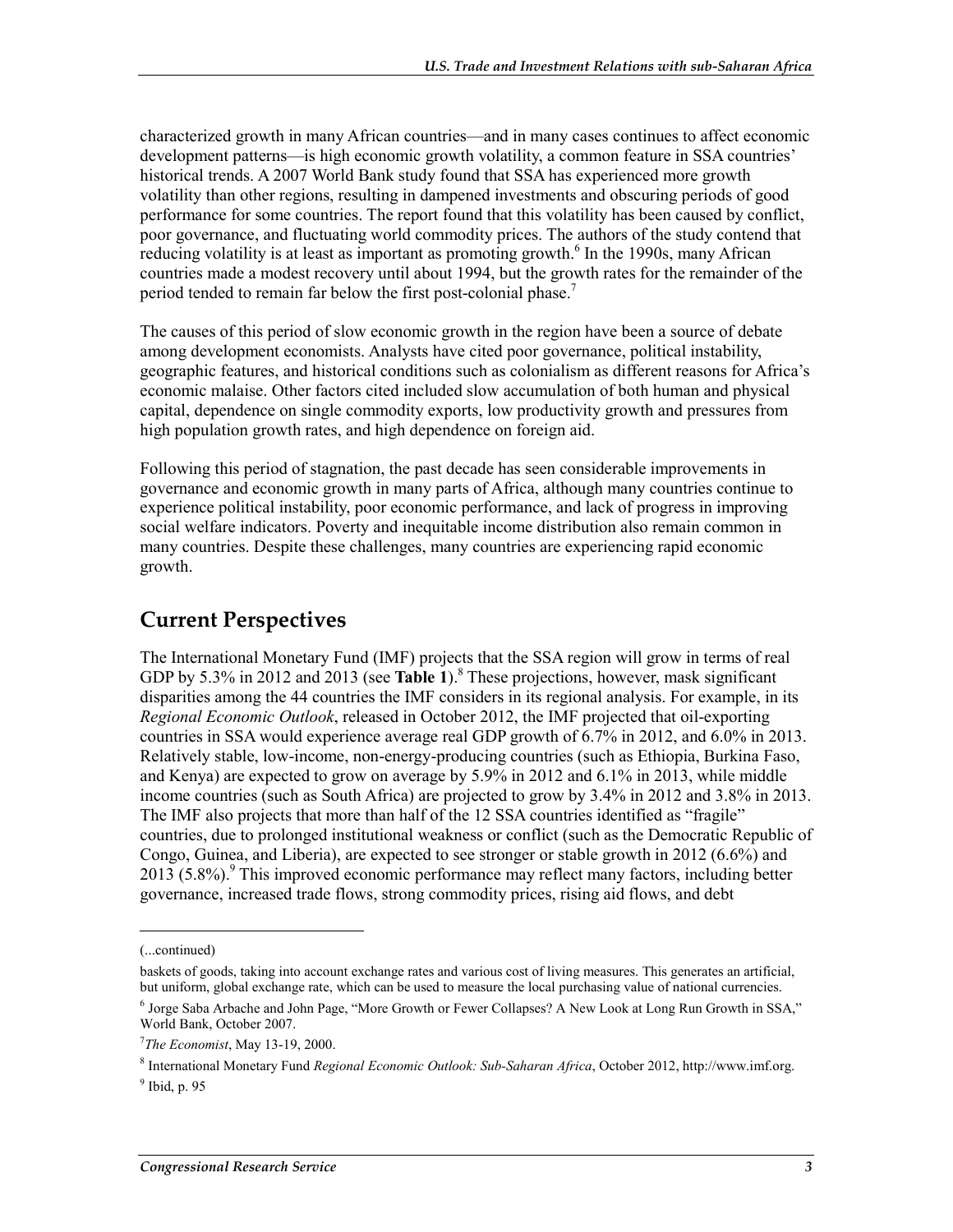forgiveness.10 Rising incomes and expanding urban middle classes in some countries, economic diversification, increased access to communications technologies, and multiple other factors could also contribute to such trends.

U.S. foreign direct investment (FDI) flows to the region in 2011 amounted to about \$3.1 billion, with South Africa (\$722 million), Angola (\$707 million), Ghana (\$250 million), and Liberia (\$113 million) as the major destinations of those investment flows.11 According to United Nations (UN) data, total world FDI to SSA amounted to about \$35 billion in  $2011$ <sup>12</sup> Leading SSA country destinations for worldwide direct investment in 2011 included Nigeria (\$8.9 billion), South Africa (\$5.8 billion), and Ghana (\$3.2 billion).

| Country<br>Group | 2004-2008<br>(average) | 2009   | 2010 | 2011 | 2012<br>(projected) | 2013<br>(projected) |  |
|------------------|------------------------|--------|------|------|---------------------|---------------------|--|
| Oil Exporters    | 8.6                    | 5.1    | 6.6  | 6.3  | 6.7                 | 6.0                 |  |
| Middle Income    | 5.0                    | $-0.6$ | 3.8  | 4.5  | 3.4                 | 3.8                 |  |
| Low Income       | 7.3                    | 5.4    | 6.4  | 5.5  | 5.9                 | 6.1                 |  |
| Fragile          | 2.5                    | 3.1    | 4.2  | 2.3  | 6.6                 | 6.5                 |  |
| <b>Total SSA</b> | 6.5                    | 2.8    | 5.3  | 5.2  | 5.3                 | 5.3                 |  |
| World            | 4.6                    | $-0.6$ | 5.1  | 3.8  | 3.3                 | 3.6                 |  |

#### **Table 1. Real GDP Growth in sub-Saharan Africa**  (percent change)

**Source:** International Monetary Fund, Regional Economic Outlook, sub-Saharan Africa, October 2012.

**Notes:** IMF Country Groupings: **Oil Exporting Countries**: Angola, Cameroon, Chad, Equatorial Guinea, Gabon, Nigeria, Republic of Congo**. Middle Income Countries**: Botswana, Cape Verde, Ghana, Lesotho, Mauritius, Namibia, Senegal, Seychelles, South Africa, Swaziland, Zambia. **Non-Fragile Low Income Countries:** Benin, Burkina Faso, Ethiopia, the Gambia, Kenya, Madagascar, Mali, Mozambique, Niger, Rwanda, Sierra Leone, Tanzania, Uganda. **Fragile Countries:** Burundi, Central African Republic, Comoros, Democratic Republic of the Congo, Cote d'Ivoire, Eritrea, Guinea, Guinea-Bissau, Liberia, Sao Tome and Principe, Togo, Zimbabwe.

## **Investment and Growth Challenges**

Despite improved economic performance in many African countries in recent years, the economic challenges facing Africa remain significant. African countries are vulnerable to volatile weather conditions, commodity price fluctuations, and poor road and other infrastructure conditions, as well as ongoing political instability in parts of the continent. Many countries have also faced difficulties in reducing high rates of poverty, improving social welfare indicators, combating corruption, and diversifying their economies. In addition, limited integration of regional trade regimes and transport systems often inhibits intra-regional trade, as well as foreign investment.

<sup>1</sup> 10 The World Bank, *Global Development Finance,* 2006 and 2007.

<sup>&</sup>lt;sup>11</sup> Bureau of Economic Analysis (BEA), Foreign Direct Investment database.

<sup>&</sup>lt;sup>12</sup> United Nations Conference on Trade and Development, *World Investment Report 2012: Towards a New Generation of Investment Policies*, p. 169.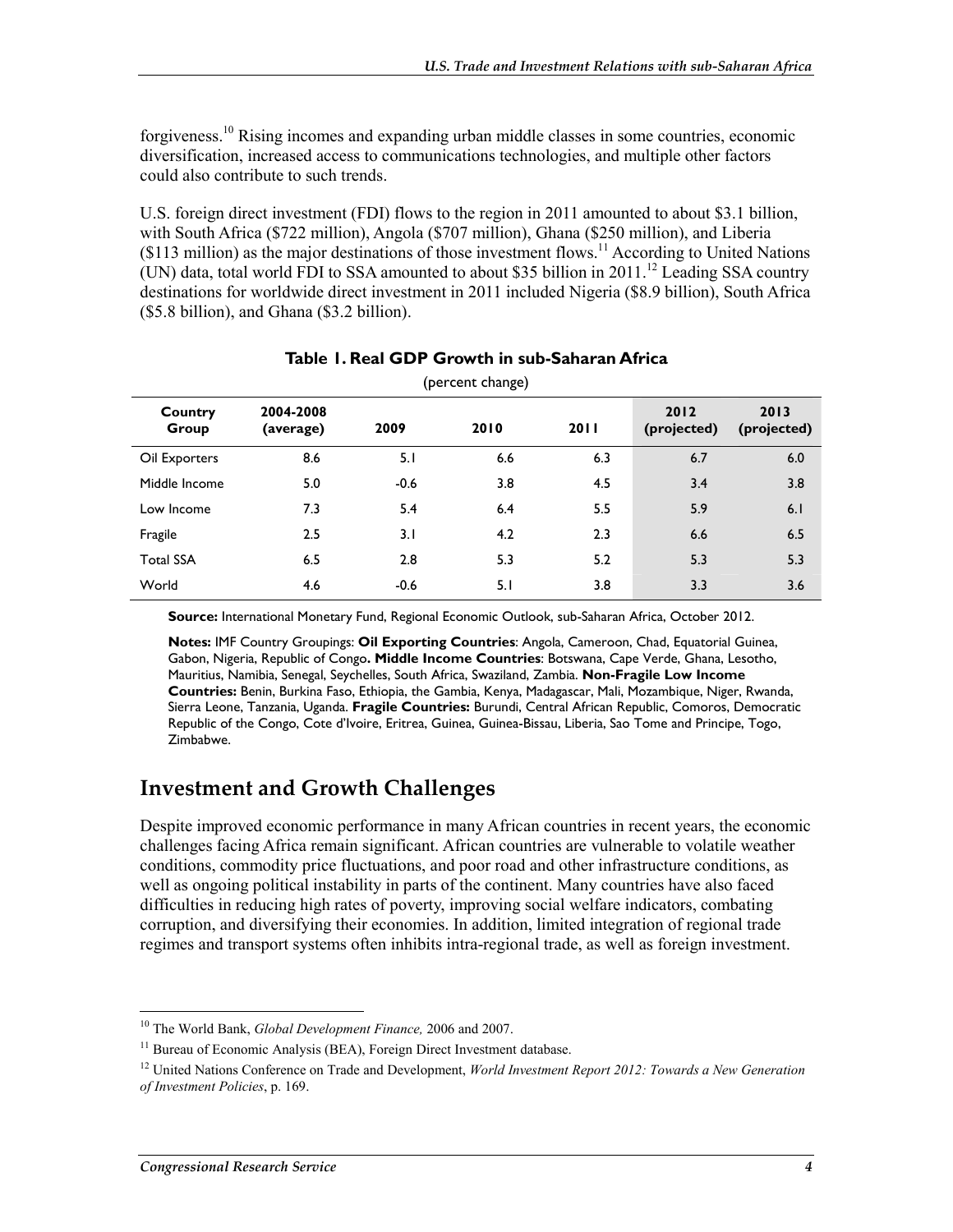Many countries' domestic market demand is not large enough to draw the attention of large foreign and U.S. firms, which may prefer to deal with larger regional markets.<sup>13</sup>

Much of sub-Saharan Africa's trade with the world is largely still based on primary product exports, such as oil and other mineral fuels (about 54% of its exports to the world by value in 2010); precious stones and metals (10%); and ores, slag, and ash  $(5\%)$ .<sup>14</sup> As a result, many sub-Saharan African countries continue to be vulnerable—as do many developing countries and regions—to the rise and fall of international commodity prices.

### **HIV/AIDS and Other Health Challenges**

The HIV/AIDS pandemic is also straining some African economies and threatens to curtail future economic growth. SSA is the region most affected by HIV/AIDS. As of 2010, an estimated 22.9 million people were living with HIV-AIDS in SSA, accounting for 68% of all people living with HIV worldwide. Nine countries with the world's highest HIV prevalence rates worldwide are located in Southern Africa, where an estimated 11.1 million people were living with HIV in 2010. Swaziland has the world's highest prevalence rate (25.9%), and South Africa has the world's largest HIV-positive population  $(5.6 \text{ million})^{15}$  In 2010, about 1.9 million people in SSA contracted HIV and approximately 1.2 million people in the region died from AIDS.<sup>16</sup> The pandemic not only diverts resources from investments in productive resources to social services to care for the sick and dying, but it also erodes human capital by striking some of the most productive members of society: skilled workers, teachers, and professionals.<sup>17</sup>

Africa also suffers disproportionately high disease burdens attributable to such illnesses as malaria, tuberculosis and other respiratory diseases, and water-born diarrheal infections, and many countries face severe health care delivery system constraints.<sup>18</sup>

#### **Table 2. SSA Countries with Highest Estimated Adult (15-49) HIV Prevalence Rate (Percentage), 2009**

| Country         | Estimate (%) |
|-----------------|--------------|
| Swaziland       | 25.9         |
| <b>Botswana</b> | 24.8         |
| Lesotho         | 23.6         |

1 <sup>13</sup> Based on remarks of representatives from the Chamber of Commerce and GE Africa speaking on U.S. economic engagement in Africa, June 19, 2012.

18 See CRS Report R41644, *U.S. Response to the Global Threat of Malaria: Basic Facts*; CRS Report R41802, *The Global Challenge of HIV/AIDS, Tuberculosis, and Malaria*; and CRS Report R41851, *U.S. Global Health Assistance: Background and Issues for the 112th Congress*, by Tiaji Salaam-Blyther.

<sup>&</sup>lt;sup>14</sup> CRS analysis using the Global Trade Atlas Navigator database.

<sup>15</sup> UNAIDS*, Report on the Global AIDS Epidemic*, 2010, CRS Report R41645, *U.S. Response to the Global Threat of HIV/AIDS: Basic Facts*.

 $16$  Ibid.

<sup>17</sup> CRS Report RL33584, *AIDS in Africa*, by Nicolas Cook.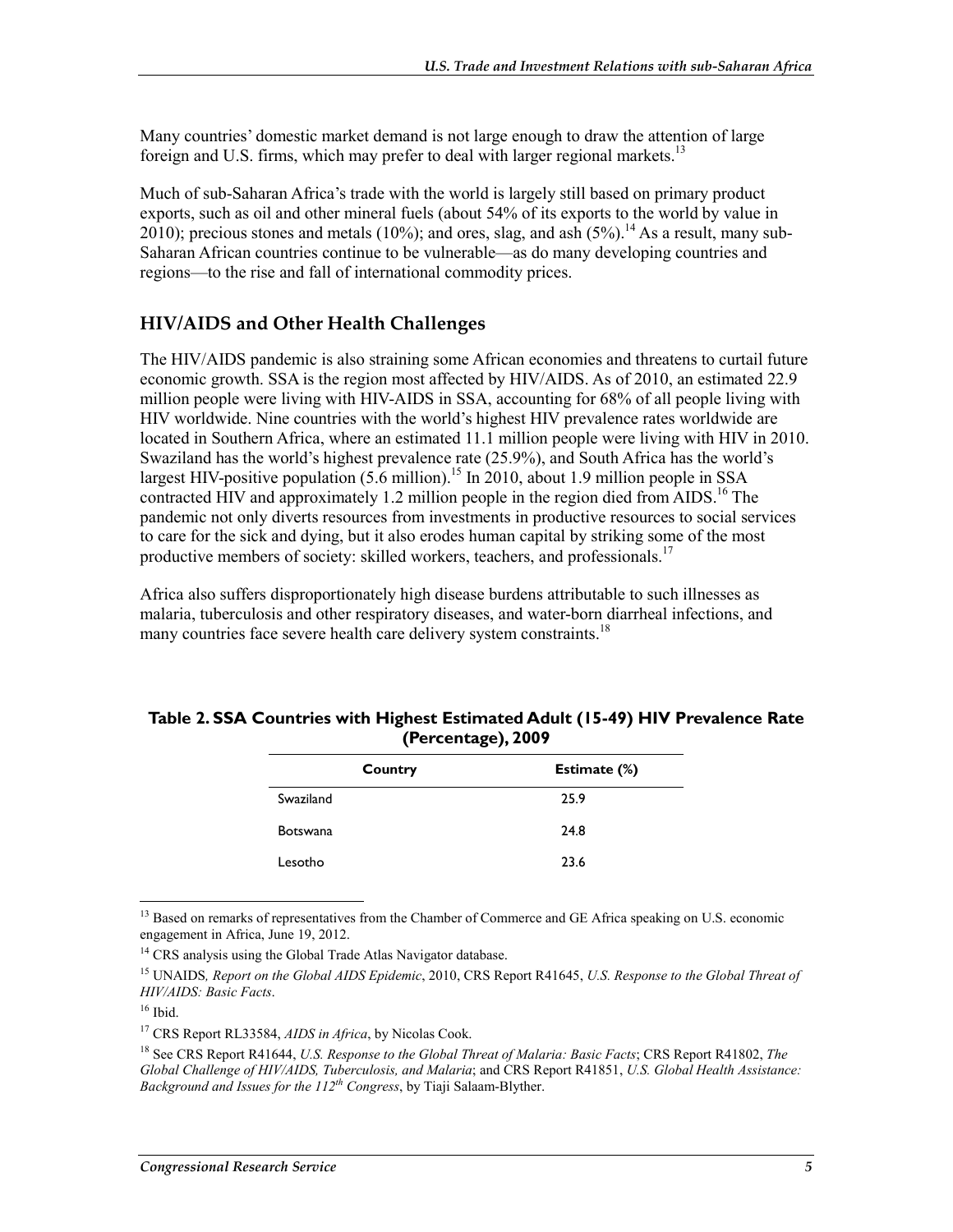| Country            | Estimate (%) |
|--------------------|--------------|
| South Africa       | 17.8         |
| Zimbabwe           | 14.3         |
| Zambia             | 13.5         |
| Namibia            | 13.1         |
| Mozambique         | 11.5         |
| Malawi             | 11.0         |
| Kenya              | 6.3          |
| <b>SSA Average</b> | 5.9          |
|                    |              |

**Source:** UNAIDS Report on the Global AIDS Epidemic, 2010

#### **Foreign Debt Burden**

The debt burden carried by SSA countries has been identified as a drag on the economies of the region. In 2010, the states of SSA owed foreign creditors an estimated total of \$143 billion.<sup>19</sup> SSA's total government debt as a percentage of GDP averaged 33.1% in 2011 (see Table 3).<sup>20</sup> Declines in some SSA countries' external debt are due to ongoing comprehensive debt relief initiatives begun in 1996, including the Heavily Indebted Poor Countries Initiative (HIPC), the Multilateral Debt Relief Initiative (MDRI), and the Paris Club agreement with Nigeria.<sup>21</sup>

| Country<br><b>Grouping</b> | $2004 - 2008$<br>(average) | 2009 | 2010 | <b>2011</b> |
|----------------------------|----------------------------|------|------|-------------|
| Oil Exporters              | 29.4                       | 21.8 | 20.5 | 20.5        |
| Middle Income              | 32.6                       | 31.5 | 34.9 | 37.8        |
| Low Income                 | 50.6                       | 34.8 | 37.2 | 37.3        |
| Fragile                    | 112.5                      | 88.8 | 58.3 | 65.1        |
| <b>Total SSA</b>           | 38.7                       | 32.3 | 31.5 | 33.1        |

#### **Table 3. SSA Government Debt**

(as percent of GDP)

**Source:** International Monetary Fund, Regional Economic Outlook, sub-Saharan Africa, October 2012.

**Notes:** IMF Country Groupings: **Oil Exporting Countries**: Angola, Cameroon, Chad, Equatorial Guinea, Gabon, Nigeria, Republic of Congo**. Middle Income Countries**: Botswana, Cape Verde, Ghana, Lesotho, Mauritius, Namibia, Senegal, Seychelles, South Africa, Swaziland, Zambia. **Non-Fragile Low Income** 

20 International Monetary Fund, *Regional Economic Outlook: Sub-Saharan Africa*, October 2012, http://www.imf.org

<sup>&</sup>lt;sup>19</sup> World Bank Global Development Finance data, http://data.worldbank.org. Foreign debt is defined as total external debt stock, comprising public and publicly guaranteed long-term debt.

<sup>21</sup> United States Trade Representative, *2008 Comprehensive Report on U.S. Trade and Investment Policy Toward Sub-Saharan Africa and Implementation of the African Growth and Opportunity Act*, May 2008. See also CRS Report RS22534, *The Multilateral Debt Relief Initiative*, by Martin A. Weiss.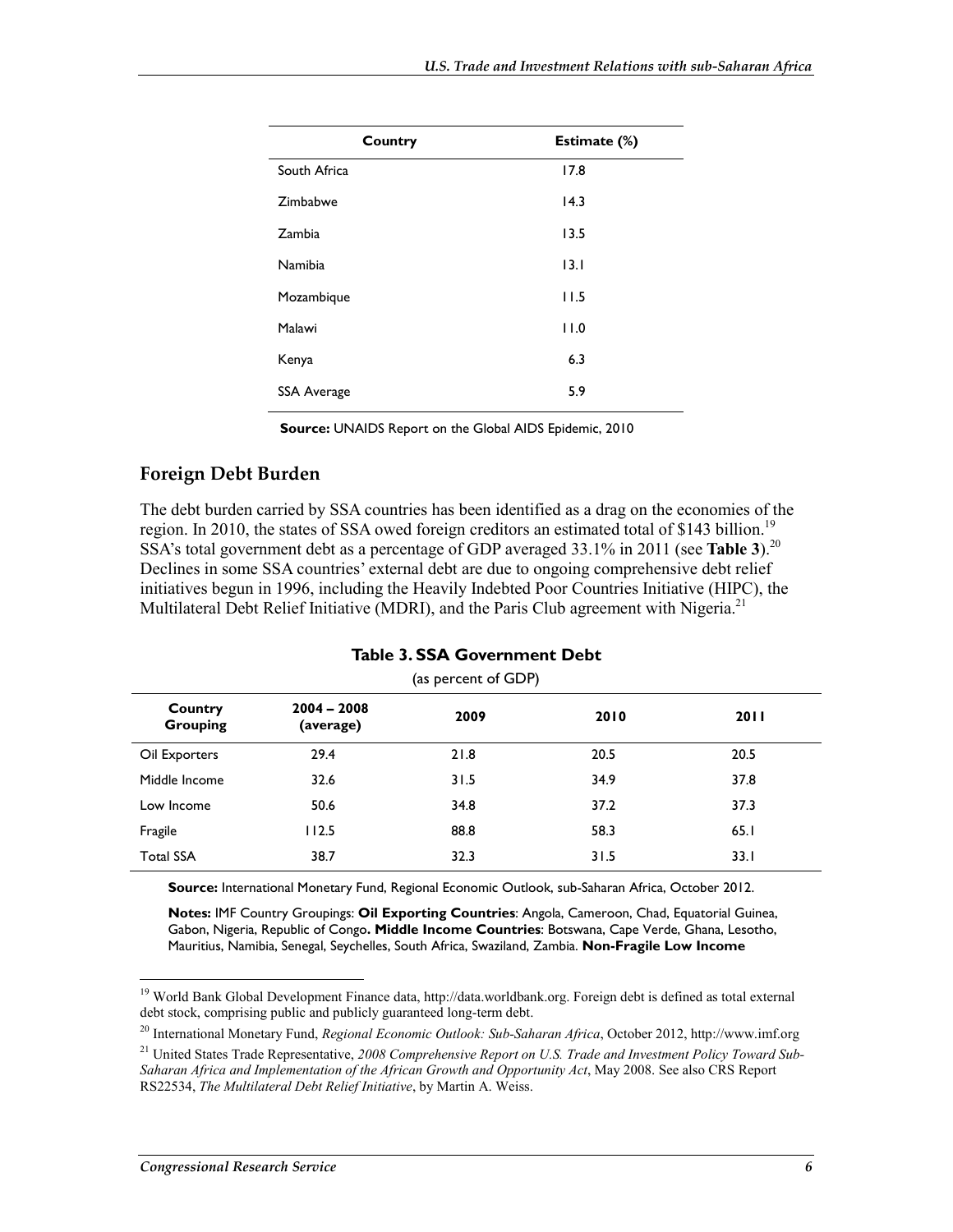**Countries:** Benin, Burkina Faso, Ethiopia, the Gambia, Kenya, Madagascar, Mali, Mozambique, Niger, Rwanda, Sierra Leone, Tanzania, Uganda. **Fragile Countries:** Burundi, Central African Republic, Comoros, Democratic Republic of the Congo, Cote d'Ivoire, Eritrea, Guinea, Guinea-Bissau, Liberia, Sao Tome and Principe, Togo, Zimbabwe.

# **U.S.-Africa Trade and Investment Trends**

### **U.S. Trade with sub-Saharan Africa**

U.S. imports from SSA countries fell in 2008 and 2009, possibly due to the spillover effects of the global financial crisis and falling demand.<sup>22</sup> According to the IMF, however, the SSA region is currently showing solid macroeconomic performance, and economic activity had expanded strongly in 2010 through 2012 to date.<sup>23</sup> This is illustrated, in part, by an expansion in total U.S. trade (imports plus exports) with SSA countries in 2010 and 2011, which grew by 29.5% and 17% respectively, after a decrease in total trade by 40% in the 2008-2009 time frame (see **Table 4**), as well as a continuing large increase in trade with China.

#### **Comparing Chinese and U.S. Trade with Africa24**

The value of total trade between China and Africa stood at \$8.9 billion in the year 2000. In 2009, Chinese-African trade, totaling \$70.4 billion, surpassed that of U.S.-Africa trade (\$62 billion), and reached \$127.3 billion in 2011, an increase of 1,423% over the 2000 level.25 Africa's share of global Chinese trade also grew over the past decade, from 1.9% of Chinese global trade in 2000 to 3.5% of China's global trade in 2011. China is also Africa's largest single source of imports, while the United States is its largest export destination. In 2011, about 62% of African exports to China consisted of crude oil (over \$24.77 billion of which came from Angola, the source of over 9% of China's oil imports in 2011). Another 34% was made up of raw materials, mostly metal commodities and wood. Oil also dominates Africa's exports to the United States; crude oil made up about 75% of U.S. imports from Africa in 2011. Both China and the United States export a highly diverse, variable array of products to Africa, notably equipment, machinery, vehicles, and other technology. U.S.-African trade has also grown over the past decade, but not as rapidly as Sino-African trade.26

<sup>22</sup> CRS Report R40778, *The Global Economic Crisis: Impact on Sub-Saharan Africa and Global Policy Responses*, by Alexis Arieff, Martin A. Weiss, and Vivian C. Jones.

<sup>23</sup> International Monetary Fund, *Regional Economic Outlook*, October 2012, http://www.imf.org.

<sup>&</sup>lt;sup>24</sup> Contribution from Nicolas Cook, CRS African Affairs Specialist.

<sup>&</sup>lt;sup>25</sup> Sino-African trade in 2011 also eclipsed the record \$104.7 billion in U.S.-African trade attained in 2008.

 $26$  U.S.-African trade also stood at \$29.4 billion in the year 2000 and \$94.3 billion in 2011, having increased 221%. In the year 2000, trade with Africa made up 1.5% of total U.S global trade, and Africa's share had grown to 2.6% by 2011. U.S.-Africa trade peaked in 2008 at \$104.7 billion.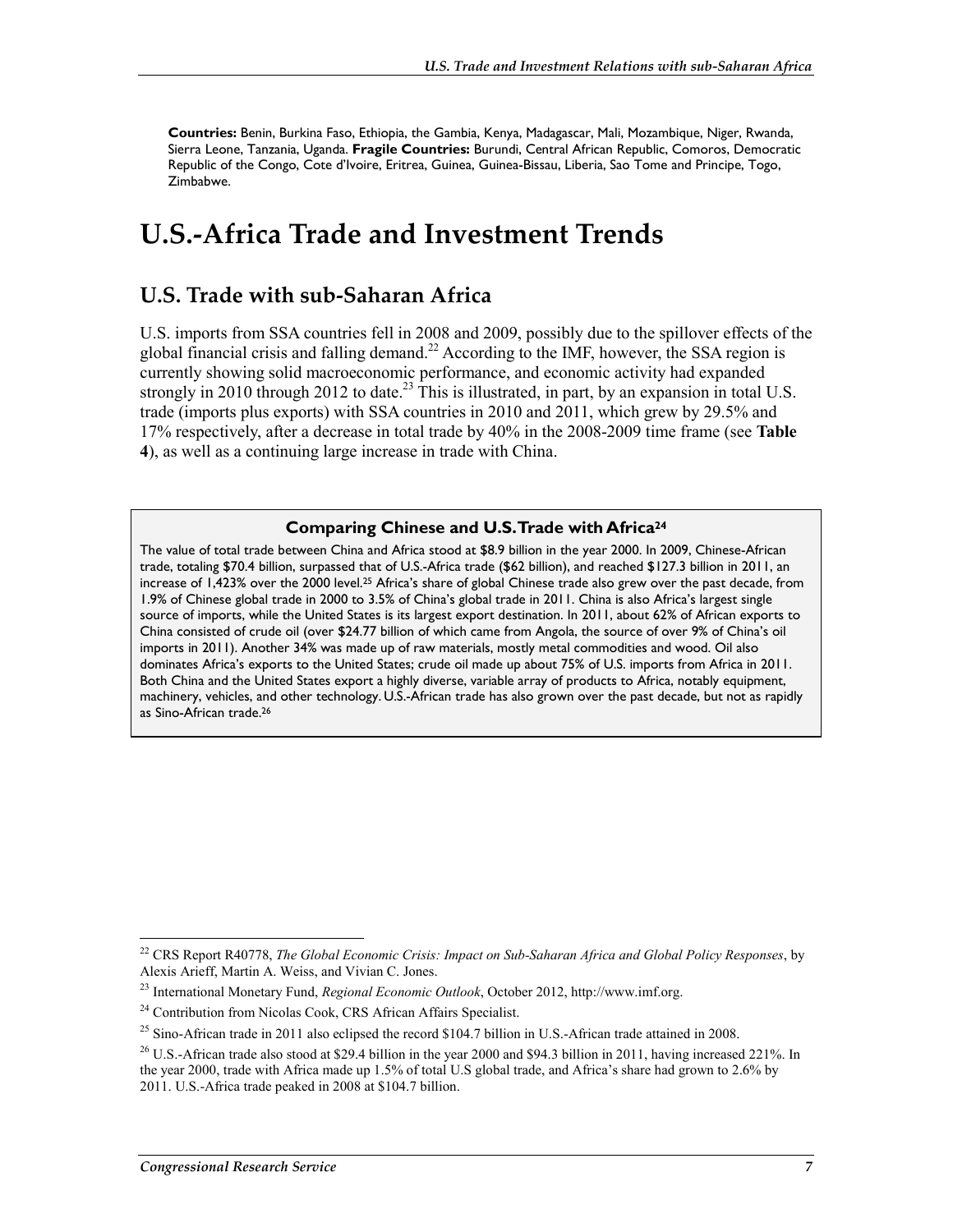| (in \$ 5]                                       |       |      |      |      |                                           |  |
|-------------------------------------------------|-------|------|------|------|-------------------------------------------|--|
| <b>Trade Flow</b>                               | 2008  | 2009 | 2010 | 2011 | Percentage<br>Change 2010<br>and 2011 (%) |  |
| Total U.S.<br>Exports                           | 18.0  | 14.6 | 16.4 | 20.3 | 24%                                       |  |
| Total U.S.<br>Imports                           | 86.1  | 47.9 | 64.4 | 74.0 | 15%                                       |  |
| <b>Total Trade</b><br>$($ lmports +<br>Exports) | 104.1 | 62.4 | 80.8 | 94.3 | 17%                                       |  |
| Imports under<br>AGOA (includes<br>GSP)         | 65.1  | 33.5 | 43.9 | 53.8 | 23%                                       |  |

#### **Table 4. U.S. Goods Trade with SSA Countries**   $\ell$   $\rightarrow$   $\rightarrow$   $\rightarrow$   $\rightarrow$

**Source:** U.S. International Trade Commission Trade Dataweb, http://dataweb.usitc.gov.

**Notes:** Domestic Exports, FAS value; Imports for Consumption, Customs Value. Total Imports under AGOA is a subset of total U.S. imports from SSA countries.

The United States conducts a small share of its total trade with SSA countries. In 2011, the United States imported \$74 billion from SSA countries, or about 3.4% of total U.S. global imports of \$2.2 trillion. The United States exported \$20.3 billion to the region in 2011, or 1.5% of total U.S. exports of \$1.3 trillion. Nevertheless, total trade (exports plus imports) between the United States and sub-Saharan Africa grew 51% between 2009 and 2011, up from \$62.4 billion in 2009 to \$94.3 billion in 2011 (see **Table 4**). Certain external factors, including increases in oil and other prices for natural resources, may also account, in part, for the dramatic growth (by value) in U.S.- SSA trade.

A significant portion of U.S. trade with sub-Saharan Africa is with a small number of countries. About 79% of U.S. imports from the region were from three SSA countries in 2011: Nigeria (47%), Angola (19%), and South Africa (13%). Exports were similarly concentrated, with three countries receiving 68%: South Africa (34%), Nigeria (22%), and Angola (12%). All other countries accounted for less than 6% each of U.S. imports from the region (see **Figure 3**).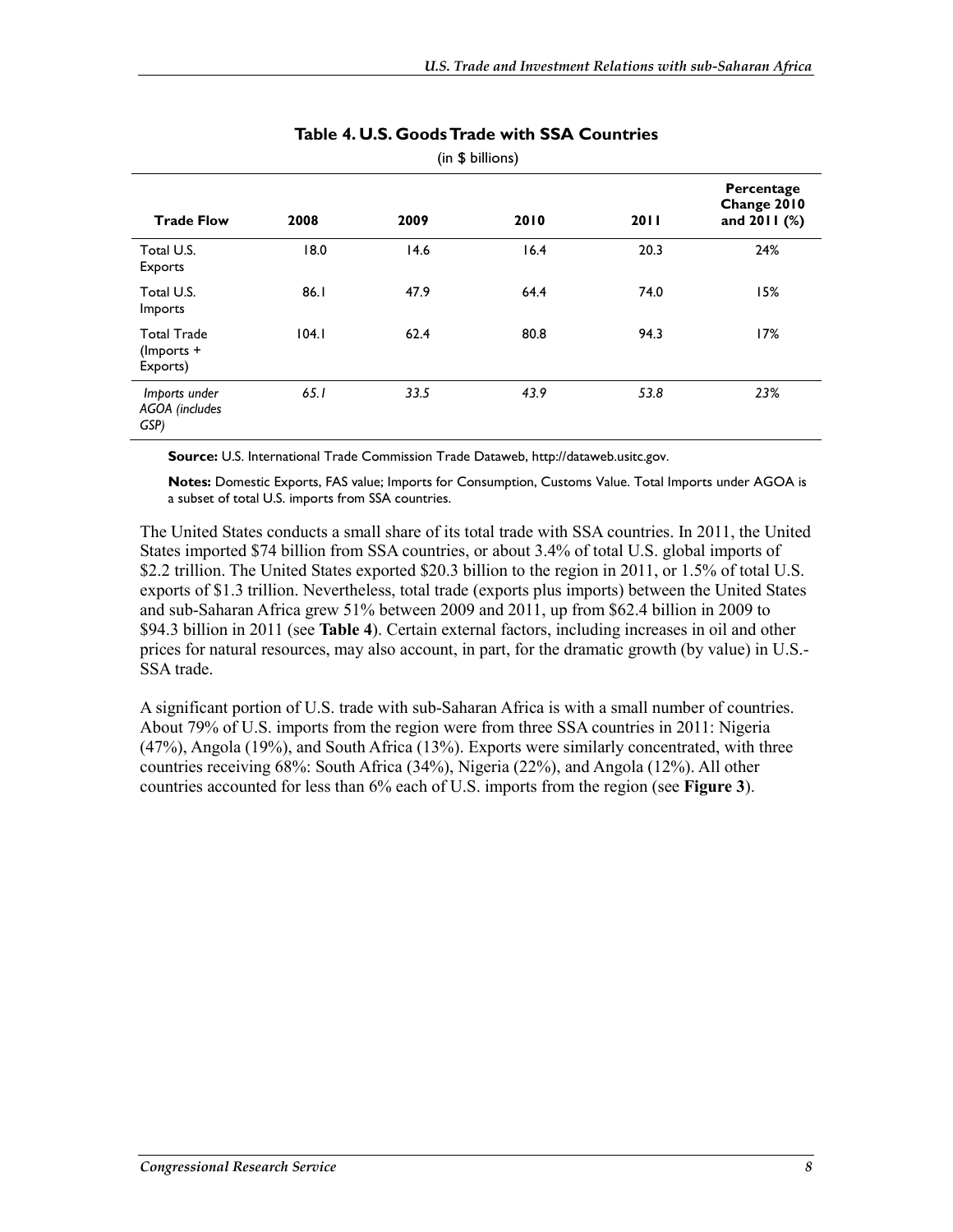

**Figure 2. U.S. Imports from sub-Saharan Africa by Country, 2011** 

**Source:** U.S. International Trade Commission Trade Dataweb, http://www.usitc.gov.



**Figure 3. U.S. Exports to sub-Saharan Africa by Country, 2011** 

**Source:** U.S. International Trade Commission Trade Dataweb, http://dataweb.usitc.gov.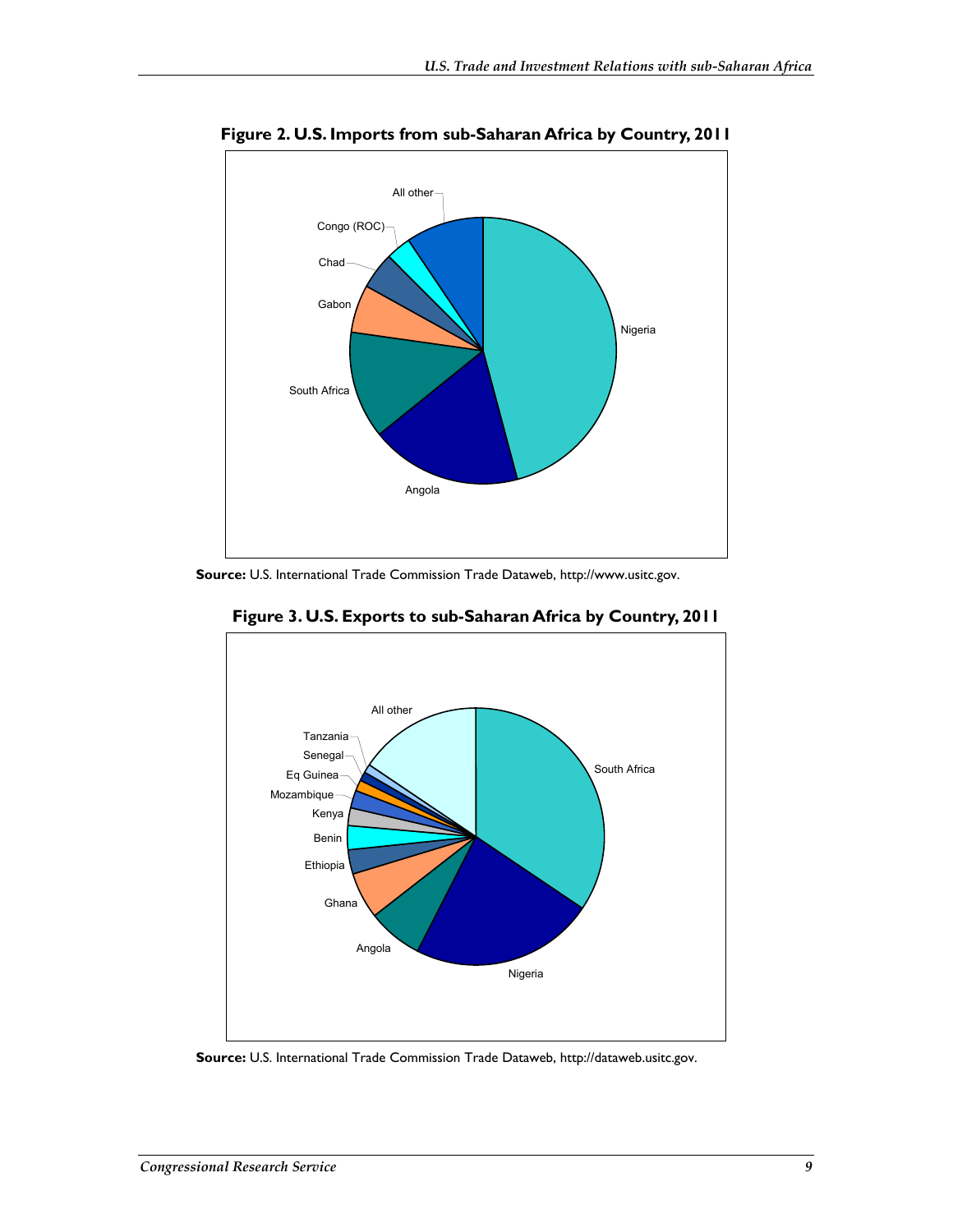Natural resources continue to dominate U.S. imports from SSA. The leading U.S. imports from SSA in 2011 were mineral fuels and mineral oils (\$58.97 billion, see **Table 5**). Nigeria was the greatest source of U.S. oil imports and was the fifth-largest global supplier (by value) of U.S. oil imports (of a total of \$454 billion worldwide).<sup>27</sup> In 2011, Nigeria supplied 56% of U.S. petroleum imports from SSA, which accounted for about 7.4% of global U.S. oil imports. Angola supplied another 23% of U.S. petroleum from the region, Chad supplied 5%, and Congo (ROC) supplied  $4\%$ <sup>28</sup>

| <b>HTS Number</b>                                                            | 2010  | <b>2011</b> | <b>Percent Change</b><br>2010-2011 |
|------------------------------------------------------------------------------|-------|-------------|------------------------------------|
| 27-Mineral fuels and oil                                                     | 51.38 | 58.97       | 14.80%                             |
| 71-Pearls, Precious Stones, Precious Metals, etc., Coin                      | 3.95  | 4.33        | 9.80%                              |
| 87-Vehicles, Except Railway Or Tramway, And Parts                            | 1.61  | 2.16        | 34.10%                             |
| 18-Cocoa and cocoa preparations                                              | 1.04  | 1.27        | 22.60%                             |
| 29-Organic chemicals                                                         | 1.22  | 1.16        | $-4.70%$                           |
| 72-Iron and steel                                                            | 0.76  | 0.89        | 16.70%                             |
| 26-Ores, slag, and ash                                                       | 0.67  | 0.79        | 17.70%                             |
| 62-Articles of apparel and clothing accessories, not<br>knitted or crocheted | 0.40  | 0.46        | 14.70%                             |
| 84-Nuclear Reactors, Boilers, Machinery and Parts                            | 0.36  | 0.46        | 26.30%                             |
| 61-Articles of apparel and clothing accessories, knitted<br>or crocheted     | 0.39  | 0.44        | 14.30%                             |
| Subtotal                                                                     | 61.77 | 70.94       | 14.80%                             |
| All Other                                                                    | 2.58  | 3.08        | 19.40%                             |
| Total                                                                        | 64.35 | 74.02       | 15.00%                             |

**Table 5. Top Ten U.S. Imports from sub-Saharan Africa, 2010 and 2011**  (in \$ billions)

**Source:** U.S. International Trade Commission Trade Dataweb, http://www.usitc.gov.

**Note:** U.S. Imports for Consumption.

Precious stones and metals were another major U.S. import from SSA in 2011.<sup>29</sup> South Africa led this category (imports included platinum, diamonds, other semi-precious stones, and coins) with about \$4.2 billion in U.S. imports; followed by Botswana, Angola, and Namibia—all diamond

<sup>&</sup>lt;sup>27</sup> Harmonized Tariff Schedule Chapter 27, Mineral Fuels, Mineral Oils and Products of their Distillation; Bituminous Substances; Mineral Waxes. The top five oil suppliers to the United States in 2011 were Canada (\$101.9 billion), Saudi Arabia (\$46.2 billion), Mexico (\$44 billion), Venezuela (\$42 billion), and Nigeria (\$34 billion) according to U.S. trade statistics (U.S. imports for consumption using the Global Trade Atlas).

<sup>&</sup>lt;sup>28</sup> CRS calculations based on trade statistics (U.S. imports for consumption) from the U.S. International Trade Commission Trade Dataweb (http://dataweb.usitc.gov) and the Global Trade Atlas trade database.

 $^{29}$  Harmonized Tariff Schedule Chapter 71, Natural or Cultured Pearls, Precious or Semi-Precious Stones, Precious Metals; Precious Metal Clad Metals, Articles Thereof; Imitation Jewelry; Coin.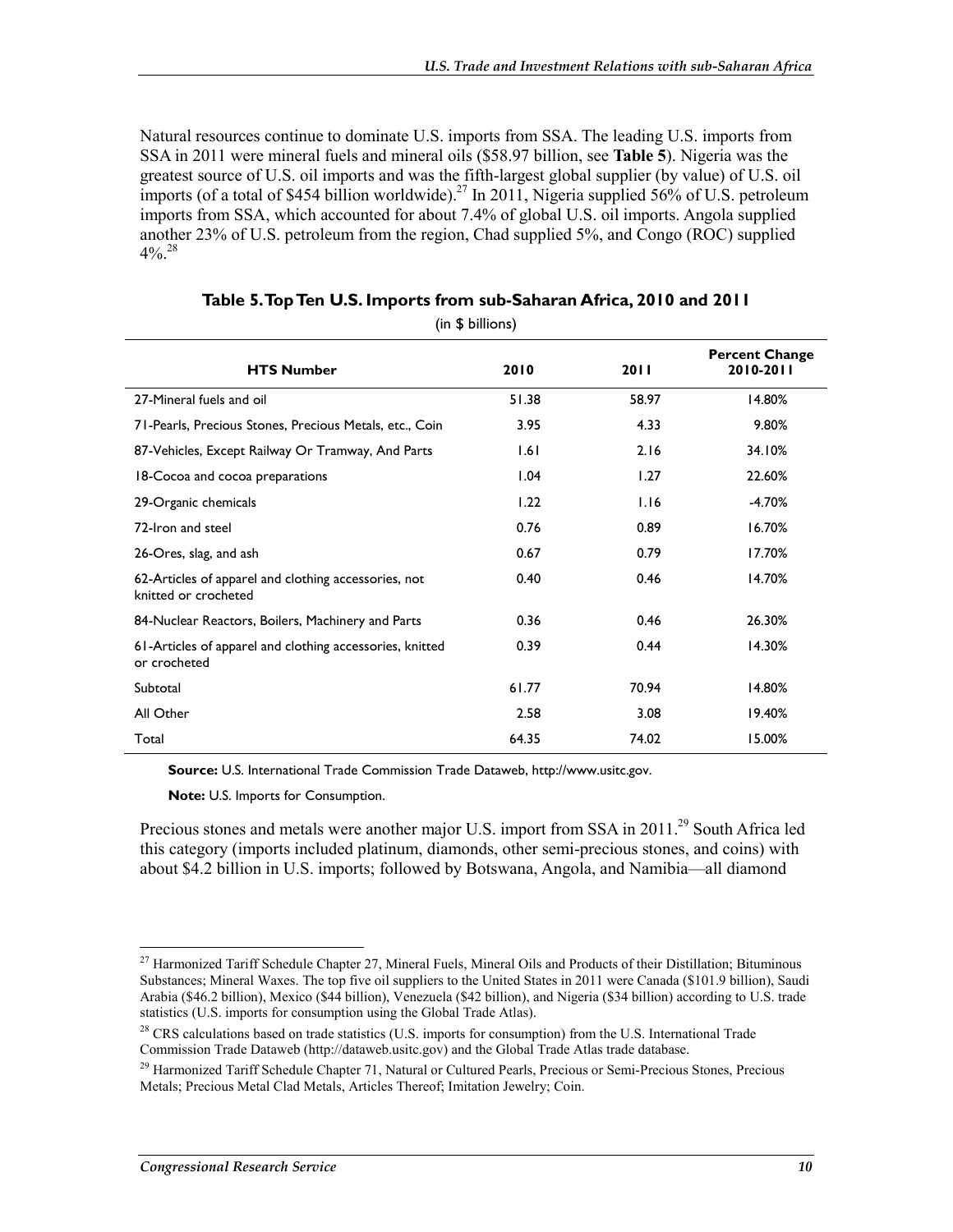producers—at about \$275 million, \$169 million, and \$100 million, respectively (see **Table 5** and **Figure 4**).<sup>30</sup>

Although natural resources are the major category of U.S. imports from SSA countries, there have also been marked increases in imports of other products, including textiles and apparel, vehicle parts and transportation equipment, and agricultural products. A 2009 report by the U.S. International Trade Commission (USITC) indicated that certain SSA countries have the potential to competitively produce certain textile and apparel inputs. Since cotton is the primary fiber currently used in the production of yarn and fabric in SSA countries, and is grown in large quantities in the region, the USITC found that cotton products seem to have the most competitive potential. The report also stated that certain niche apparel products manufactured in small quantities could also be successful in the U.S. market, including organic cotton products; yarn and knit fabric of modal and other specialty manmade fibers; hand-loomed fabric of cotton and silk for home furnishings and apparel; African print fabrics; and zippers and ornamental trim products.31



**Figure 4. U.S. Imports from sub-Saharan Africa by Product Category, 2011** 

**Source:** U.S. International Trade Commission Trade Dataweb, http://www.usitc.gov.

U.S. exports to sub-Saharan Africa were more diverse. Machinery and parts was the leading export sector in 2011 (22% of U.S. exports to the region), followed by transportation equipment  $(17%)$ , cereals  $(8%)$ , mineral fuels  $(8%)$ , aircraft and parts  $(7%)$ , and electrical machinery  $(6%)$ (see **Figure 5**).

<sup>&</sup>lt;sup>30</sup> CRS calculations based on trade statistics from the U.S. International Trade Commission Trade Dataweb (http://dataweb.usitc.gov).

<sup>31</sup> U.S. International Trade Commission, *Sub-Saharan African Textile and Apparel Inputs: Potential for Competitive Production*, Investigation No. 332-502, May 2009.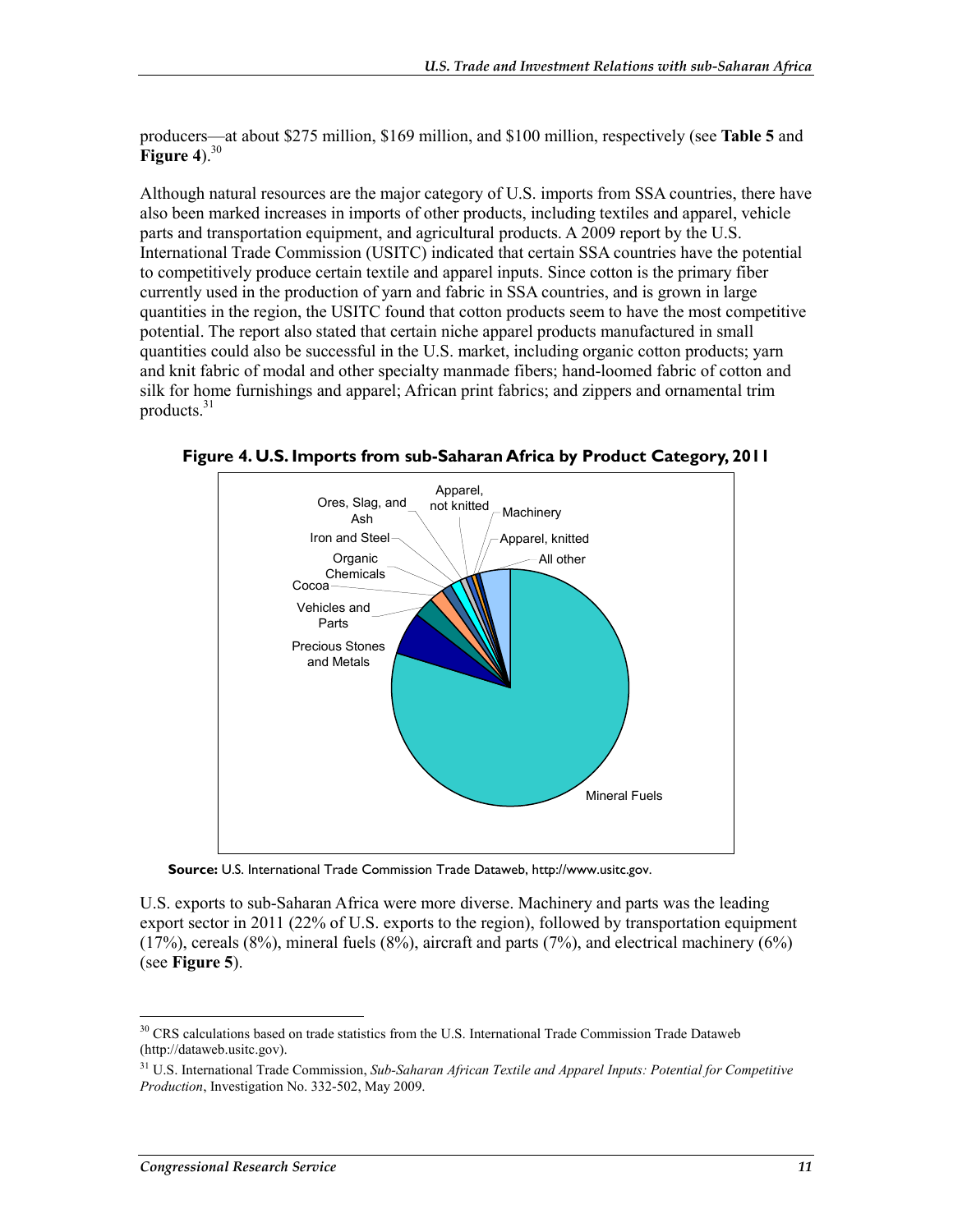| <b>HTS Number</b>                                        | 2010  | 2011  | Percent<br>Change |
|----------------------------------------------------------|-------|-------|-------------------|
| 84-Nuclear Reactors, Boilers, Machinery and Parts        | 3.43  | 3.93  | 14.30%            |
| 87-Vehicles, Except Railway Or Tramway, And Parts        | 2.40  | 3.45  | 43.60%            |
| 27-Mineral Fuels and Oil                                 | 1.41  | 1.84  | 30.30%            |
| 10-Cereals                                               | 1.36  | 1.79  | 31.60%            |
| 88-Aircraft, Spacecraft, and Parts                       | 1.11  | 1.51  | 35.70%            |
| 85-Electric Machinery; Sound and TV Equipment and Parts  | 0.81  | 0.75  | -7.70%            |
| 98-Special Classification Provisions                     | 0.60  | 0.72  | 18.50%            |
| 71-Pearls, Precious Stones, Precious Metals, etc., Coin  | 0.42  | 0.62  | 44.90%            |
| 90-Optical, Photography, Medical or Surgical Instruments | 0.60  | 0.58  | $-3.50\%$         |
| 39-Plastics and Articles Thereof                         | 0.47  | 0.56  | 20.40%            |
| Subtotal                                                 | 12.63 | 15.73 | 24.60%            |
| All Other                                                | 3.81  | 4.57  | 19.80%            |
| Total                                                    | 16.44 | 20.30 | 23.50%            |

#### **Table 6. Top Ten U.S. Exports to sub-Saharan Africa**

(in \$ billions)

**Source:** U.S. International Trade Commission Trade Dataweb, http://www.usitc.gov



**Figure 5. U.S. Exports to sub-Saharan Africa by Product Category, 2011** 

**Source:** U.S. International Trade Commission Trade Dataweb, http://www.usitc.gov.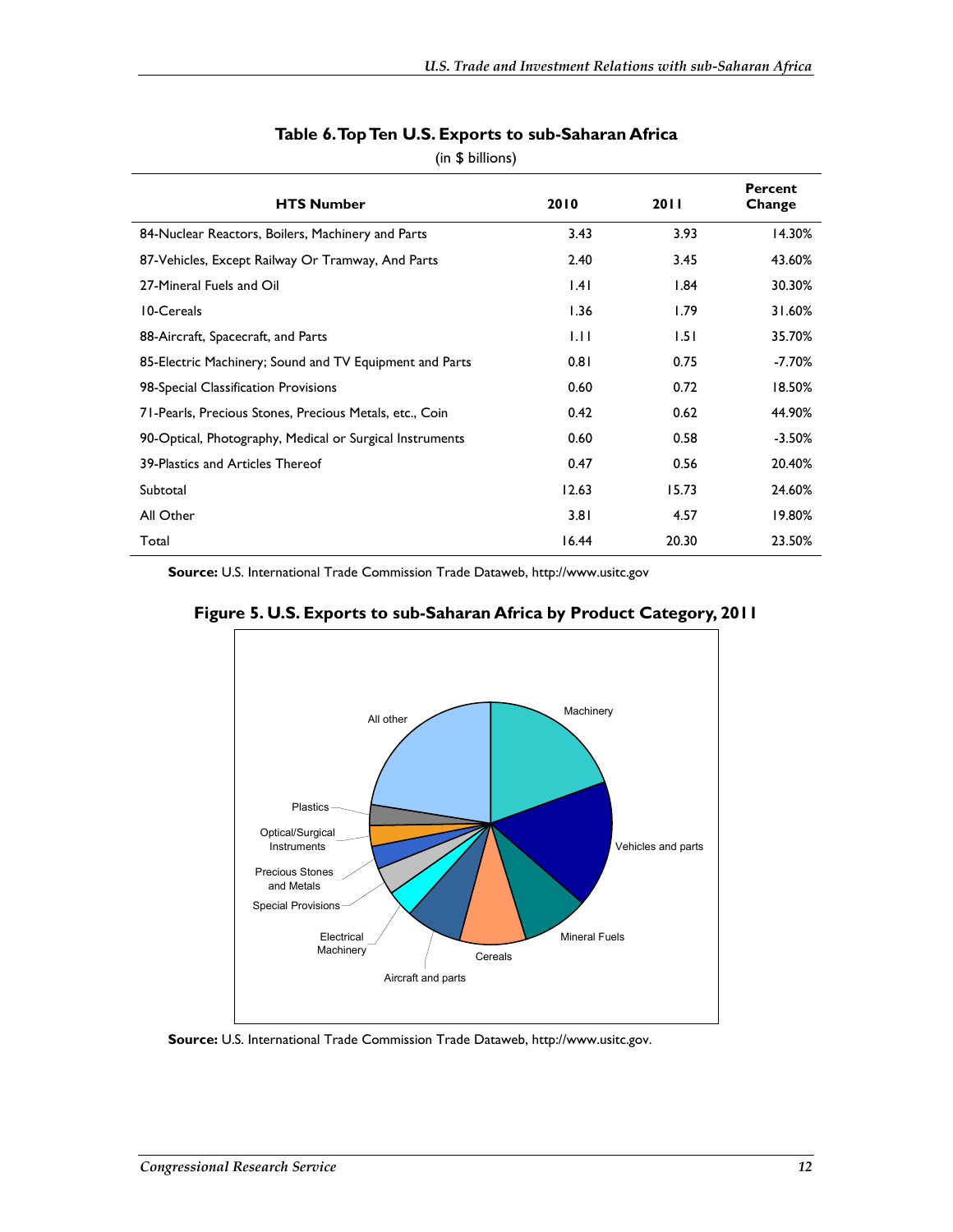## **U.S. Investment in sub-Saharan Africa**

U.S. foreign direct investment (FDI) in Africa is characterized by the following:

- SSA countries are a relatively minor destination of U.S. FDI. Africa, as a whole, hosts about 1% of total U.S. FDI (see **Figure 6**).<sup>32</sup>
- U.S. FDI in Africa is largely concentrated in mining and extractive industries, which together comprise some \$33 billion of the \$57 billion total stock of U.S. FDI in Africa (see **Figure 7**).33
- U.S. FDI in African manufacturing industries has mostly been directed toward South Africa, which has received about 67% of total U.S. FDI in Africa's manufacturing sector. $34$

In 2011, the latest year for which annual investment data are available, outflows of U.S. FDI abroad to SSA (\$3.4 billion) were only about one-third greater than inflows of FDI into the United States from SSA (\$2.1 billion). The three countries in SSA with the largest stock of U.S. FDI in 2011 were Mauritius, South Africa, and Angola (stock column, **Table 7**). This stock of FDI represents an accumulation over time. In terms of one-year flows for 2011, the top recipients were South Africa, Angola, and Ghana (see flow column).

| (in \$ millions)            |                          |              |  |
|-----------------------------|--------------------------|--------------|--|
| Leading<br><b>Countries</b> | <b>Flow</b>              | <b>Stock</b> |  |
| <b>Mauritius</b>            | 45                       | 7,330        |  |
| South Africa                | 722                      | 6,546        |  |
| Angola                      | 707                      | 5,696        |  |
| Nigeria                     | -35                      | 4,994        |  |
| Ghana                       | 250                      | 2,334        |  |
| <b>Equatorial Guinea</b>    | 37                       | 2,076        |  |
| Liberia                     | I I 3                    | 964          |  |
| Kenya                       | -40                      | 292          |  |
| Zambia                      | $\overline{\phantom{0}}$ | 138          |  |

#### **Table 7. Major Destinations of U.S. Foreign Direct Investment (FDI) in SSA, 2011**

**Source:** Analysis by CRS based on data from the Bureau of Economic Analysis (BEA).

 $32$  Data from the Bureau of Economic Analysis (BEA). Analysis by CRS. BEA industry-specific data were not provided in sufficient detail to break out SSA countries from Africa as a whole.

 $33$  Ibid.

 $34$  Ibid.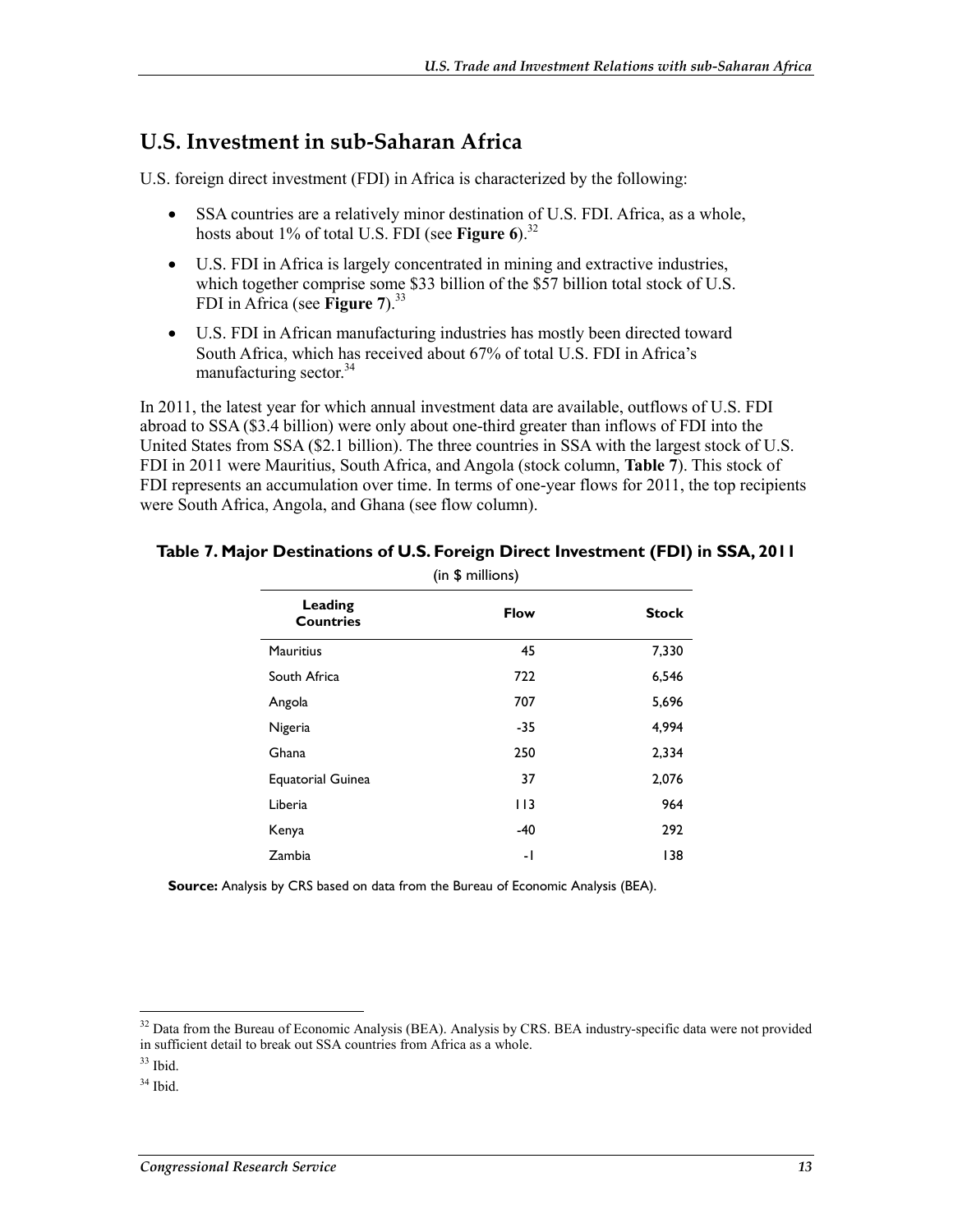

#### **Figure 6. Stock of U.S. FDI Abroad, by Destination**

**Source:** Analysis by CRS based on data from the Bureau of Economic Analysis (BEA).

**Figure 7. Stock of U.S. FDI in Africa by Industry Sector, 2011** 





**Source:** Analysis by CRS based on data from the Bureau of Economic Analysis (BEA).

**Note:** Excludes U.S. stock of direct investment in holding companies.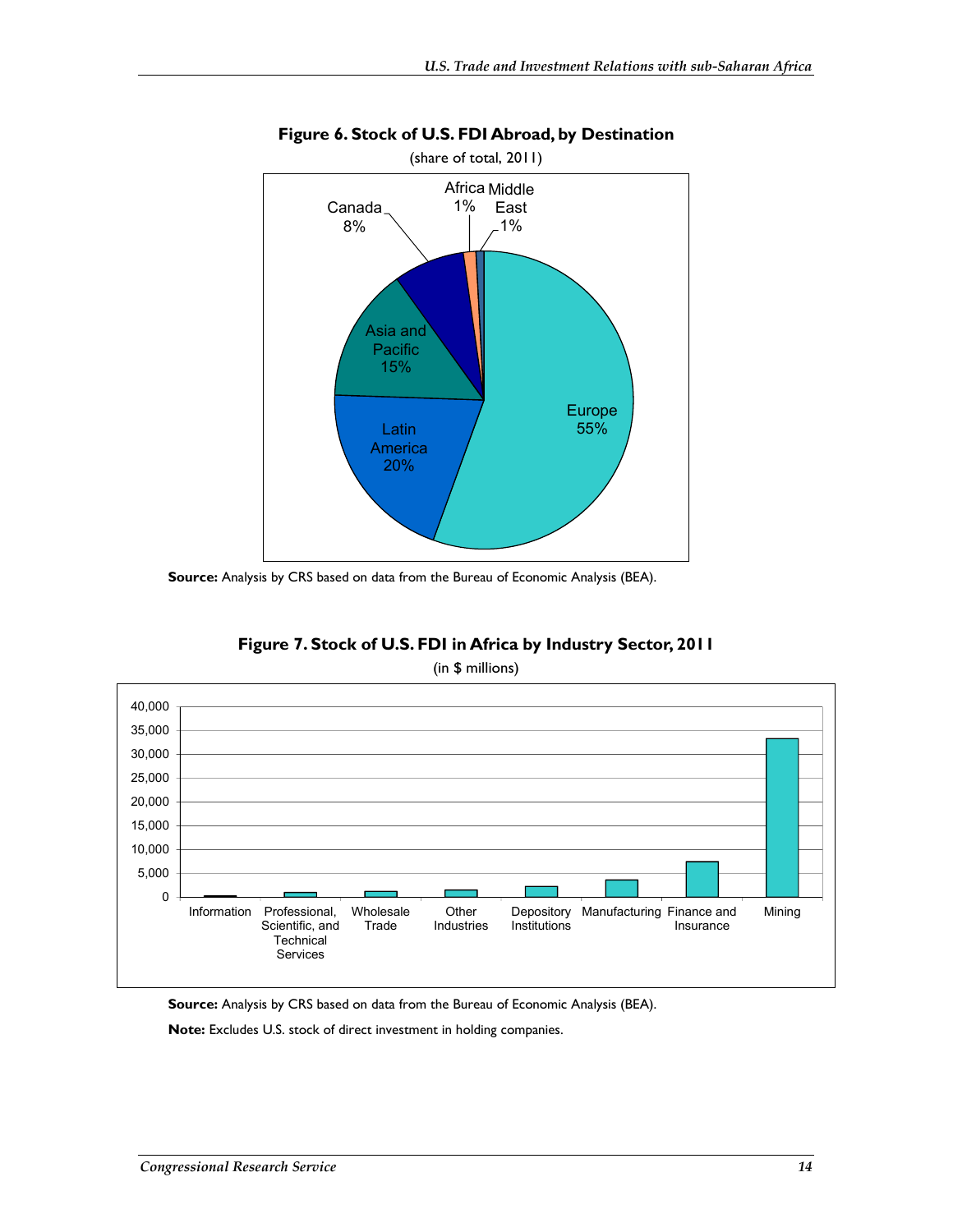# **AGOA Legislation and Key Provisions**

The original AGOA legislation, the African Growth and Opportunity Act (AGOA; Title I, Trade and Development Act of 2000; P.L. 106-200), was approved by Congress in 2000, to assist the economies of sub-Saharan Africa and to improve economic relations between the United States and the region. The following section of this report examines the major provisions of AGOA, developments since enactment, and AGOA related legislation in the  $112<sup>th</sup>$  Congress.

# **Beneficiary Countries**

Subtitle A of AGOA authorized the President to designate sub-Saharan African countries as beneficiary countries eligible to receive duty-free treatment for certain articles that are the growth, product, or manufacture of that country. It directed that in designating a beneficiary country, the President must determine that the country (1) has established, or is making continual progress toward establishing a market-based economy and is taking other designated actions; (2) does not engage in activities that undermine U.S. national security and foreign policy interests; and (3) does not engage in gross violations of internationally recognized human rights or provide support for international terrorism.

| (as of October 2012)      |                                |                                                 |  |
|---------------------------|--------------------------------|-------------------------------------------------|--|
| Republic of Angola        | Republic of Ghana **           | Democratic Republic of Sao Tome<br>and Principe |  |
| Republic of Benin **      | Republic of Guinea             | Republic of Senegal **                          |  |
| Republic of Botswana **   | Republic of Guinea-Bissau      | Republic of Seychelles                          |  |
| Burkina Faso * *          | Republic of Kenya **           | Republic of Sierra Leone **                     |  |
| Republic of Burundi       | Kingdom of Lesotho **          | Republic of South Africa                        |  |
| Republic of Cameroon **   | Republic of Liberia **         | Kingdom of Swaziland **                         |  |
| Republic of Cape Verde ** | Republic of Malawi **          | United Republic of Tanzania **                  |  |
| Republic of Chad **       | Republic of Mali **            | Republic of Togo                                |  |
| Union of the Comoros      | Islamic Republic of Mauritania | Republic of Uganda **                           |  |
| Republic of Congo         | Republic of Mauritius **       | Republic of Zambia **                           |  |
| Republic of Cote d'Ivoire | Republic of Mozambique **      |                                                 |  |
| Republic of Djibouti      | Republic of Namibia**          |                                                 |  |
| Ethiopia * *              | Republic of Niger **           |                                                 |  |
| Gabonese Republic         | Federal Republic of Nigeria ** |                                                 |  |
| Republic of the Gambia ** | Republic of Rwanda **          |                                                 |  |

#### **Table 8. Beneficiary Countries under the African Growth and Opportunity Act**

**Source:** Harmonized Tariff Schedule of the United States, Supplement 1, Revision 1, October 31, 2012.

**Notes:** Eligible SSA countries, not currently AGOA-beneficiaries: Democratic Republic of Congo, Eritrea, Equatorial Guinea, Madagascar, Somalia, South Sudan, Sudan, and Zimbabwe.

\* \* Beneficiary country is eligible for the lesser-developed country special rule for apparel (third-country fabric provision).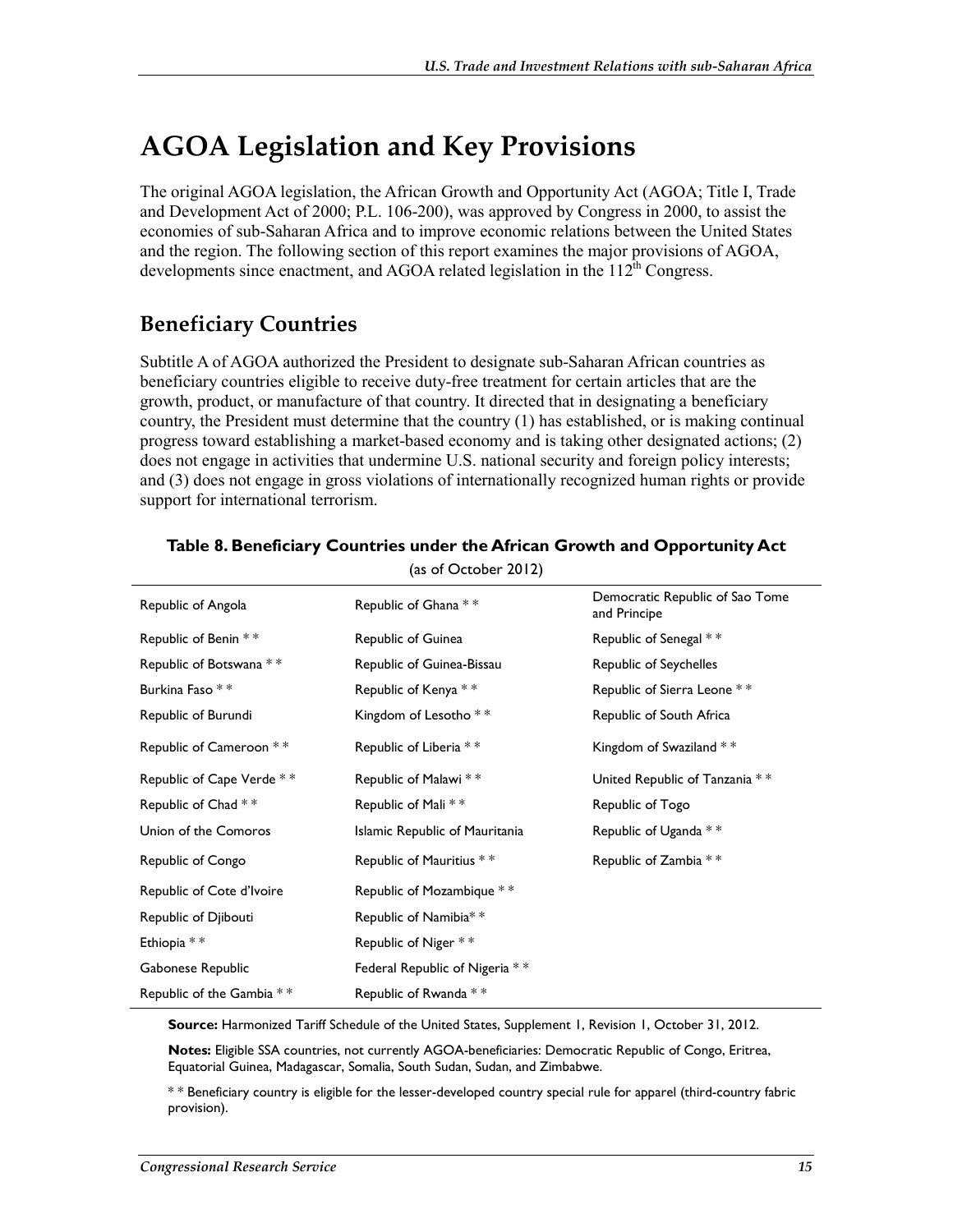AGOA requires that the President monitor and report annually on the progress of each country in meeting the terms for AGOA eligibility. Under this requirement, Presidents have made, at the end of each year, annual designations of the countries eligible for AGOA benefits for the following year. The last presidential proclamation made with respect to AGOA was Proclamation 8741 of October 25, 2011.<sup>35</sup> This proclamation, among other things, reinstated the AGOA eligibility of Cote d'Ivoire, Guinea, and Niger, and also designated them each "lesser developed beneficiary sub-Saharan African countries." Thus, 40 SSA countries are now AGOA beneficiaries.

## **Benefits**

Subtitle B of AGOA describes the trade-related benefits that are available to AGOA-eligible countries. Among these benefits is preferential duty-free treatment for certain articles under the U.S. Generalized System of Preferences (GSP). The GSP program is a unilateral trade preference regime that allows certain products from designated developing countries to enter the United States duty-free. In the AGOA Acceleration Act of 2004 (P.L. 108-274), GSP benefits were extended to AGOA countries until September 30, 2015.<sup>36</sup> Therefore, AGOA countries will continue to receive GSP benefits until that date, regardless of any expiration of the GSP program. AGOA beneficiaries are exempt from certain caps on allowable duty-free imports under the GSP program ("competitive need limitations").<sup>37</sup>

#### **"Import-Sensitive" Articles Ineligible for GSP Preferences**

1. Textile and apparel articles which were not eligible articles for purposes of this subchapter on January 1, 1994, as this subchapter was in effect on such date.

2. Watches, except those watches entered after June 30, 1989, that the President specifically determines, after public notice and comment, will not cause material injury to watch or watch band, strap, or bracelet manufacturing and assembly operations in the United States or the United States insular possessions.

3. Import-sensitive electronic articles.

4. Footwear, handbags, luggage, flat goods, work gloves, and leather wearing apparel which were not eligible articles for purposes of this subchapter on January 1, 1995, as this subchapter was in effect on such date.

5. Import-sensitive semi-manufactured and manufactured glass products.

6. Any other articles which the President determines to be import-sensitive in the context of the Generalized System of Preferences.

Source: 19 U.S.C. 2463(b).

AGOA-eligible countries may also receive duty-free treatment for certain "import sensitive" categories of products (see box above) that are identified as ineligible for duty-free treatment under GSP, provided that the President determines, after consultation with the International Trade Commission, that the product is not import-sensitive in the context of imports from AGOA

<sup>1</sup> 35 76 *Federal Register* 67035.

<sup>36</sup> P.L. 106-200, as amended by §7 of P.L. 108-274.

<sup>&</sup>lt;sup>37</sup> See CRS Report RL33663, *Generalized System of Preferences: Background and Renewal Debate*, by Vivian C. Jones.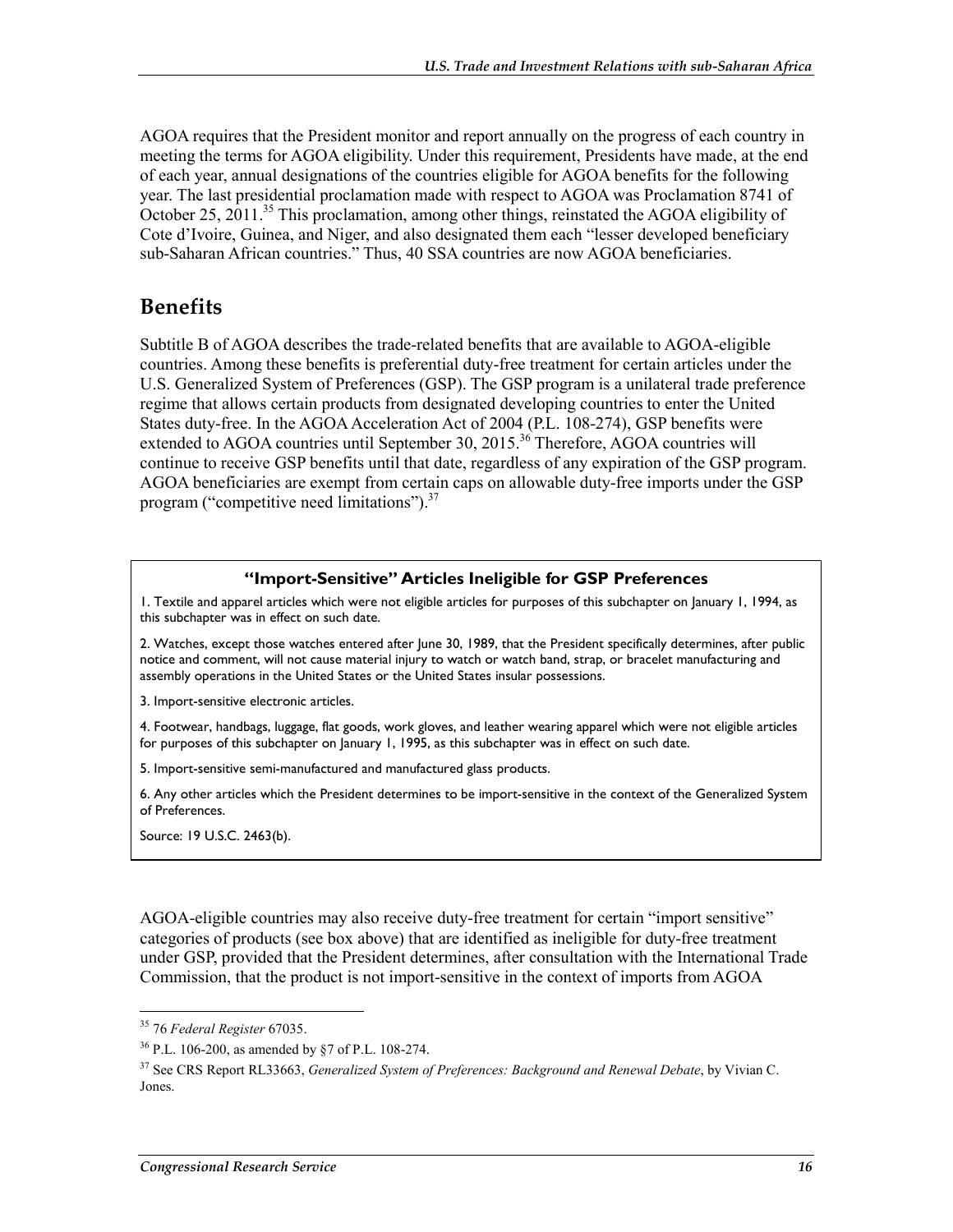beneficiaries.<sup>38</sup> However, the President may not grant duty-free treatment for textile or apparel products; rather, the AGOA statute provides specific benefits for certain limited categories of textiles and apparel.

#### **Textile and Apparel Provisions**

AGOA, as amended, allows duty-free and quota-free treatment for eligible textile and apparel articles in qualifying SSA countries through 2015. Qualifying articles include

- Apparel assembled in one or more AGOA beneficiary countries from U.S. yarn and fabric;
- Apparel made of SSA (regional) yarns and fabrics, subject to a cap until 2015;
- Apparel made in a designated lesser-developed country (LDC) of third-country yarns and fabrics, subject to a cap until 2015 ("Third-Country Fabric Provision Extended");
- Apparel made of yarns and fabrics not produced in commercial quantities in the United States (determination must be made that the yarn or fabric cannot be supplied by the U.S. industry in a timely manner, and to extend preferential treatment to the eligible fabric);
- Certain cashmere and merino wool sweaters;
- Eligible handloomed, handmade, or folklore articles and ethnic printed fabrics (certain countries only);
- Textiles and textile articles produced entirely in an LDC SSA beneficiary country; and
- Certain handloomed, handmade, ethnic printed fabrics, or folklore articles (certain countries only). $39$

To receive the duty-free and quota-free treatment for textile and apparel products as described above, beneficiary countries must first adopt an efficient visa ("tracking") system to prevent unlawful transshipment. They also must work with the U.S. Customs Service to report exports and prevent illegal trade. AGOA also provides that the Secretary of Commerce must monitor U.S. imports under AGOA for surges in textile and apparel imports, with the possible withdrawal of duty-free treatment if imports surge beyond a certain level.<sup>40</sup>

 $38$  P.L. 93-618, §506A, as added by §111(a) of P.L. 106-200, and as amended by §7 of P.L. 108-274. The USITC conducts a study to determine the import activity and sensitivity of the targeted product(s) from AGOA countries, and reports its determinations to the President. The President may also grant this status, with respect to certain import sensitive articles, to all GSP-qualifying countries.

<sup>&</sup>lt;sup>39</sup>Department of Commerce, Office of Textiles and Apparel (OTEXA) Summary of AGOA textile and apparel provisions at OTEXA website, http://otexa.ita.doc.gov.

 $40$  Ibid.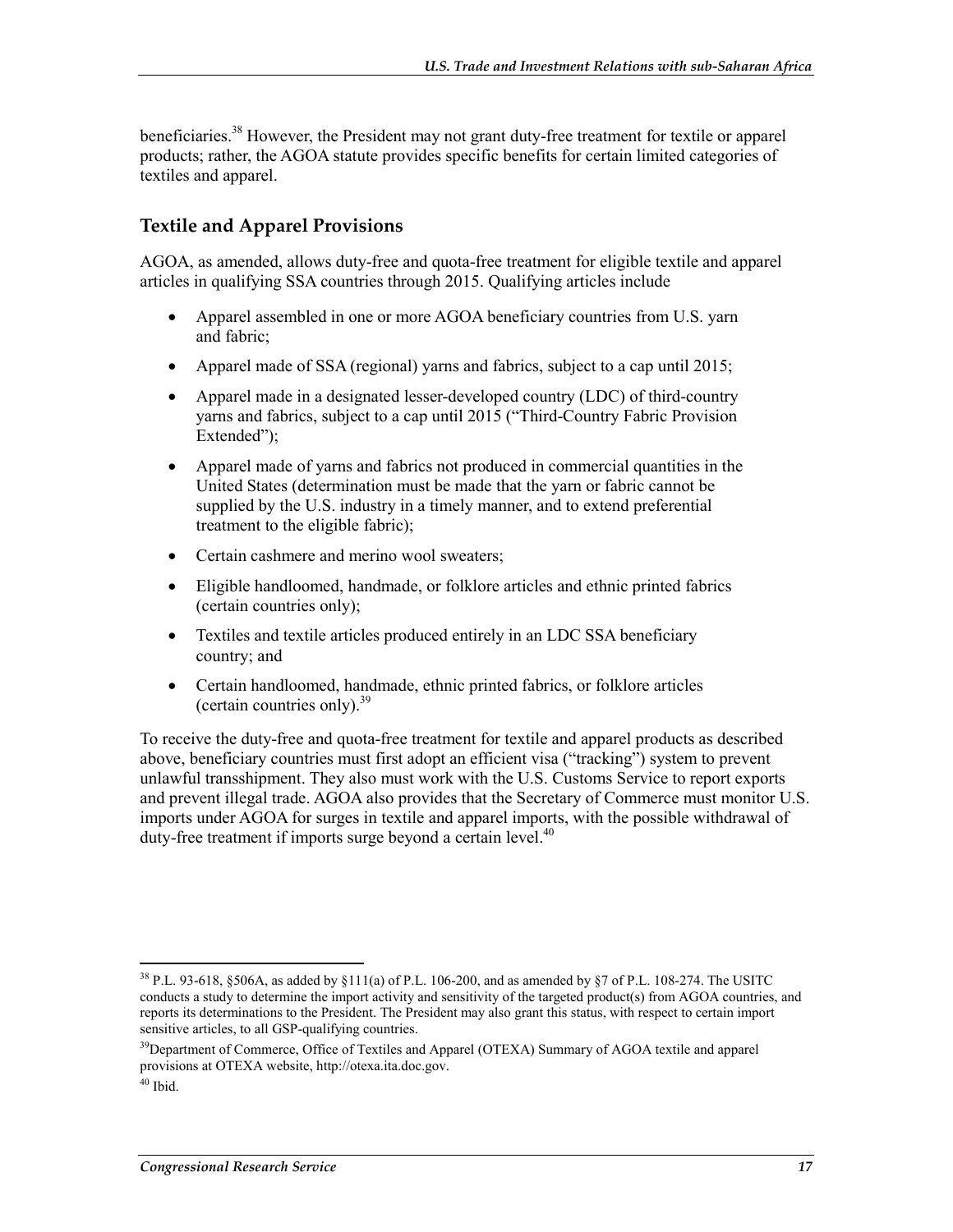### **AGOA Non-Textile Rules of Origin**

Non-textile products from AGOA countries must also meet certain rules of origin (ROO) requirements in order to qualify for duty-free treatment. First, duty-free entry is only allowed if the article is imported directly from the beneficiary country into the United States.

Second, at least 35% of the appraised value of the product must be the "growth, product or manufacture" of a beneficiary developing country, as defined by the sum of (1) the cost or value of materials produced in the beneficiary developing country (or any two or more beneficiary countries that are members of the same association or countries and are treated as one country for purposes of the U.S. law) plus (2) the direct costs of processing in the country.<sup>41</sup> Up to 15% of the required 35% of the appraised value may be of U.S. origin, and any amount of production in other beneficiary SSA countries may also contribute to the value-added requirement.<sup>42</sup>

## **Amendments to AGOA**

Congress has passed legislation to amend AGOA five times since its initial passage. This legislation includes the Trade Act of 2002, the AGOA Acceleration Act of 2004, the Miscellaneous Trade and Technical Corrections Act of 2004, the Africa Investment Incentive Act of 2006, and most recently in August 2012, the amendment to AGOA that extended the thirdcountry fabric provision ("AGOA Legislation in the 112th Congress").

### **Trade Act of 2002**

In 2002, Congress amended AGOA for the first time through the Trade Act of 2002 (P.L. 107- 210), which included adjustments to the textile and apparel provisions. An important change pertained to the cap that AGOA had set on imports of apparel assembled in an AGOA country from fabric made in an AGOA country (see the third bullet under "Textile and Apparel Provisions" above). The Trade Act of 2002 doubled this cap, increasing it to 7% in FY2008. The act, however, left the cap unchanged at 3.5% under the special rule for lesser-developed countries. The act also allowed Namibia and Botswana to qualify for the special rule for lesser-developed countries, even if their per capita incomes exceeded the limit set under AGOA. In addition, it specifically extended AGOA benefits to knit-to-shape articles and to garments cut in both the United States and an AGOA beneficiary country ("hybrid cutting") and made a correction to extend AGOA benefits to merino wool sweaters knit in AGOA beneficiary countries.

The Trade Act of 2002 also included other AGOA-related provisions. It stated that U.S. workers could be found eligible for trade adjustment assistance if U.S. production shifted to an AGOA beneficiary country and other conditions were met.<sup>43</sup> It authorized \$9.5 million to the then-U.S. Customs Service for textile transshipment enforcement, and further specified that two permanent positions be assigned to South Africa for AGOA enforcement and that additional travel funds be allocated for verification in sub-Saharan Africa. The act also required that \$1.317 million of the

<sup>1</sup> <sup>41</sup> §506A of P.L. 93-618, as added by §111 of P.L. 106-200, and amended by §7 of P.L. 108-274.

 $42$  Ibid.

<sup>43</sup> For more information, see CRS Report R41922, *Trade Adjustment Assistance (TAA) and Its Role in U.S. Trade Policy*, by J. F. Hornbeck and Laine Elise Rover.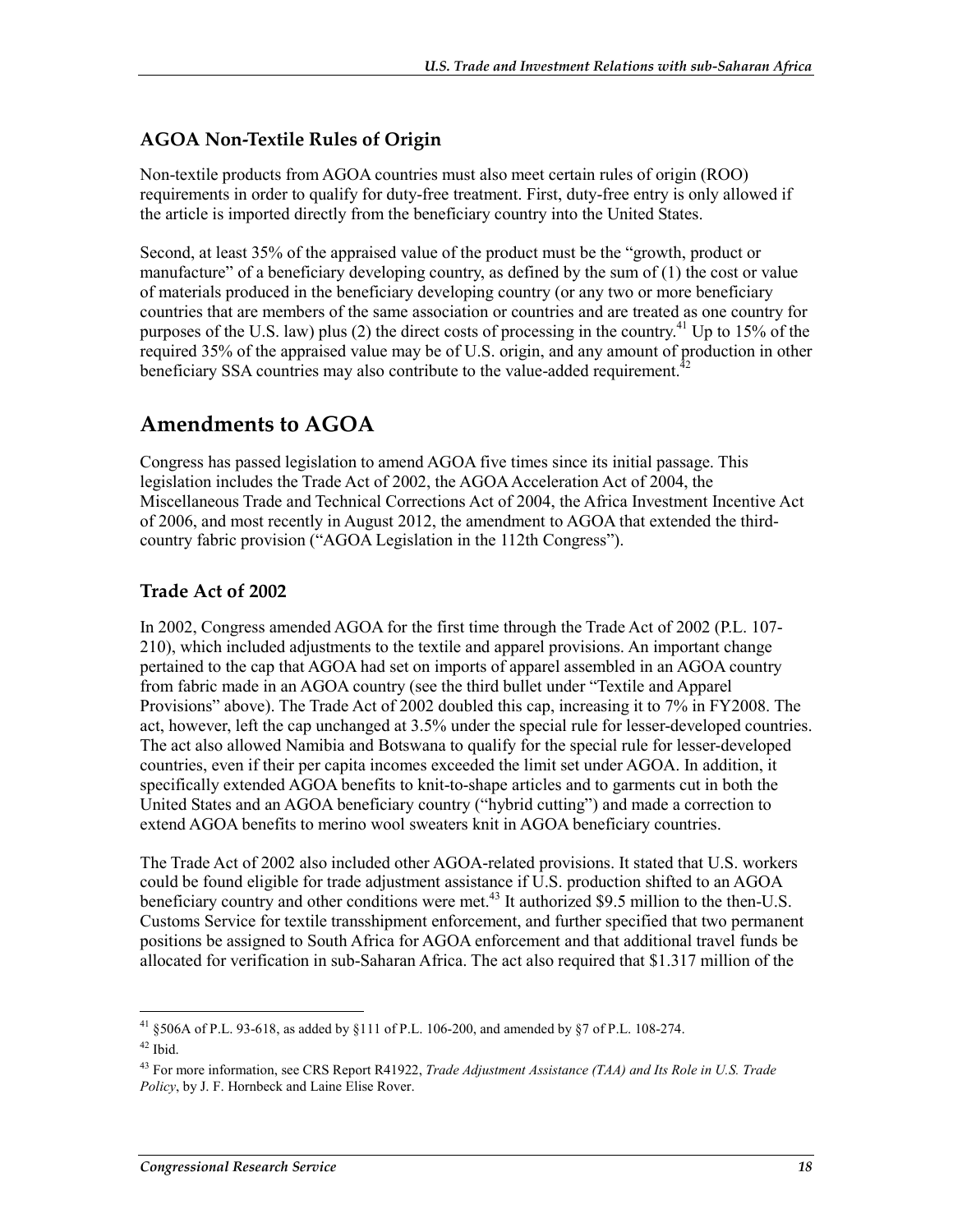Customs Service budget be spent on programs to help sub-Saharan African countries develop visa and anti-transshipment systems.

### **AGOA Acceleration Act of 2004**

In 2004, Congress further amended AGOA through the AGOA Acceleration Act of 2004 (P.L. 108-274). This legislation extended the deadline for AGOA benefits to 2015, and it also extended the special rule for LDCs from September 2004 to September 2007. It further stipulated that the cap on the volume of allowable U.S. apparel imports under this rule would be decreased starting in the year beginning September 2004, with a major reduction in the year beginning October 2006 (from 2.9% to 1.6%). The rationale behind this change was to encourage fabric production and vertical integration of the apparel industry in Africa. For apparel imports meeting the yarn forward rules of origin, the cap was set to remain at 7% until the expiration of the benefits in 2015.

The AGOA Acceleration Act also clarified certain apparel rules of origin to reflect the intent of Congress. Apparel articles containing fabric from both the United States and AGOA beneficiary countries were specifically allowed, as were otherwise eligible apparel articles containing cuffs, collars, and other similar components that did not meet the strict rules of origin. There was also clarification that ethnic printed fabric would qualify for duty-free treatment, as long as the fabric met certain standards regarding its size, form, and design characteristics. In addition, apparel articles containing fabrics and yarns recognized in the North American Free Trade Agreement (NAFTA) as being in short supply in the United States were declared as eligible for duty-free treatment, regardless of the source of such fabric and yarns. The legislation also increased the maximum allowable content of non-regional or non-U.S. fibers or yarns in AGOA eligible apparel imports, otherwise known as the *de minimis* rule, from 7% to 10%.

The AGOA Acceleration Act of 2004 also included a number of directives for the President related to trade capacity building. One such directive was to provide agricultural technical assistance by assigning U.S. personnel to at least 10 AGOA beneficiary countries, to help exporters meet U.S. technical standards for agricultural imports. Another directed the President to develop policies to encourage investment in agriculture and agricultural processing, as well as investment in infrastructure projects aimed at improving transportation and communication links both within Africa and between Africa and the United States. There was also a directive to foster improved relationships between African and U.S. customs and transportation authorities. An additional directive was to encourage technical assistance and infrastructure projects to assist in the development of the ecotourism industry in sub-Saharan Africa. Finally, another directed the President to conduct a study on each beneficiary country, identifying potential sectors for growth, barriers to such growth, and how U.S. technical assistance can assist each country in overcoming these barriers.

### **Miscellaneous Trade and Technical Corrections Act of 2004**

In December 2004, the Miscellaneous Trade and Technical Corrections Act of 2004 (P.L. 108- 429) was passed, which included a technical correction to the AGOA Acceleration Act. The legislation also allowed Mauritius to qualify for the special rule for LDCs for the one year beginning October 1, 2004, with a cap of 5% of total eligible imports under this rule.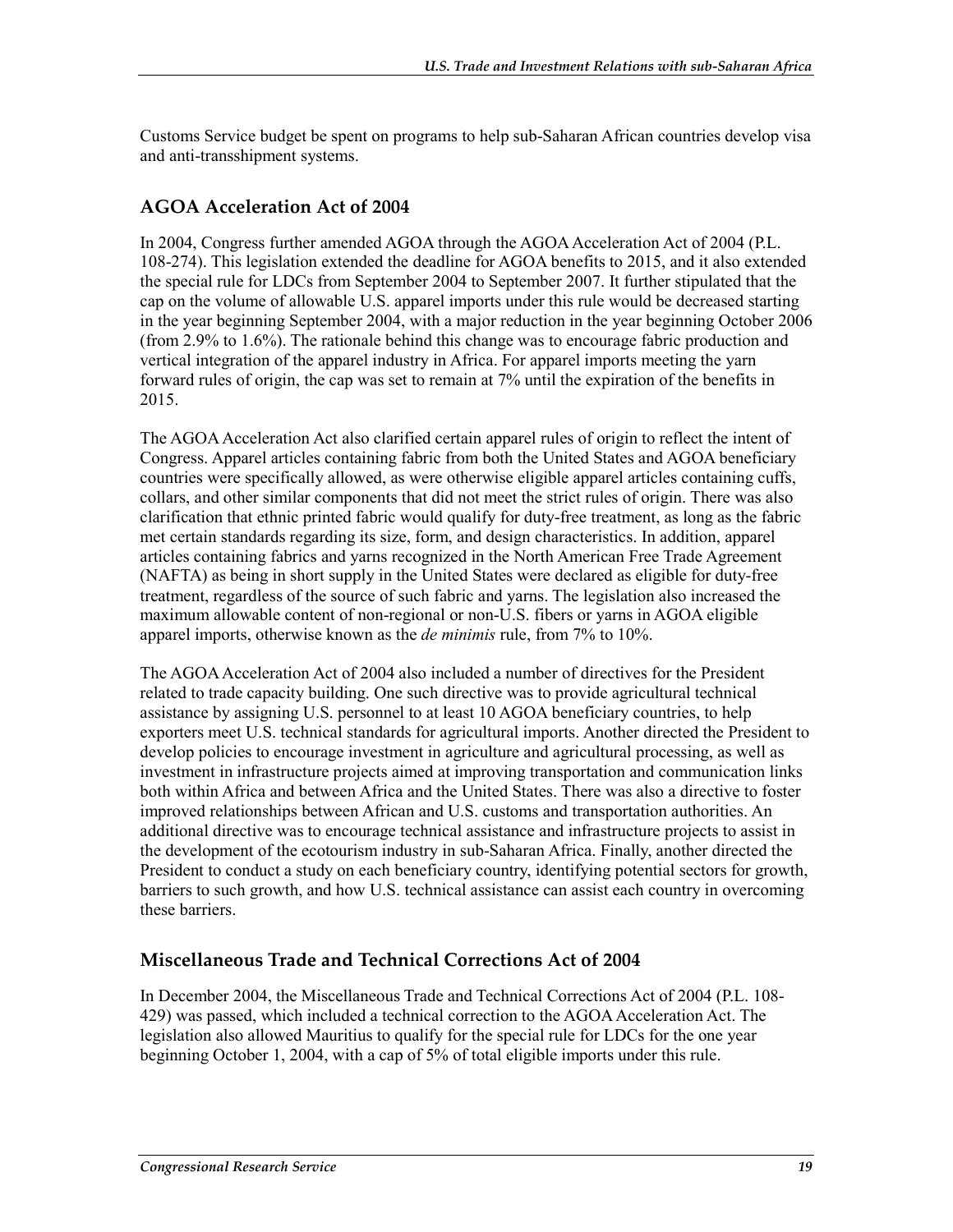### **Africa Investment Incentive Act of 2006**

Congress passed the Africa Investment Incentive Act of 2006 in December 2006 (Title VI of P.L. 109-432), which extended the textile and apparel benefits of AGOA until 2015. This act also extended until 2012 the special rule for LDCs, which allows textiles and apparel quota- and dutyfree access to the U.S. market regardless of the source of materials used, as long as assembly takes place within an AGOA-eligible LDC. The act also increases the cap on square meter equivalents under this rule back to the initial level of 3.5%. It also contains an "abundant supply" provision stipulating that if a certain fabric is determined by the U.S. International Trade Commission to be available in commercial quantities in AGOA beneficiary countries, then the special rule will no longer apply to apparel and textiles containing that particular fabric.

# **AGOA Legislation in the 112th Congress**

### **Third-Country Fabric Provision Extended**

A provision in AGOA that allows duty-free treatment of apparel assembled in one or more lesserdeveloped SSA countries regardless of the country of origin of the fabric ("third-country fabric provision"), subject to a cap, was recently extended by Congress through September 2015 (P.L. 112-163). This amendment also added South Sudan to the list of SSA countries eligible for AGOA benefits, though full beneficiary status also requires approval by the Administration.

Lesser-developed countries are defined in AGOA as those with a per capita gross national product of less than \$1,500 per year as measured by the World Bank.<sup>44</sup> In subsequent amendments to AGOA, Botswana, Namibia, and Mauritius were added to the list of lesser-developed countries (§112 of P.L. 106-200, as amended). At present, 27 AGOA-eligible countries qualify for the thirdcountry fabric provision (see **Table 8**).

The quantitative limitation on third-country fabric, set each fiscal year, is announced annually by the Committee for the Implementation of Textile Agreements (CITA).<sup>45</sup> The AGOA Acceleration Act of 2004 raised the quantitative limit to a maximum of 3.5% (by quantity) of all U.S. apparel imports. In October 2012, CITA announced that the amount imported under this provision, for the 12-month period beginning October 1, 2012, must be no more than 867,929,963 square meters equivalent (SMEs), half of all apparel imports allowed under AGOA provisions.<sup>46</sup> Any imports from qualifying SSA countries in excess of these quantities are subject to otherwise applicable tariffs.47 As **Table 9** indicates, imports under the provision from eligible countries are far below the quota allowance.<sup>48</sup>

<sup>1</sup> 44 19 U.S.C. § 3721(c)(3). The statute refers to the International Bank for Reconstruction and Development, one of the five institutions that make up the World Bank Group.

<sup>&</sup>lt;sup>45</sup> CITA is an interagency group chaired by the Department of Commerce that is responsible for matters affecting textile trade policy and supervising the implementation of all textile trade agreements. CITA was established by Executive Order 11651 on March 3, 1972 (44 *Federal Register* 4699).

 $46$  The cap for AGOA apparel imports under the special rule for lesser-developed countries is  $3.5\%$  of all U.S. apparel articles imported in the previous 12-month period. The cap for all AGOA apparel imports, including those under the special rule, is 7% of all U.S. apparel articles imported in the previous 12-month period.

<sup>47 77</sup> *Federal Register* 59914, October 1, 2012.

<sup>48</sup> Data from the Office for Textiles and Apparel, Department of Commerce website, http://otexa.ita.doc.gov.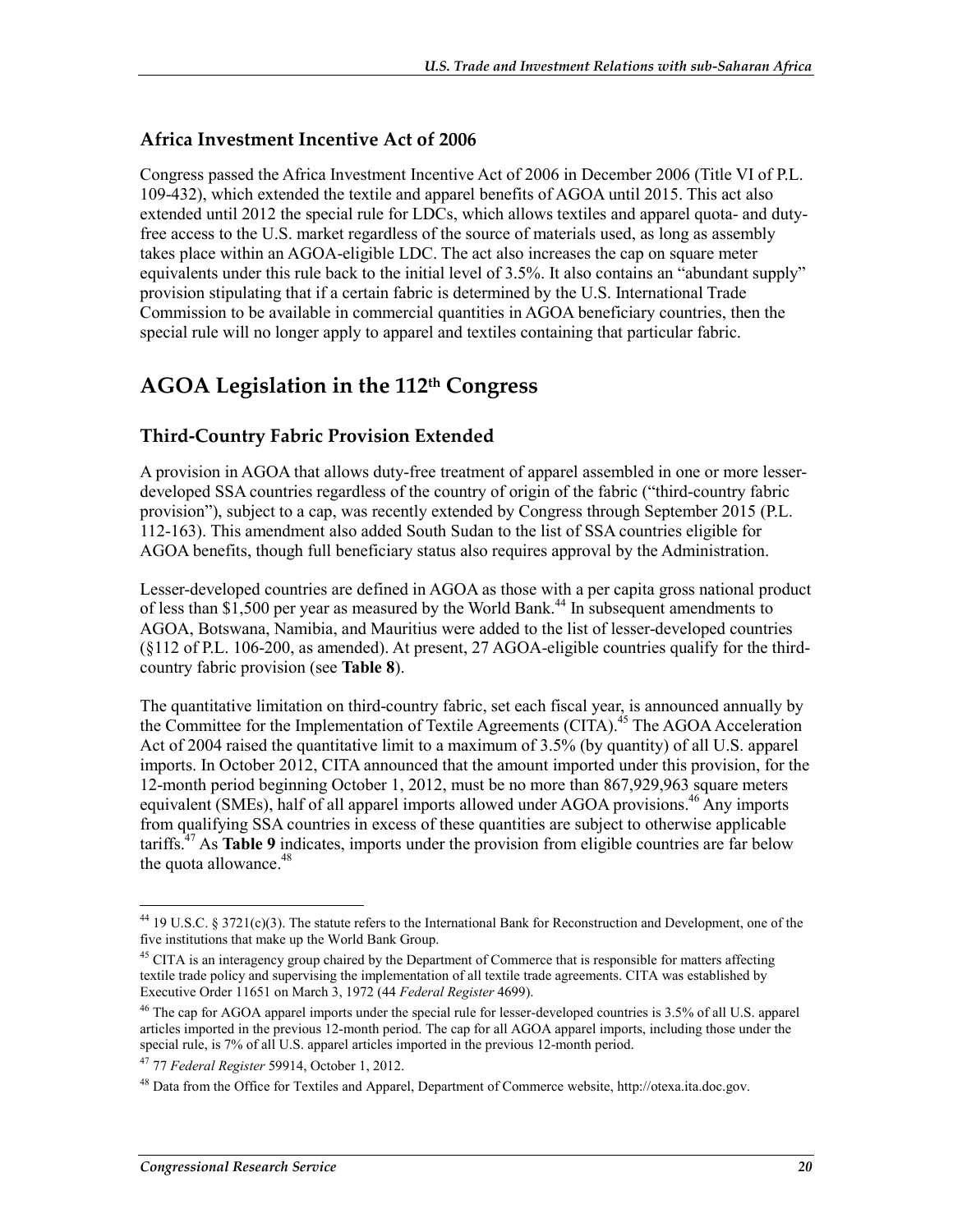|                              | 2010    | 20 I I  | <b>YTD September 2011</b> | <b>YTD September 2012</b> |
|------------------------------|---------|---------|---------------------------|---------------------------|
| <b>Total Quota Allowance</b> | 814.400 | 866.700 | 866.700                   | 938.700                   |
| Total Imports                | 191.648 | 199.857 | 153.464                   | 143.131                   |
| Kenya                        | 68.097  | 74.476  | 58.321                    | 53.513                    |
| Lesotho                      | 71.702  | 64.630  | 48.635                    | 50.838                    |
| Swaziland                    | 26.800  | 19.991  | 16.957                    | 10.948                    |
| <b>Mauritius</b>             | 11.731  | 17.930  | 13.447                    | 12.858                    |
| Tanzania                     | 3.332   | 6.942   | 5.216                     | 7.02                      |
| Ethiopia                     | 2.949   | 6.128   | 4.292                     | 3.313                     |
| Malawi                       | 4.066   | 4.689   | 3.097                     | 1.445                     |
| <b>Botswana</b>              | 2.431   | 3.292   | 2.433                     | 2.771                     |
| Ghana                        | 0.188   | 1.610   | 1.61                      | 0.913                     |
| Uganda                       | 0.087   | 0.138   | 0.138                     | 0.000                     |
| Cameroon                     | 0.001   | 0.016   | 0.001                     | 0.000                     |
| Mozambique                   | 0.000   | 0.014   | 0.014                     | 0.000                     |
| Liberia                      | 0.000   | 0.000   | 0.000                     | 0.000                     |

#### **Table 9. U.S. imports from Lesser Developed AGOA Countries under the Third-Country Fabric Provision**

(in millions of square meter equivalents (M2))

**Source:** Office of Textiles and Apparel, Department of Commerce.

The fact that only 23% of the allowable third-country fabric provision quota is currently being used could mask the fact that several SSA countries, including Lesotho, Kenya, Mauritius, Swaziland, and Botswana, have exported a significant amount (both by quantity and value) of apparel under the provision (see **Table 10**). For the countries above—all of whom, with the exception of Botswana, are major beneficiaries of AGOA by percentage of utilization (see **Table 11**)—U.S. apparel imports represent the major portion of their benefits under the AGOA preference.

#### **Table 10. Top Ten Apparel Exporters under AGOA**

(actual \$ U.S.)

| Country         | 2011 (Value)  |
|-----------------|---------------|
| Lesotho         | 314, 311, 152 |
| Kenya           | 258,886,230   |
| Mauritius       | 153,428,075   |
| Swaziland       | 76,579,510    |
| <b>Botswana</b> | 15,475,230    |
| Malawi          | 13,483,949    |
| Ethiopia        | 9,966,621     |
| South Africa    | 5,277,269     |
|                 |               |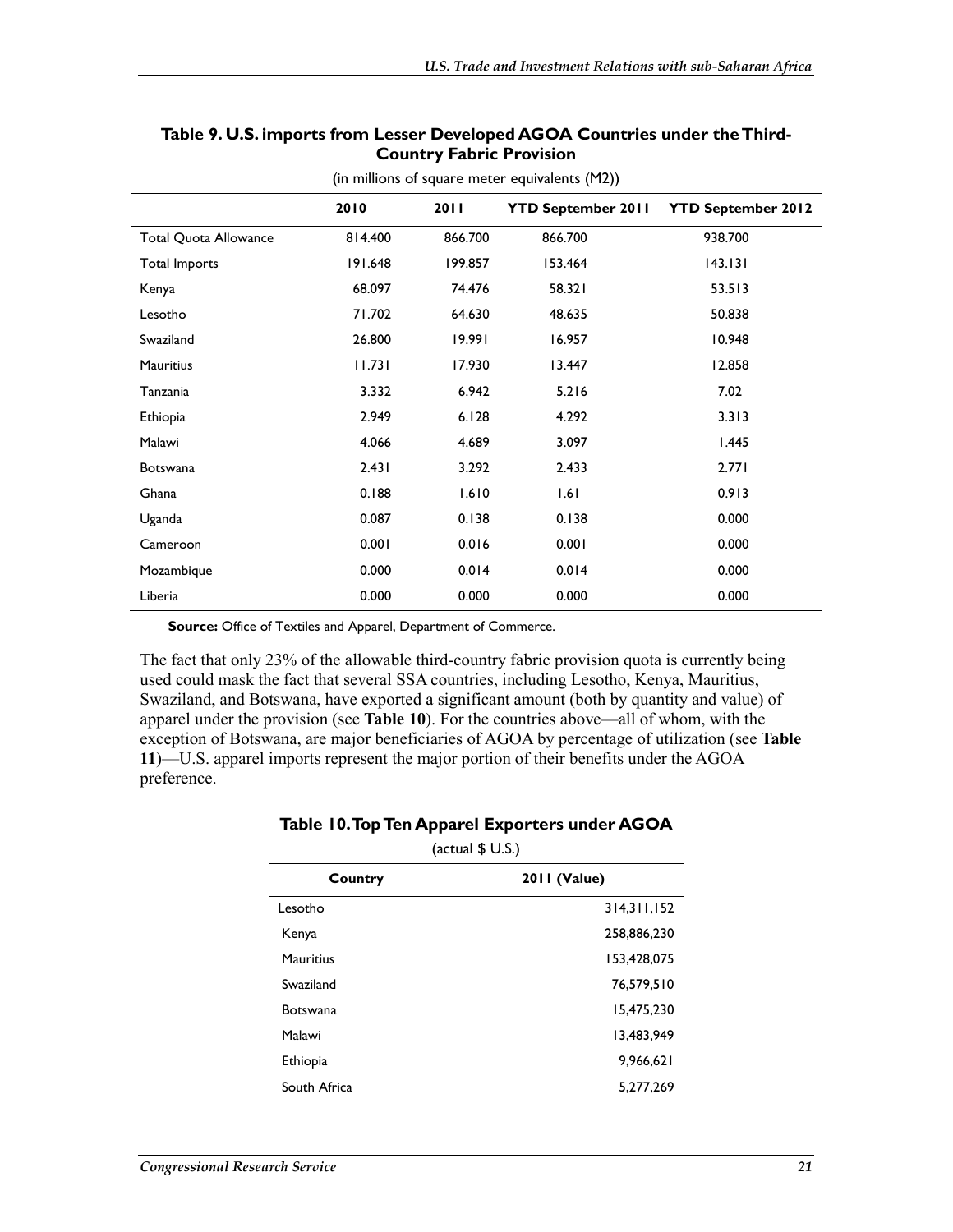| Country            | <b>2011 (Value)</b> |  |
|--------------------|---------------------|--|
| Tanzania           | 5,118,819           |  |
| Ghana              | 1,267,006           |  |
| <b>Total Above</b> | 853,793,861         |  |
| All Other          | 1,021,392           |  |
| Total              | 854,815,253         |  |

**Source:** U.S. International Trade Commission Trade Dataweb, http://www.usitc.gov.

**Note:** Imports for Consumption.

#### **Pending Legislation**

H.R. 656 (introduced February 11, 2011), in part, directs the President to establish a Special Representative for United States-Africa Trade, Development, and Diaspora Affairs within the U.S. Department of State. The role of the representative would be to promote U.S.-African trade and investment relations; facilitate international learning exchanges; establish a database for information sharing; and consult with African governments, the private sector, and United Nations agencies regarding economic development in Africa. This bill is currently in committee.

H.R. 4221 (introduced March 20, 2012) and its companion bill in the Senate, S. 2215 (introduced March 21, 2012), seek to increase U.S. exports to Africa, in part, through strategies aimed at further developing relationships between the United States and African countries on a government-to-government level, as well as fostering private sector U.S.-African ties and targeting more U.S. export financing toward U.S.-SSA trade. Hearings were held on this legislation in the House Committee on Foreign Affairs Subcommittee on Africa, Global Health, and Human Rights on April 17, 2012, and in the Senate Committee on Foreign Relations Subcommittee on African Affairs on July 25, 2012. The Senate Committee on Foreign Relations voted to report out an amended version of S. 2215 on September 19, 2012. The House version of the bill is still in committee.

# **AGOA Trade Trends**

According to the United States Trade Representative (USTR), over 93% of U.S. imports from SSA from AGOA-eligible countries in 2010 entered the United States duty-free, either under AGOA or GSP, or under zero-duty most-favored-nation (MFN) tariff rates.<sup>49</sup> In 2011, U.S. imports under AGOA and GSP amounted to \$53.8 billion (see **Table 11**).

<sup>&</sup>lt;sup>49</sup> United States Trade Representative website, http://www.ustr.gov/trade-topics/trade-development/preferenceprograms/african-growth-and-opportunity-act-agoa.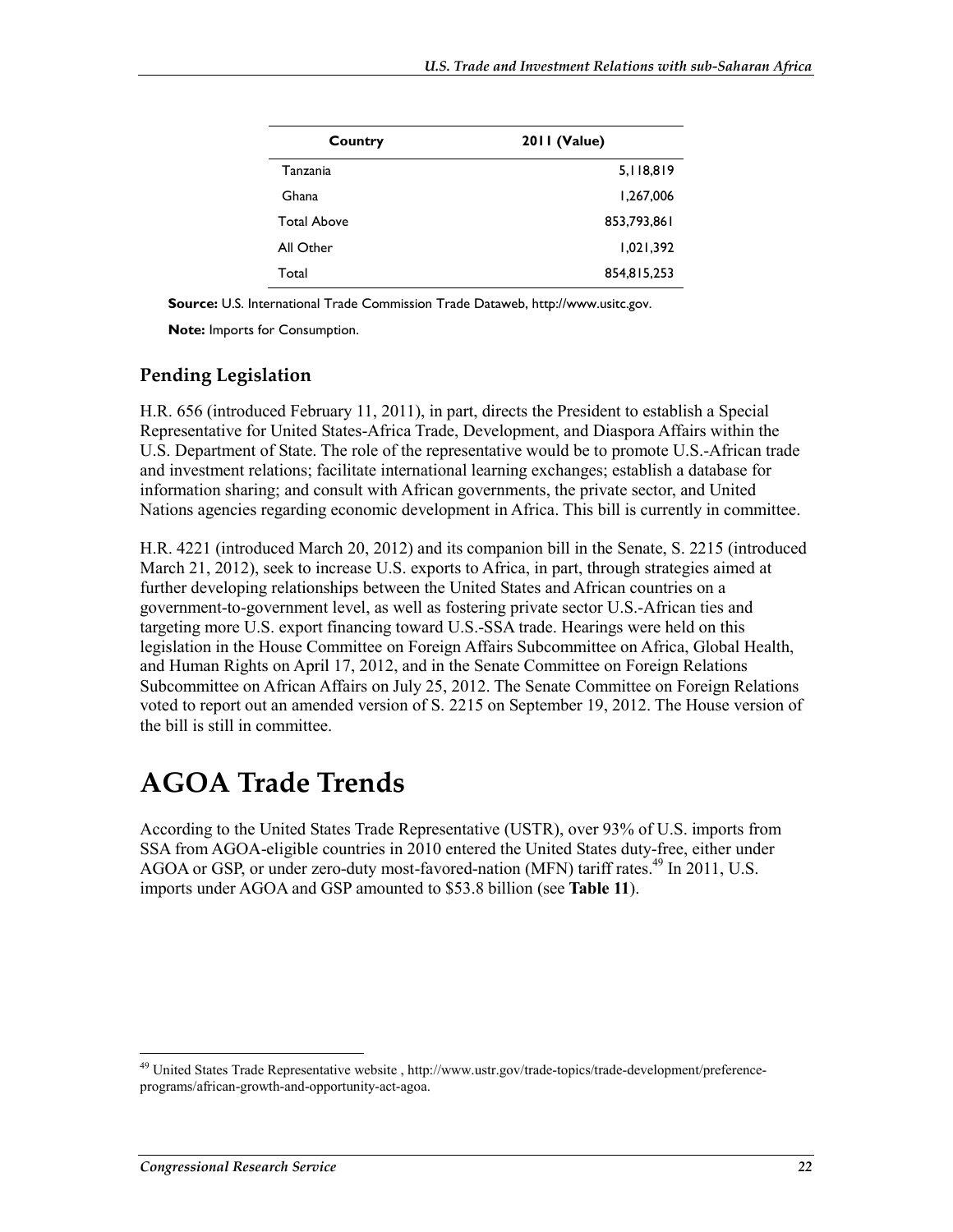| <b>AGOA Beneficiary</b><br>(in 2011) | <b>Total U.S. Imports</b> | <b>Imports Under</b><br><b>AGOA</b> (including<br>GSP) | <b>Utilization Rate of</b><br>Preference (%) |
|--------------------------------------|---------------------------|--------------------------------------------------------|----------------------------------------------|
| Chad                                 | 3,188,885,282             | 2,991,225,667                                          | 93.80%                                       |
| Swaziland                            | 83,289,612                | 77,192,451                                             | 92.68%                                       |
| Nigeria                              | 33,834,587,752            | 31,008,519,187                                         | 91.65%                                       |
| Angola                               | 13,756,357,845            | 11,534,181,604                                         | 83.85%                                       |
| Malawi                               | 72,353,659                | 60, 141, 734                                           | 83.12%                                       |
| Lesotho                              | 384, 351, 085             | 314,335,330                                            | 81.78%                                       |
| Congo (ROC)                          | 2,376,790,086             | 1,935,228,815                                          | 81.42%                                       |
| Kenya                                | 380,463,239               | 292,594,742                                            | 76.90%                                       |
| <b>Mauritius</b>                     | 250,482,636               | 169, 190, 565                                          | 67.55%                                       |
| Ghana                                | 778,992,716               | 454,534,351                                            | 58.35%                                       |
| Cameroon                             | 322,218,673               | 173,784,645                                            | 53.93%                                       |
| South Africa                         | 9,473,431,885             | 3,797,405,595                                          | 40.08%                                       |
| Namibia                              | 436,337,789               | 134,316,828                                            | 30.78%                                       |
| Cape Verde                           | 1,467,584                 | 165,226                                                | 11.26%                                       |
| Gabon                                | 4,432,128,840             | 477,555,593                                            | 10.77%                                       |
| Tanzania                             | 58,244,222                | 5,751,382                                              | 9.87%                                        |
| Ethiopia                             | 144,404,059               | 13,874,923                                             | 9.61%                                        |
| Senegal                              | 6,766,267                 | 490,660                                                | 7.25%                                        |
| Gambia                               | 82,442                    | 5,352                                                  | 6.49%                                        |
| <b>Botswana</b>                      | 293,285,806               | 17,063,293                                             | 5.82%                                        |
| Uganda                               | 45,881,727                | 2,540,952                                              | 5.54%                                        |
| Mali                                 | 4,078,609                 | 132,542                                                | 3.25%                                        |
| Sao Tome & Principe                  | 981,624                   | 24,482                                                 | 2.49%                                        |
| Mozambique                           | 34,966,794                | 692,543                                                | 1.98%                                        |
| Rwanda                               | 30,857,888                | 597,270                                                | 1.94%                                        |
| Djibouti                             | 4,053,092                 | 58,050                                                 | 1.43%                                        |
| Sierra Leone                         | 26,480,435                | 193.761                                                | 0.73%                                        |
| Benin                                | 1,970,887                 | 14,019                                                 | 0.71%                                        |
| Zambia                               | 47,321,448                | 220,669                                                | 0.47%                                        |
| Burkina Faso                         | 3,603,288                 | 6,623                                                  | 0.18%                                        |
| Togo                                 | 31,744,687                | 57,584                                                 | 0.18%                                        |
| Liberia                              | 158,178,415               | 0                                                      | 0.00%                                        |
| Burundi                              | 9,558,071                 | 0                                                      | 0.00%                                        |

#### **Table 11. Total U.S. Imports, Imports under AGOA (including GSP), and Utilization Rate of Preference, 2011**

(actual \$ U.S.)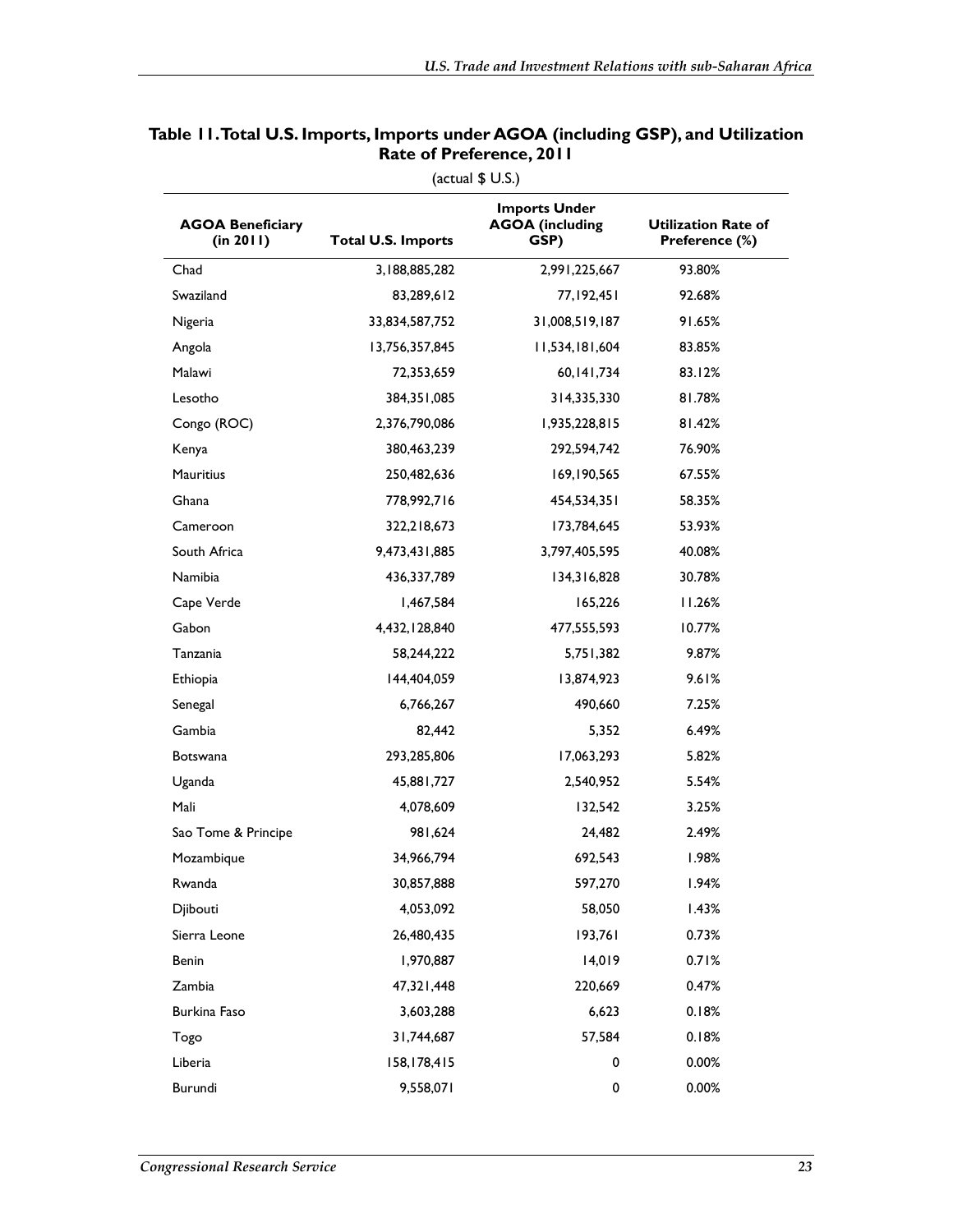| <b>AGOA Beneficiary</b><br>(in 2011) | <b>Total U.S. Imports</b> | <b>Imports Under</b><br><b>AGOA</b> (including<br>GSP) | <b>Utilization Rate of</b><br>Preference (%) |
|--------------------------------------|---------------------------|--------------------------------------------------------|----------------------------------------------|
| Seychelles                           | 6,265,409                 | 0                                                      | 0.00%                                        |
| Comoros                              | 1,778,891                 | 0                                                      | 0.00%                                        |
| Mauritania                           | 965,142                   | 0                                                      | 0.00%                                        |
| Guinea-Bissau                        | 261,369                   | 0                                                      | 0.00%                                        |

#### **Source: U.S. International Trade Commission Trade Dataweb (http://dataweb.usitc.gov).**

**Note:** "Utilization Rate of Preference" is the value of U.S. imports under AGOA divided by the total amount of U.S. imports from AGOA countries expressed as a percentage. U.S. Imports for Consumption

| (actual \$ U.S.)                                                             |                |                |                       |  |
|------------------------------------------------------------------------------|----------------|----------------|-----------------------|--|
| <b>HTS Number</b>                                                            | 2010           | 2011           | <b>Percent Change</b> |  |
| 27-Mineral fuels and oil                                                     | 35,833,825,932 | 48,497,450,862 | 35.30%                |  |
| 87- Vehicles, Except Railway Or Tramway,<br>And Parts                        | 1,538,204,237  | 2,038,110,536  | 32.50%                |  |
| 62-Articles of apparel and clothing<br>accessories, not knitted or crocheted | 368,059,665    | 445,373,100    | 21.00%                |  |
| 61-Articles of apparel and clothing<br>accessories, knitted or crocheted     | 358,416,707    | 409.442.153    | 14.20%                |  |
| 72-Iron and steel                                                            | 141,893,313    | 204.501.643    | 44.10%                |  |
| 08-Edible fruit and nuts; peel of citrus fruit or<br>melons                  | 104,371,648    | 100,871,339    | $-3.40%$              |  |
| 38-Miscellaneous chemical products                                           | 41,692,091     | 47,955,570     | 15.00%                |  |
| 22-Beverages, spirits, and vinegar                                           | 52,759,899     | 47,657,887     | $-9.70%$              |  |
| 24-Tobacco and manufactured tobacco<br>substitutes                           | 33,362,905     | 39,949,659     | 19.70%                |  |
| 20-Preparations of vegetables, fruit, nuts, or<br>other parts of plants      | 18,275,960     | 17,720,158     | $-3.00\%$             |  |
| Subtotal                                                                     | 38,490,862,357 | 51,849,032,907 | 34.70%                |  |
| All Other                                                                    | 26,903,235     | 34,021,330     | 26.50%                |  |
| Total                                                                        | 38,517,765,592 | 51,883,054,237 | 34.70%                |  |

#### **Table 12. Top Ten U.S. Imports under AGOA (Excluding GSP)**

**Source:** U.S. International Trade Commission Trade Dataweb, http://www.usitc.gov.

**Notes:** Imports under AGOA are a subset of imports from SSA.

In 2011, oil and mineral fuels (mostly crude oil) accounted for about 93% of all U.S. imports (by value) under the African Growth and Opportunity Act (AGOA), and about 81% of all U.S. imports from all SSA countries.<sup>50</sup> Vehicles and parts were the next-largest category of AGOA imports at 4%. Apparel products (HTS chapters 61 and 62 combined) amounted to about  $2\%$ <sup>51</sup>

<u>.</u>

<sup>&</sup>lt;sup>50</sup> CRS calculations based on data from the U.S. International Trade Commission Trade Dataweb, (continued...)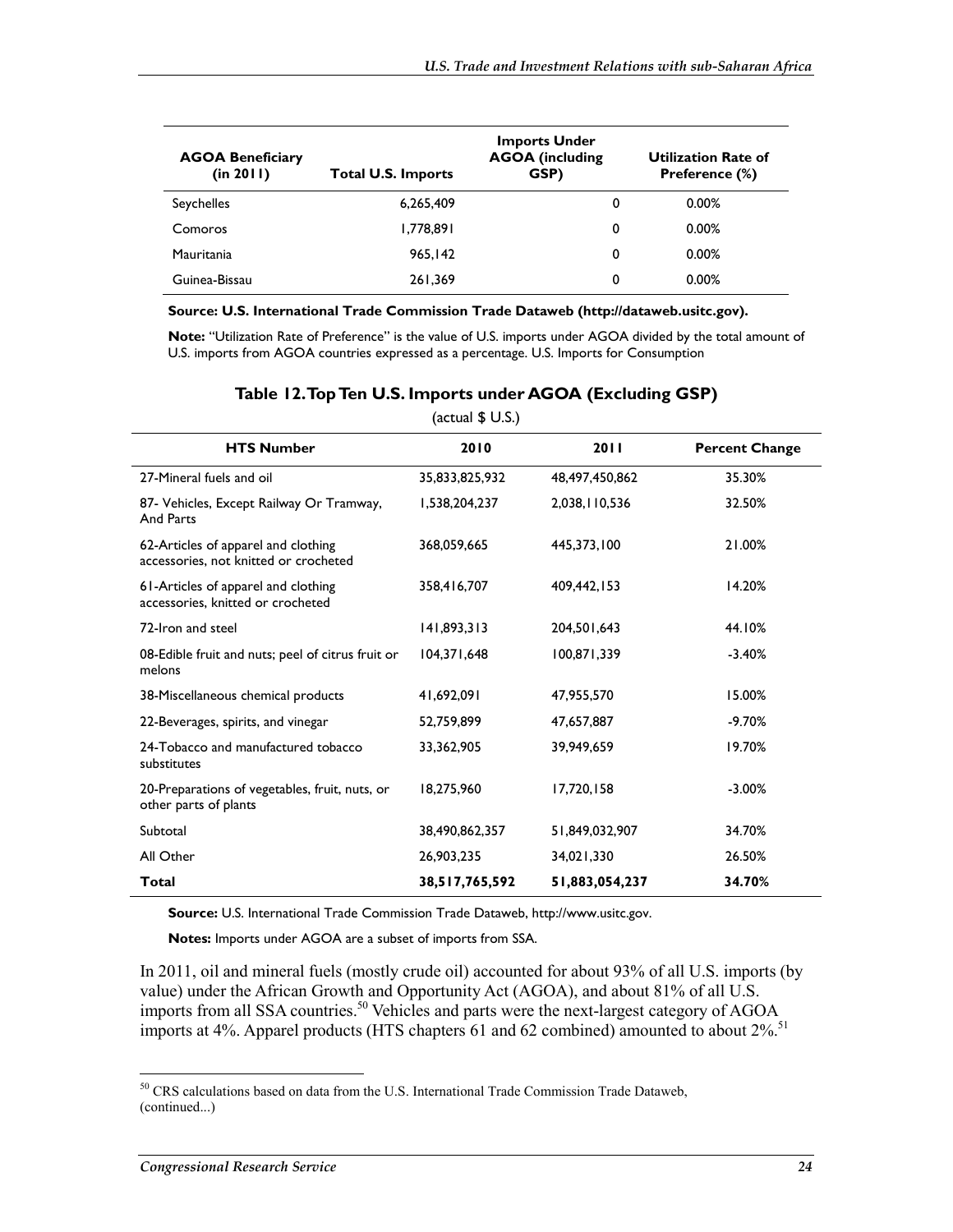As shown in **Figure 8**, the largest portion, by far, of U.S. exports to SSA are to AGOA-eligible countries. Except for decreases in 2002 and 2009-2010, arguably due to periods of worldwide recession, these exports have increased markedly over time. As **Table 13** indicates, the top destinations for U.S. products are South Africa, Nigeria, Angola, and Ghana.





(in \$ billions)

**Source:** U.S. International Trade Commission Trade Dataweb, http://dataweb.usitc.gov. **Note:** U.S. Domestic Exports, FAS Value.

| (actual \$ U.S.)       |               |  |  |  |
|------------------------|---------------|--|--|--|
| <b>2011</b><br>Country |               |  |  |  |
| South Africa           | 6,848,590,454 |  |  |  |
| Nigeria                | 4,706,183,368 |  |  |  |
| Angola                 | 1,458,062,000 |  |  |  |
| Ghana                  | 1,155,466,454 |  |  |  |
| Ethiopia               | 684,957,626   |  |  |  |
| Benin                  | 610.363.392   |  |  |  |

#### **Table 13. U.S. Exports to AGOA Countries, 2011**

(...continued)

1

http://dataweb.usitc.gov.

51 U.S. Census data from the Global Trade Atlas.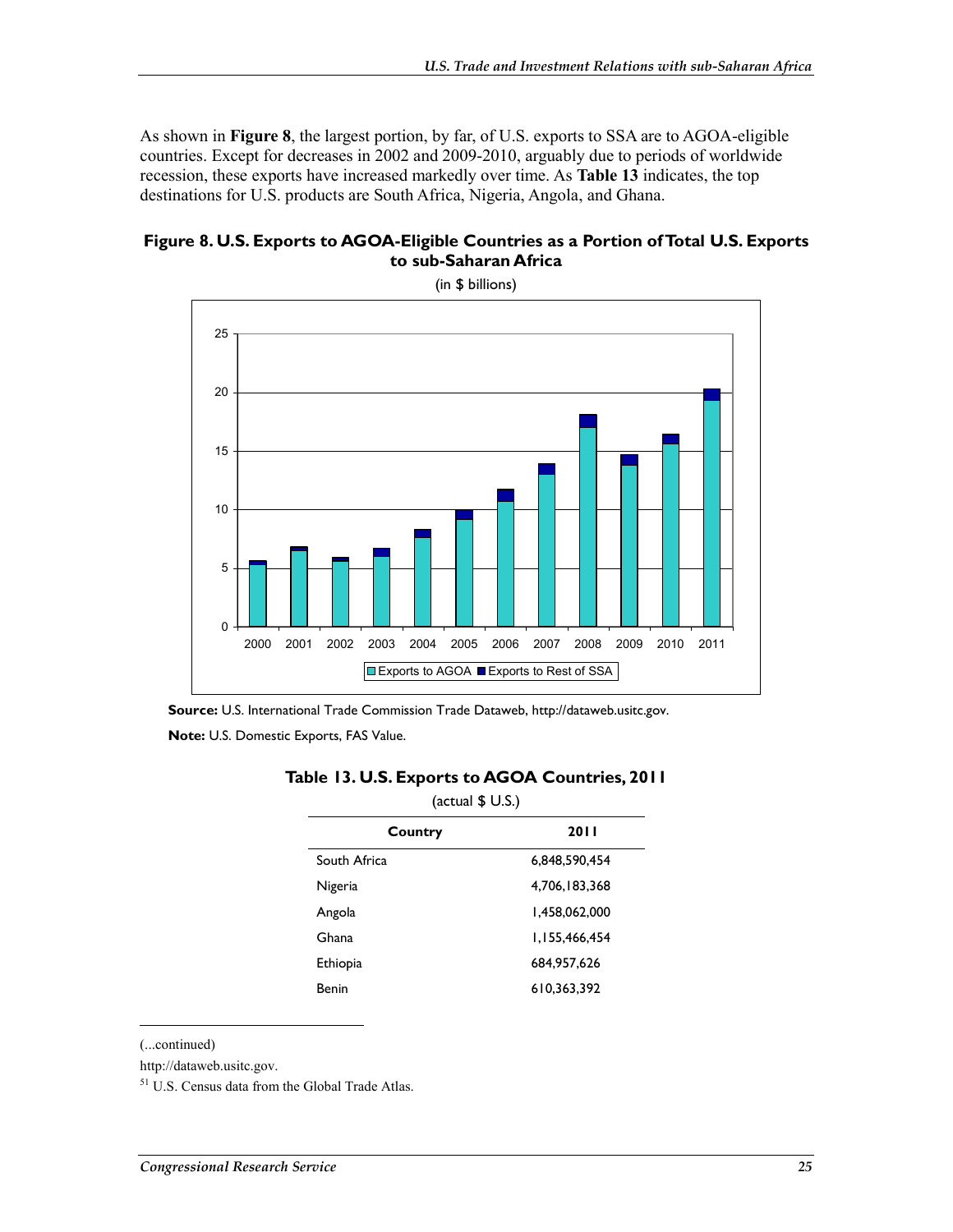| Country                         | 2011           |
|---------------------------------|----------------|
| Kenya                           | 447,392,579    |
| Mozambique                      | 445,907,638    |
| Senegal                         | 258,781,861    |
| Tanzania                        | 250,729,324    |
| Mauritania                      | 241,472,844    |
| Congo (ROC)                     | 222,429,871    |
| Cameroon                        | 216,235,118    |
| Togo                            | 212,522,913    |
| Gabon                           | 197,360,657    |
| Liberia                         | 184,975,506    |
| Djibouti                        | 130,577,790    |
| Zambia                          | 123,078,281    |
| Namibia                         | 121,006,058    |
| Rwanda                          | 118,576,796    |
| <b>Subtotal Above Countries</b> | 18,634,670,530 |
| <b>All Other</b>                | 590,328,884    |
| <b>Total Exports</b>            | 19.224.999.414 |

**Source:** U.S. International Trade Commission Trade Dataweb (http://dataweb.usitc.gov).

**Notes:** Total Exports, FAS value

# **AGOA Technical Assistance and Capacity Building**

Section 122 of AGOA directed the President to target U.S. government technical assistance and trade capacity building in AGOA beneficiary countries. This mandate includes assistance to both government and non-governmental actors. The act directs the President to target technical assistance to governments to (1) liberalize trade and exports; (2) harmonize laws and regulations with WTO membership; (3) engage in financial and fiscal restructuring; and (4) promote greater agribusiness linkages. The act also includes assistance for developing private sector business associations and networks among U.S. and sub-Saharan African enterprises. Technical assistance is also to be targeted to increasing the number of reverse trade missions, increasing trade in services, addressing critical agricultural policy issues, and building capabilities of African states to participate in the World Trade Organization, generally, and particularly in services. In FY2010 (latest available data), the United States reported obligating approximately \$588 million in trade capacity building (TCB) assistance to AGOA countries.<sup>52</sup> Of this amount, about \$341 million was obligated for physical infrastructure development and \$200 million on trade-related agriculture projects.<sup>53</sup>

 $52$ U.S. Agency for International Development, Trade Capacity Building Database, http://tcb.eads.usaidallnet.gov/.  $53$  Ibid.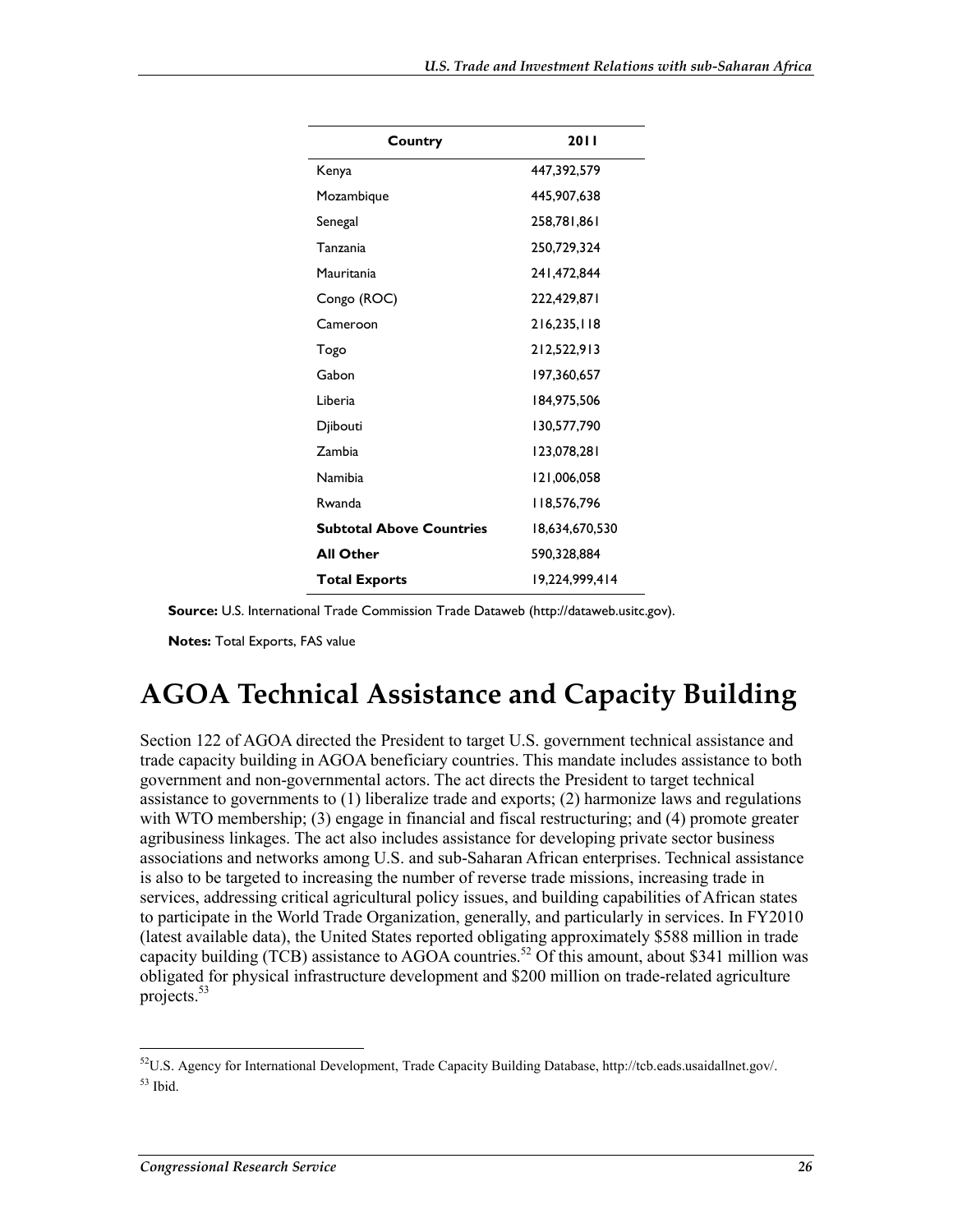# **United States–sub-Saharan Africa Trade and Economic Cooperation Forum**

Under AGOA, the President was required to establish within a year of enactment, after consultation with Congress and the other governments concerned, a United States-sub-Saharan Africa Trade and Economic Cooperation Forum (hereinafter referred to as the Forum). The act stated that the President was to direct certain top officials to host the first Forum meeting with their counterparts from AGOA-eligible countries and countries attempting to meet AGOA eligibility requirements.<sup>54</sup> The purpose of the Forum is to "discuss expanding trade and investment relations between the United States and sub-Saharan Africa and the implementation of [AGOA] including encouraging joint ventures between small and large businesses."

AGOA also required the President to encourage non-governmental organizations and the private sector to hold similar annual meetings, and it required the President to instruct U.S. delegates to the Forum to promote a review of HIV/AIDS in each sub-Saharan African country and the effect on economic development. It required the President to meet, to the extent practicable, with heads of governments of sub-Saharan African countries at least every two years to discuss expanding trade and investment relations, and the first such meeting should be within one year of enactment.

AGOA was enacted May 18, 2000, and on May 16, 2001, President Bush established the Forum and announced plans for its first meeting in Washington in October 2001. The first Forum was held October 29-30, 2001, in Washington, DC. President Bush addressed the Forum and announced several initiatives: (1) a \$200 million Overseas Private Investment Corporation (OPIC) support facility to give U.S. firms access to loans, guarantees, and political risk insurance for investment projects; (2) a regional office of the Trade and Development Agency (TDA) in Johannesburg to help attract new investment; and (3) the Trade for African Development and Enterprise Program, initially funded at \$15 million, to establish regional hubs to help African businesses in the global market. (These initiatives were implemented; see discussion below.)

AGOA forums have been held annually since 2001, alternately in the United States or in an SSA partner country. The  $10^{th}$  AGOA forum was held in Zambia on June 9-10, 2011. The theme of the Forum was "Enhanced Trade Through Increased Competitiveness, Value Addition, and Deeper Regional Integration."

The 11<sup>th</sup> AGOA Forum was held in Washington, DC, June 14-15, 2012. The theme for this year's event was "Enhancing Africa's Infrastructure for Trade," and it focused on various aspects designed to promote trade, including improvements in both physical infrastructure, such as roads and ports, and institutional infrastructure, such as the business climate. The Forum also focused on advancing African initiatives in regional economic integration and increasing awareness among U.S. businesses of opportunities in Africa. In a speech at the Forum, Secretary of State Hillary Rodham Clinton called for "urgent" efforts to renew the AGOA third country fabric provision. Continuing with the Forum's focus on improved infrastructure, she also highlighted the need for more "human infrastructure," or investments in human capital, especially among young people, throughout the region.

<sup>&</sup>lt;sup>54</sup> Representatives from appropriate Sub-Saharan African regional organizations and government officials from other appropriate countries in Sub-Saharan Africa also could be invited.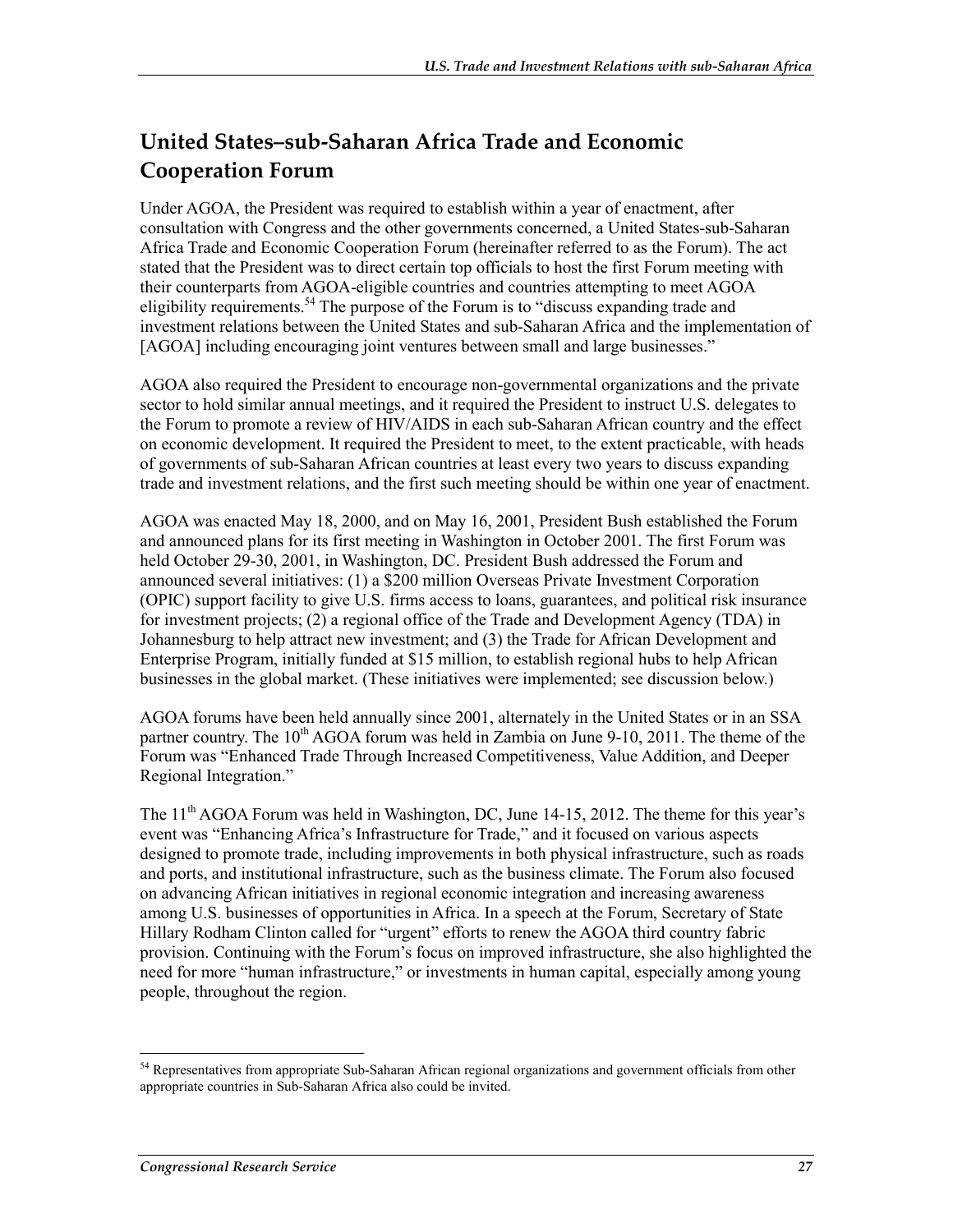The Forum was followed by a one-time event, the *U.S.-Africa Business Conference 2012*, held in Cincinnati, OH, June 21-22. Hosted by the State Department and several other U.S. government agencies and private business promotion groups,<sup>55</sup> the conference sought

to expand on the AGOA Forum by providing an opportunity to both showcase U.S. business expertise to potential African clients, and to highlight trade and investment opportunities in Africa to U.S. exporters and investors … [focused] broadly on infrastructure development, including energy, transportation, and water and sanitation.<sup>56</sup>

# **U.S. Agency for International Development (USAID)**

AGOA's mandate to encourage trade-related technical assistance is primarily implemented by USAID through the African Global Competitiveness Initiative (AGCI), a Presidential Initiative which supplanted the Trade for African Development and Enterprise (TRADE) initiative in 2006. The TRADE initiative succeeded the Africa Trade and Investment Policy Program (ATRIP), which operated from 1998 to 2003. These initiatives are generally used to focus activities around a common goal, but there are AGOA-related activities funded by other initiatives within USAID.

USAID funds various technical assistance programs throughout Africa aimed at improving trade within the region and between the region and the United States. USAID supports regional efforts through its regional missions and the four Regional Hubs for Global Competitiveness (Trade Hubs), located in Ghana, Senegal, Kenya, and Botswana. USAID bilateral missions support projects in individual African countries. The missions and hubs work on improving trade policy both regionally and within country governments. They also have programs to improve trade infrastructure, such as in transportation and energy, and they have enterprise development programs which often target specific industries, such as handicrafts and shea butter.

As mentioned above, AGOA encourages the establishment of private sector linkages between U.S. and SSA businesses. To this end, USAID funds an international business linkage program, South African International Business Linkages (SAIBL), which is implemented by the Corporate Council on Africa. SAIBL assists black-owned South African companies to prepare business plans, achieve International Standards Organization (ISO) certification, participate in U.S.-led trade delegations, attend trade shows in the United States, and identify public and private sector export financing. It also assists U.S. firms by identifying trade and investment opportunities in South Africa, by steering U.S. firms to appropriate government and private sector contacts, and by identifying sources of financing. USAID formerly funded a similar linkage program for West Africa, the West African International Business Linkages (WAIBL), but it no longer funds this program. The regional trade hubs implement many of the same types of activities as SAIBL, except that they focus more on promoting trade in general and not just exports to the United States.

<sup>&</sup>lt;sup>55</sup> Sponsors included the Departments of State, Transportation, and Energy, USDA, USAID, Millennium Challenge Corporation, Export-Import Bank, U.S. Trade and Development Agency, Executive Office of the President, Greater Cincinnati World Affairs Council, Department of Commerce, The Corporate Council on Africa, U.S. Small Business Administration, and U.S. Environmental Protection Agency.

<sup>&</sup>lt;sup>56</sup> It also provided "structured networking opportunities for African government officials and business leaders with U.S. state and local government officials and business leaders; informational sessions on U.S. government opportunities and services from various federal agencies; and site visits to companies and organizations." State Department, *U.S.-Africa Business Conference 2012*.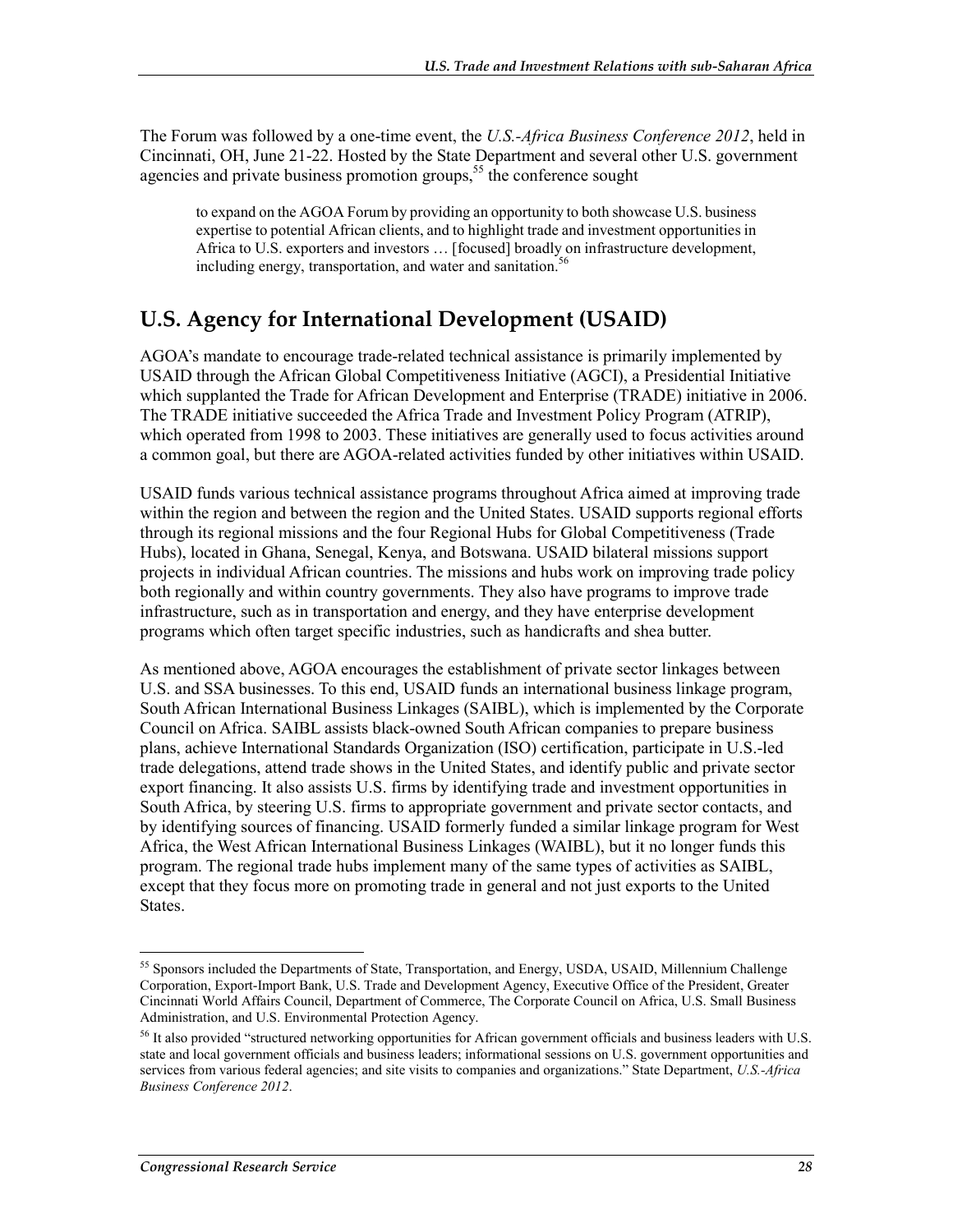## **Assistant U.S. Trade Representative for Africa (AUSTRA)**

Section 117 of AGOA supported the creation of this position to serve as the "primary point of contact in the executive branch for those persons engaged in trade between the United States and sub-Saharan Africa," and the chief adviser to the U.S. Trade Representative (USTR) on trade and investment issues pertaining to Africa. This position previously had been established by President Clinton in 1998. One primary function of AUSTRA is to make the yearly determinations as to which countries are eligible for AGOA benefits generally, and also its special textile and apparel benefits. The AUSTRA also sponsors projects for WTO training for SSA trade negotiators and provides support for the Trade Advisory Committee on Africa.

## **Overseas Private Investment Corporation (OPIC)**

Section 123 of AGOA expressed the sense of Congress that OPIC should exercise its authority to support projects in SSA and directed OPIC to increase funds directed to SSA countries. OPIC, a U.S. development finance agency, seeks to promote economic growth in developing and emerging economies and expand U.S. exports by providing political risk insurance, project financing, investment funds support, and other services for U.S. businesses in those countries, in support of U.S. foreign policy goals. OPIC's programs are intended to promote U.S. private investment by mitigating risks, such as political risks (including currency inconvertibility, expropriation, political violence, and terrorism), for U.S. firms making qualified investment overseas. Since 1974, OPIC has supported investments of nearly \$6.3 billion in projects in Africa (of about \$200 billion worldwide). $57$ 

## **Export-Import Bank (Ex-Im Bank)**

Ex-Im Bank is the official export credit agency of the U.S. government. It maintains finance and insurance programs to facilitate U.S. exports to developing countries, especially in circumstances in which alternative commercial financing is not available, in order to contribute to U.S. employment. Some Ex-Im Bank programs are used to counter officially backed subsidized export financing offered by other countries. Its main program instruments are direct loans, loan guarantees, working capital guarantees, and export credit insurance, all backed by the full faith and credit of the U.S. government.<sup>58</sup>

Section 124 of AGOA expressed the sense of Congress that the Ex-Im Bank should continue to expand its financial commitments to its loan guarantee and insurance programs to African countries. The legislation also commended the Bank's sub-Saharan Africa Advisory Committee for its work in fostering economic cooperation between the United States and SSA. This committee's work was extended to September 30, 2014, in recent legislation reauthorizing the Ex-Im Bank (§23 of P.L. 112-122).<sup>59</sup>

In FY2011, the Ex-Im Bank authorized nearly \$1.4 billion to support U.S. exports to SSA countries (\$804 million in direct loans, \$466 million in loan guarantees, \$68 million in export

<sup>1</sup> 57 CRS Report 98-567, *The Overseas Private Investment Corporation: Background and Legislative Issues*, by Shayerah Ilias.

<sup>58</sup> CRS Report R42472, *Export-Import Bank: Background and Legislative Issues*, by Shayerah Ilias.

 $59$  Export-Import Bank Reauthorization Act, 12 U.S.C.  $635(b)(9)(B)(iii)$ .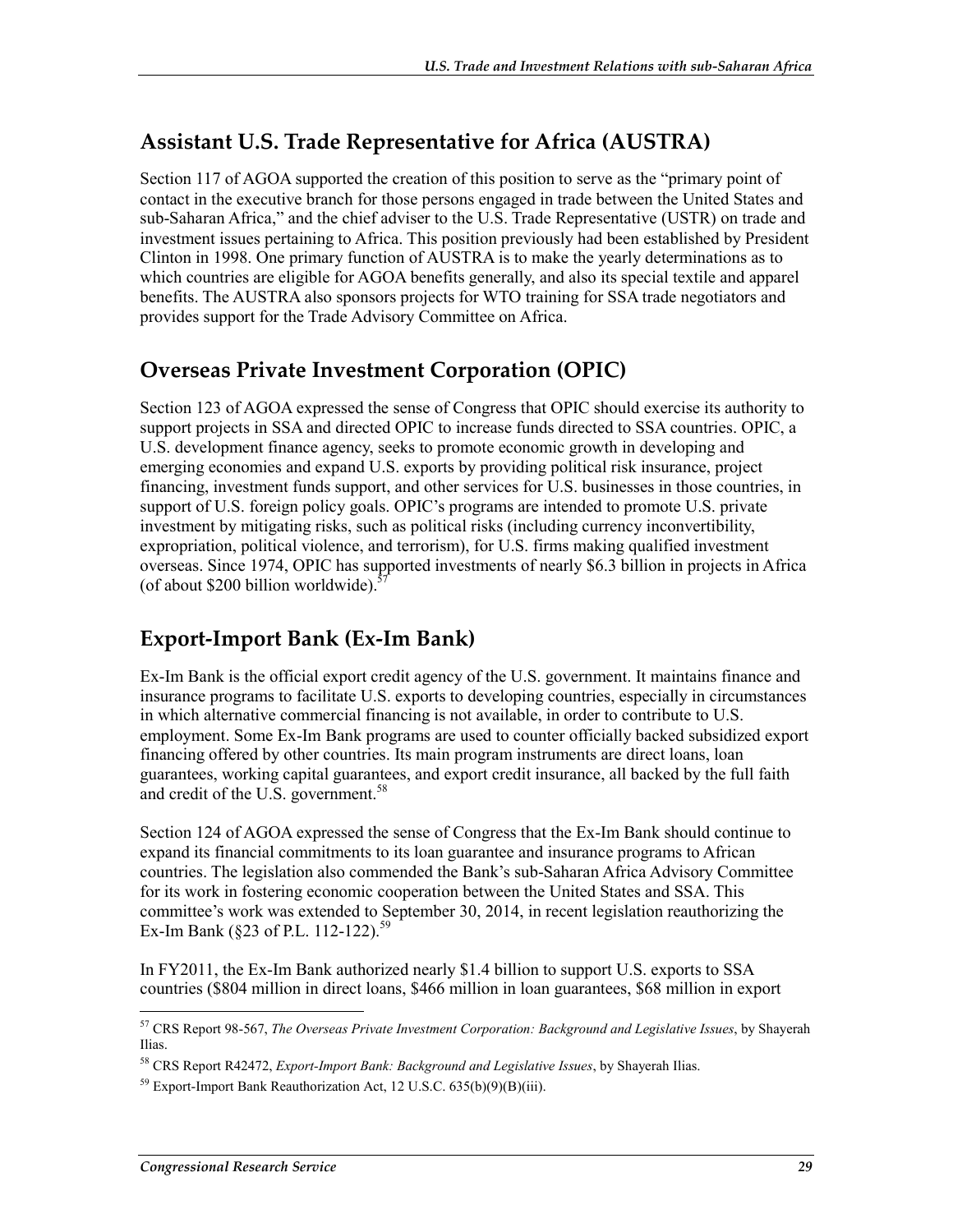credit insurance, and \$40 million working capital guarantees), which supported approximately 8% of U.S. exports to SSA.<sup>60</sup> Ex-Im Bank-supported exports to SSA have tripled since 2007 from \$434 million to about \$1.4 billion in FY2011. About 80% of the number of those transactions directly supported small businesses.<sup>61</sup>

## **U.S. and Foreign Commercial Service (CS)**

The U.S. and Foreign Commercial Service is the main export promotion arm of the U.S. Department of Commerce's International Trade Administration. CS services are primarily targeted at small and medium-sized U.S. businesses, providing export promotion services such as trade counseling, market intelligence, business matchmaking, and commercial diplomacy tools to assist them in exporting abroad. In 2011, CS employed about 500 staff working in the United States, operating 108 "U.S. Export Assistance Centers." CS also staffs 115 offices in more than 70 countries (down from 125 offices in 75 countries in 2010), which employ about 900 overseas staff, including Foreign Service officers and locally employed staff.<sup>62</sup> In 45 other countries where the CS does not have a presence, it has an agreement with the State Department to fulfill these functions through its Foreign Service officers and locally employed staff.<sup>63</sup>

In Section 125 of AGOA, Congress found that the CS presence in SSA had been reduced since the 1980s and that the level of staffing in 1997 (seven officers in four countries) did not "adequately service the needs of U.S. businesses attempting to do business in sub-Saharan Africa."<sup>64</sup> Accordingly, the legislation required the posting of at least 20 CS officers in not less than 10 countries in SSA by December 31, 2001, "subject to the availability of appropriations."<sup>65</sup> According to the U.S. Commercial Service Annual Report for 2011, there are currently eight CS staff in Africa. CS staff are located in Accra, Ghana; Nairobi, Kenya; and Cape Town and Johannesburg, South Africa.<sup>66</sup>

Section 125(c) of P.L. 106-200 (AGOA) also directed the International Trade Administration (ITA) to develop an initiative to (1) identify the best U.S. export prospects in the region; (2) identify tariff and non-tariff barriers that impede U.S. exports to Africa; and (3) undertake discussions with African states to increase market access for these goods and services. These activities are being carried out, in part, by the ITA's Market Access and Compliance Unit (MAC). The ITA also maintains the AGOA website at http://www.agoa.gov.

# **U.S. Trade and Development Agency (TDA)**

Though its role is not specifically mentioned in AGOA legislation, the TDA is an independent agency that operates under a dual mission of promoting economic development and U.S.

<sup>60</sup> Export-Import Bank of the United States, *2011 Annual Report*, http://www.exim.gov/about/reports/ar/2011/ exim\_2011annualreport.pdf.

 $61$  Ibid.

<sup>62</sup> *Powering Export Growth*, U.S. Commercial Service Annual Report, 2011.

 $63$  The Commerce and State departments agreed to expand this program additional 11 countries in September 2011.

 $64$  AGOA, §125(a)(4).

<sup>65</sup> AGOA, §125(b).

<sup>66</sup>U.S. Commercial Service*, Powering Export Growth*, U.S. Commercial Service Annual Report, 2011.CS staff are also located in Cairo, Egypt; Tripoli, Libya; and Casablanca, Morocco.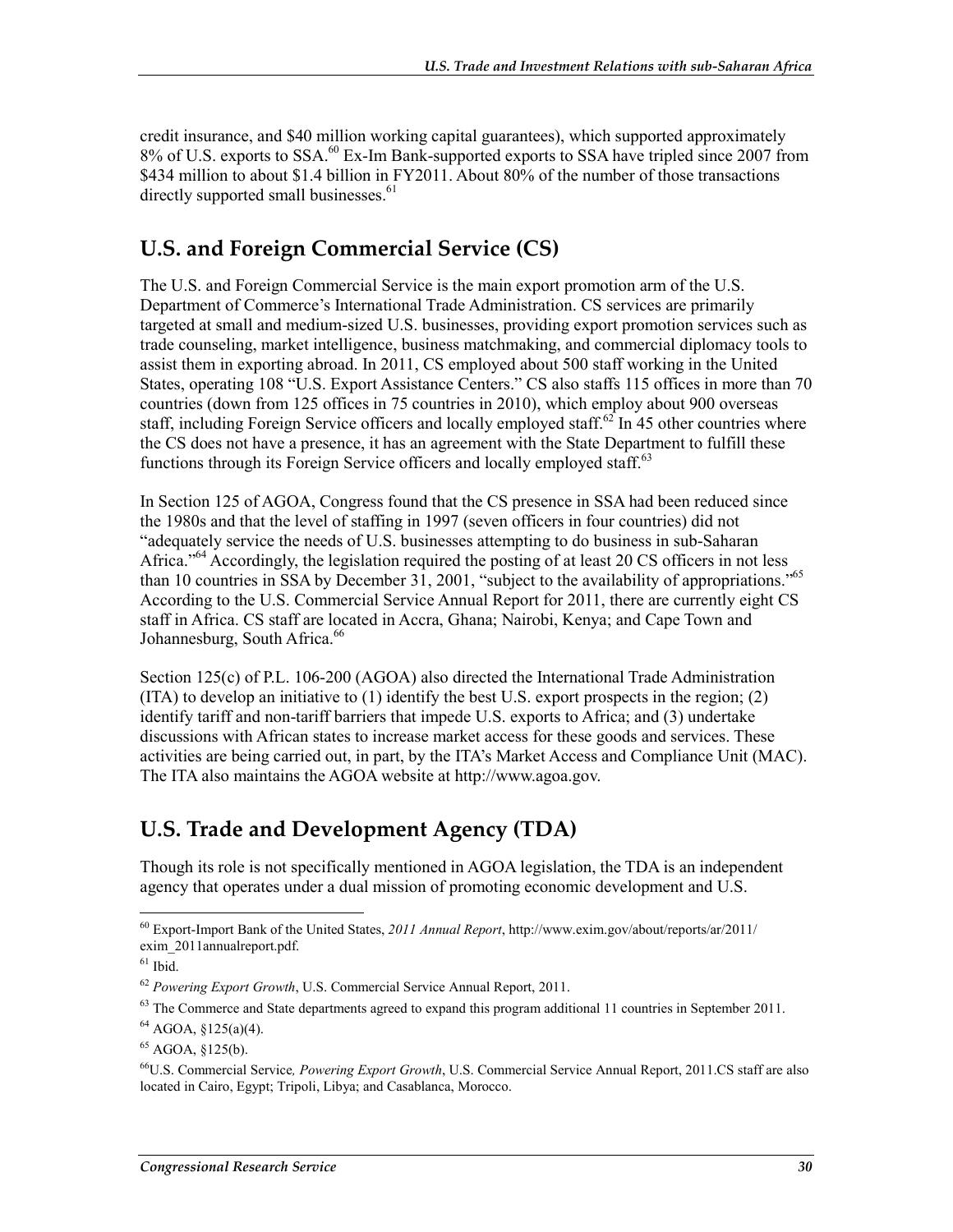commercial interests in developing and middle-income countries. The agency links U.S. businesses to export opportunities by funding project planning activities, feasibility studies, and pilot projects overseas; and by sponsoring reverse trade missions, while creating sustainable infrastructure and economic growth in partner countries. TDA supports projects in economic sectors such as transportation, energy, and telecommunications. It provides grants to overseas project sponsors (both public and private sector grantees) who select U.S. companies to conduct TDA-funded activities. These programs are designed to assist project sponsors to make informed investment decisions, while opening markets for increased exports of U.S.-manufactured goods and services. Since 1981, TDA has provided over \$90 million for projects in SSA, which the agency states have resulted in over \$1 billion in U.S. exports related to partnerships between African project sponsors and U.S. firms. In FY2010, TDA obligated funds for 39 projects in SSA totaling  $\overline{\$9.3$$  million, or approximately 19% of its total program expenditures (\$49.7 million).<sup>67</sup>

## **Multilateral Initiatives**

In addition to domestic agency programs, the United States participates in several multilateral institutions that provide trade capacity building in Africa and other developing-country regions and indirectly support the aims of AGOA. The World Bank and regional development banks all provide trade capacity building assistance, mainly in the form of loans.

The Enhanced Integrated Framework (EIF) is the main multilateral initiative in trade capacity building. It is a process that assists least developed countries (LDCs) to integrate trade issues into their national development strategies. The EIF process begins with a diagnostic study of trade challenges and opportunities in the LDC, and is meant to result in better targeted and coordinated assistance by all donors. Six international institutions collaborate on the EIF, including the International Monetary Fund (IMF), the International Trade Center (ITC), the United Nations Conference on Trade and Development (UNCTAD), the United Nations Development Program (UNDP), the World Bank, and the WTO. The EIF is funded by an Multi-Donor Trust Fund, composed of voluntary contributions from multilateral and bilateral donors. Total contribution receipts to this trust fund equaled \$165.1 million as of April 2012, of which the United States contributed \$600,000.<sup>68</sup>

The United States has also provided SSA countries with technical assistance and TCB support on a wide range of WTO-related issues such as trade facilitation, services, and sanitary and phytosanitary measures, in coordination with the other multilateral institutions mentioned above.<sup>69</sup> The United States has also provided technical support for the efforts of some SSA countries, such as Ethiopia (still in negotiations) and Togo (WTO accession July 2007), to accede to the WTO.<sup>70</sup>

<sup>67</sup> U.S. Trade and Development Agency, *2010 Annual Report*. Examples of specific USTDA projects in SSA are available on the USTDA website at http://www.ustda.gov/program/regions/subsaharanafrica/.

<sup>68</sup> Enhanced Integrated Framework website, http://www.enhancedif.org/documents/EIF%20toolbox/ EIF%20Trust%20Fund%20Current%20Status.pdf.

<sup>69 2008</sup> USTR Report, p. 40.

 $70$  Ibid.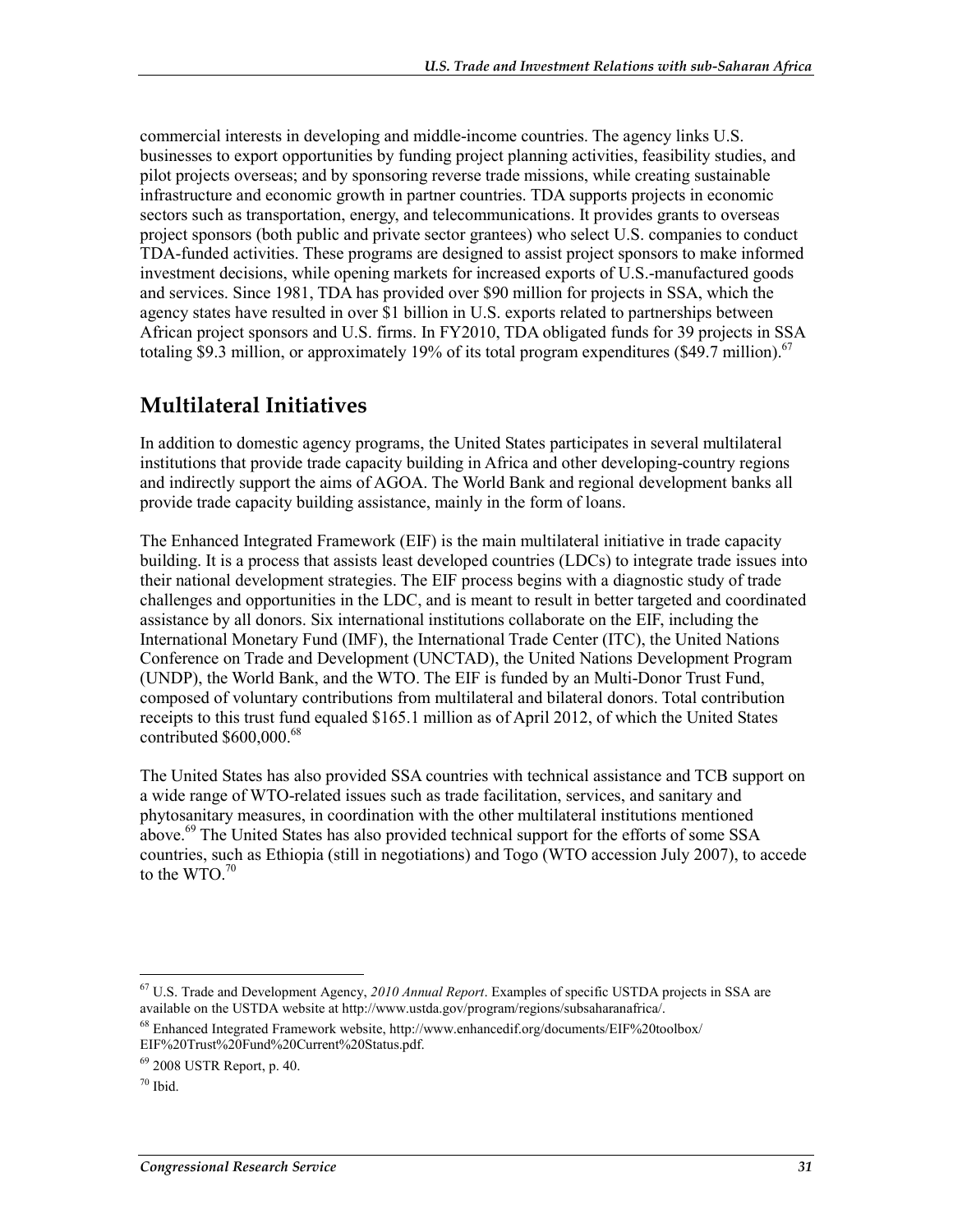# **Regional Cooperation and Free Trade Agreements**

P.L. 105-200, the original AGOA legislation, contained a section encouraging exploration of new agreements to encourage trade and investment. AGOA, however, directed the President specifically toward FTA negotiations, and required more concrete steps regarding potential actions to be taken to establish such an agreement.

Discussion of potential partners for free trade agreements has revolved around South Africa and the South African Customs Union (SACU), but several other regional groupings are potential partners for future trade agreements with the United States. The Southern African Development Community (SADC), the Common Market for Eastern and Southern Africa (COMESA), the East African Community (EAC), and the West African Economic and Monetary Union (WAEMU) have all taken steps to begin the process of economic integration, either through trade liberalization or through steps to promote monetary union. While these groups are being encouraged in their attempts at regional integration, they are not immediate prospects for FTAs with the United States. Background on these groups appears in **Appendix A**.

## **FTA Negotiations with SACU**

On November 4, 2002, then-USTR Robert B. Zoellick notified Congress that negotiations would be initiated with the SACU member countries.<sup>71</sup> These negotiations began in June 2003, but were postponed indefinitely in April 2006. Observers cited several possible reasons for the unsuccessful FTA negotiations, including the capacity of SACU nations to negotiate a U.S.-style (comprehensive and high-standard) FTA, and disagreements between the parties on the scope and level of ambition of the negotiations.

The United States and SACU signed a Trade, Investment, and Development Cooperation Agreement (TIDCA) on July 16, 2008, designed to build on and potentially capture some of the progress made in previous FTA negotiations.72 The TIDCA establishes a forum for consultative discussions and cooperative work, and creates a framework for discussions on customs and trade facilitation, technical barriers to trade, sanitary and phytosanitary measures, and trade and investment relations.73

The U.S. decision to negotiate an FTA with SACU, rather than just with South Africa, may have reflected the large degree of economic integration that exists among the SACU states. The original SACU agreement dates from the colonial government in 1910 and was renegotiated with the apartheid government in 1969. A new agreement to more fully integrate the smaller states into decision-making for the area, which was previously dominated by South Africa, was signed on October 21, 2002. The agreement is characterized by free movement of goods within SACU, a common external tariff, and the common revenue pool which is apportioned among the member states. However, South Africa remains the dominant economy of the region, accounting for 87% of the population and 91% of the gross domestic product of the customs area (2010 figures).<sup>74</sup>

<sup>&</sup>lt;u>.</u> 71 SACU countries are Botswana, Lesotho, Namibia, South Africa, and Swaziland.

<sup>72</sup> U.S. International Trade Representative website, http://www.ustr.gov.

 $73$  Ibid.

<sup>74</sup> International Monetary Fund, *International Financial Statistics,* retrieved from Economist Intelligence Unit *All Country Data* database.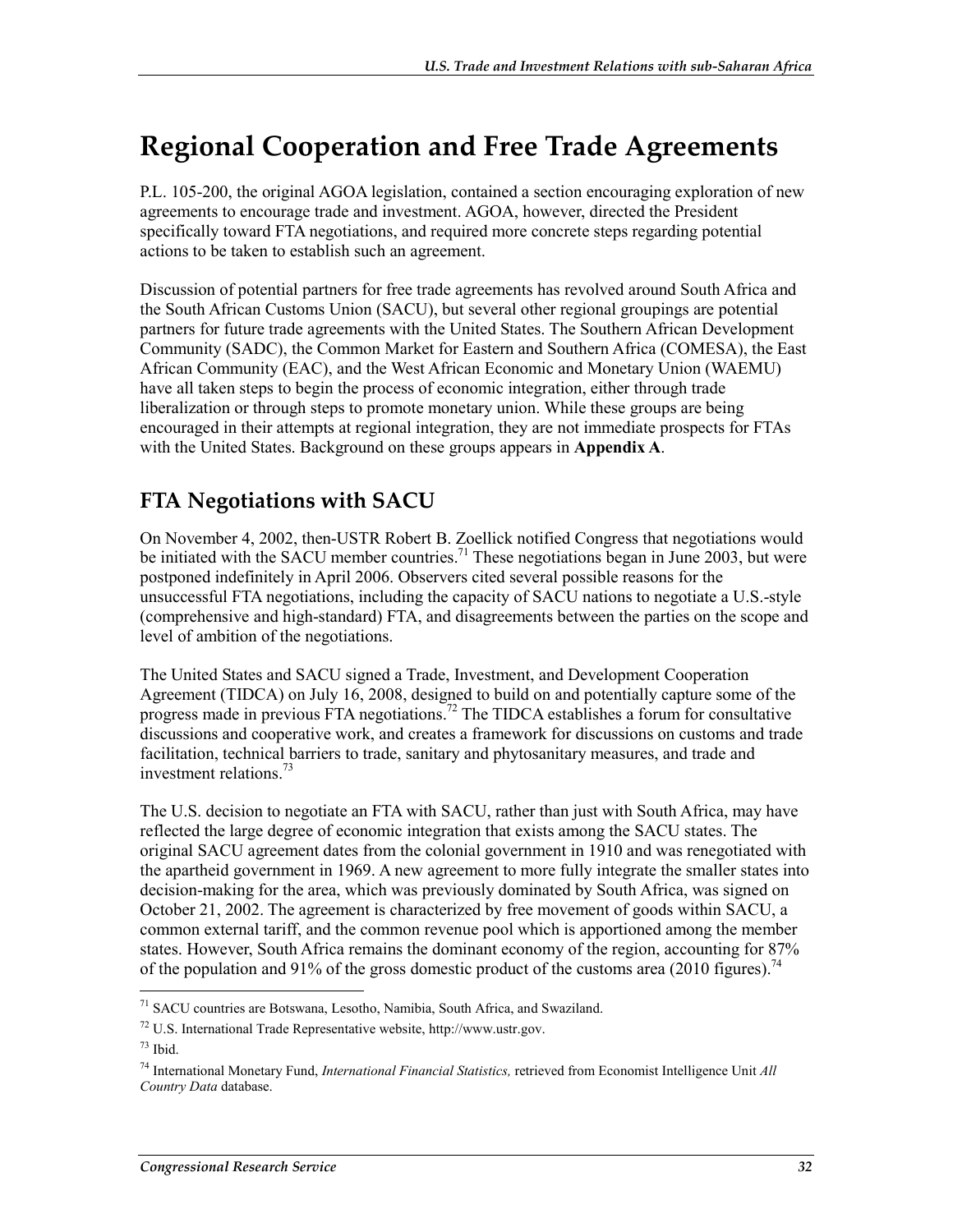U.S. merchandise exports to SACU totaled \$7.0 billion in 2011, led by machinery, motor vehicles and parts, precious metals and stones, mineral fuels and oils, precision equipment (e.g., photographic and optical devices), electrical machinery and parts, and aircraft. U.S. merchandise imports from SACU in 2011 totaled \$10.7 billion, and included precious metals and stones, motor vehicles and parts, iron and steel, and machinery.<sup>7</sup>

## **U.S. Trade and Investment Framework Agreements (TIFAs)**

Although TIFAs were not specifically addressed in AGOA legislation, the USTR regards TIFAs as important tools for strengthening trade and economic relations with key SSA countries and regional organizations.<sup>76</sup> As of this writing, the United States has negotiated TIFAs with Angola, Ghana, Liberia, Mauritius, Mozambique, Nigeria, Rwanda, and South Africa, and with the COMESA,<sup>77</sup> East African Community, and the WAEMU<sup>78</sup> regional arrangements. Generally, TIFAs commit the signatories to expand trade of goods and services, to encourage private sector investment, and to resolve problems and disputes through consultation and dialogue. To facilitate these objectives, the signatories of each agreement have established a Council on Trade and Investment to provide a venue for consultation on trade issues of interest or concern to the parties, and to work toward the removal of impediments to trade and investment flows. TIFAs are often considered to be first steps to the negotiation of free trade agreements.

## **U.S. Bilateral Investment Treaties (BIT)**

BITs were not specifically addressed in AGOA, but are regarded as important tools for advancing bilateral trade. BITs help protect U.S. foreign direct investment and promote economic growth by advancing important reforms and encouraging the adoption of policies that facilitate and support foreign investment.<sup>79</sup> As of this writing, the United States has signed BITs with Cameroon, Republic of the Congo (Brazzaville), Democratic Republic of the Congo (Kinshasa), Mozambique, Rwanda, and Senegal, and is currently pursuing a BIT with the East African Community (EAC). The goals of the BIT are to protect U.S. investments abroad, and to encourage market-oriented domestic policy in host countries. Generally, BITs ensure national treatment for U.S. investments, limit expropriations, enable free repatriation of funds, place limitations on the imposition of trade-distorting or inefficient practices on U.S. investments including requirements in hiring—and provide the right of submission of investment disputes to international arbitration. These treaties are promoted by the U.S. government as a method of encouraging the development of international law and trade standards within the partner country.<sup>80</sup>

 $75$  U.S. International Trade Commission data website, at http://dataweb.usitc.gov.

<sup>76 2008</sup> USTR SSA Report, p. 42.

<sup>77</sup> COMESA is made up of Burundi, Comoros, Democratic Republic of Congo, Djibouti, Egypt, Eritrea, Ethiopia, Kenya, Libya, Madagascar, Malawi, Mauritius, Rwanda, Seychelles, South Sudan, Sudan, Swaziland, Uganda, Zambia, and Zimbabwe.

<sup>78</sup> WAEMU/UEMOA members are Benin, Burkina Faso, Cape Verde, Cote d'Ivoire, Gambia, Ghana, Guinea-Bissau, Liberia, Mali, Niger, Nigeria, Senegal, Sierra Leone, and Togo.

<sup>79</sup> Ibid.

<sup>80</sup> U.S. Trade Representative website, http://www.ustr.gov/trade-agreements/bilateral-investment-treaties.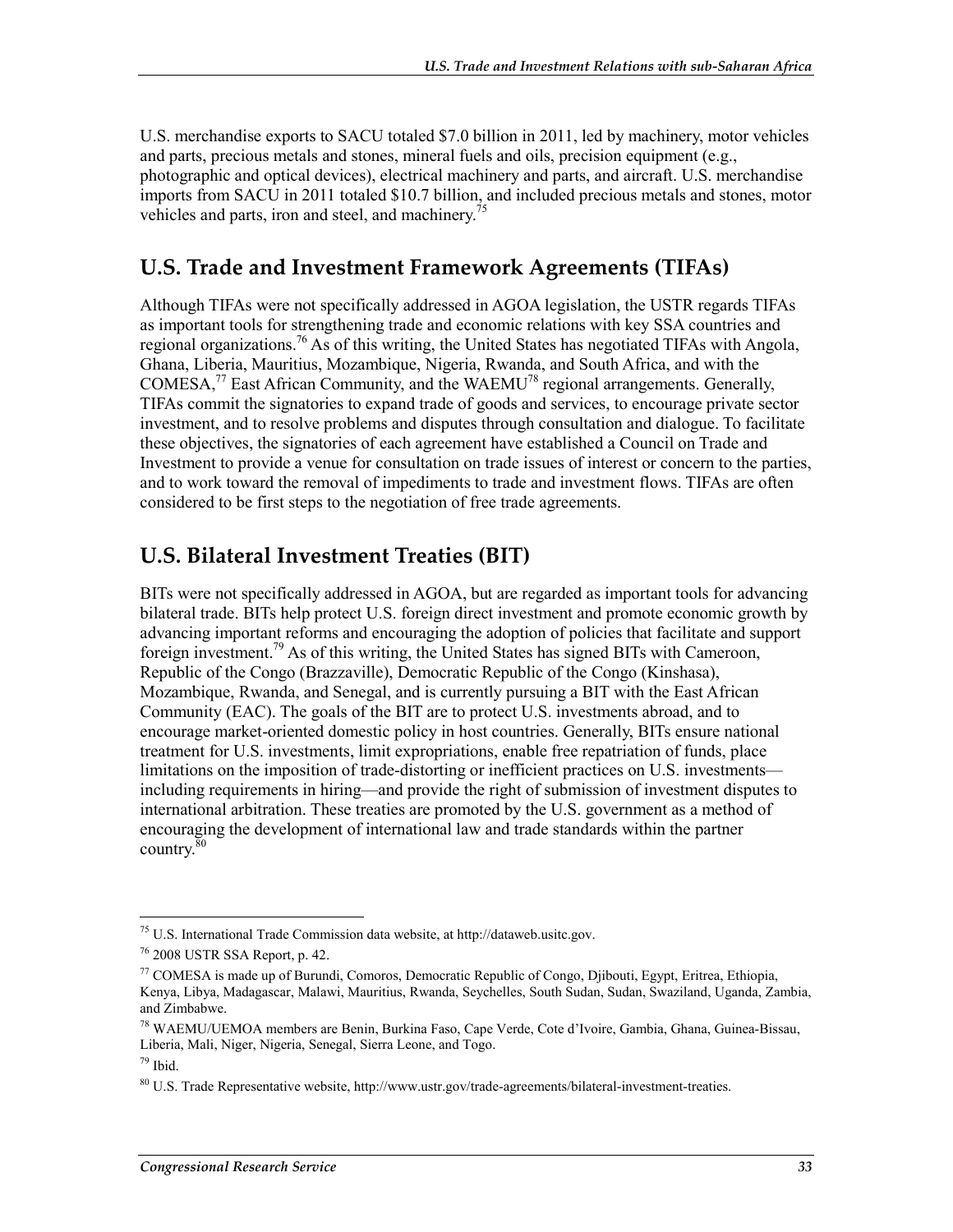#### **AGOA in Comparative Perspective: European Union Trade Frameworks with Africa**

Like the United States, the European Union (EU) has also been active in promoting trade between itself and SSA countries. The EU-South Africa Agreement on Trade, Development, and Cooperation entered into force on January 1, 2000. This agreement creates a free-trade area between the participants during a 12-year asymmetric transition period. The EU pledged to remove tariffs on 95% of imports from South Africa during a 10-year period with most products granted duty-free status in 2002. South Africa will remove duties on 86% of its tariff lines during a 12-year period with most eliminations occurring between 2006 and 2012. Notably, the agreement does not provide tariff relief to several important South African agricultural exports, nor to aluminum.

The Cotonou Agreement, signed in Cotonou, Benin, between the European Union and 71 African, Caribbean, and Pacific nations (ACP) in February 2000, extended non-reciprocal, duty-free access for industrial and processed agricultural goods to the EU market granted by the 4<sup>th</sup> Lomé Convention to the end of 2007. The extent of the dutyfree access conferred by Cotonou was subsequently enhanced in March 2001 by the "Everything but Arms" initiative, which granted LDCs tariff-free access to all goods, except for sugar, rice, and bananas, for which products a tariff-rate quota system was maintained during a phase-out period ending in 2009. Provisions of the Cotonou Agreement call for the negotiation of trade liberalization agreements with regional economic partnerships that could include the regional African groupings discussed in **Appendix A**. Preliminary negotiations on the Regional Economic Partnership Agreements (EPAs) began on September 27, 2002, and were supposed to conclude before the expiration of the Cotonou Agreement on December 31, 2007. Many African countries opposed signing EPAs because that would mean opening up their markets to EU imports. In the end, a temporary compromise was reached: most African countries signed "interim EPAs" to keep their EU trade preferences as they were under the Cotonou Agreement.

On May 14, 2012, the first EPA between the EU and Mauritius, Madagascar, Seychelles, and Zimbabwe went into effect. These countries will have duty-free/quota-free access to the EU market for exports. In exchange, these countries agreed to open their markets to EU exports in a 15-year time frame, but may exclude products they consider import sensitive.<sup>81</sup>

# **AGOA: Current and Future Challenges**

Several issues may be important to Congress in the oversight of AGOA and in consideration of a potential renewal of the preference program. These issues concern the diversification of beneficiary country and industry participants, the continued eligibility of certain countries for AGOA benefits, the HIV/AIDS epidemic, and the participation of U.S. small business in AGOA.

• **Diversification of AGOA Exports.** While textile and manufacturing industries make up a growing part of U.S. imports under AGOA, these imports are dwarfed by AGOA imports from the petroleum and mining sectors. These industries are highly capitalized and do not provide extensive employment opportunities for African workers. AGOA benefits are also concentrated in few countries. Moreover, several AGOA-eligible countries export very little under the program. Increasing African economic diversification and export levels, key goals of AGOA, could arguably be enhanced by continuing and potentially expanding targeted trade capacity building and technical assistance to countries in the subregion, particularly in the sectors where economic activity and production is concentrated. Agriculture, for instance, is a crucial component of many African economies and an important source of income for African workers. Increasing agricultural exports under AGOA, notably of processed goods, could help raise incomes and spur economic growth. Similarly, targeted technical assistance

<sup>81</sup>European Union, *EU's First Economic Partnership with an African Region Goes Live*, Press Release, May 14, 2012, http://europa.eu/newsroom/press-releases/index\_en.htm.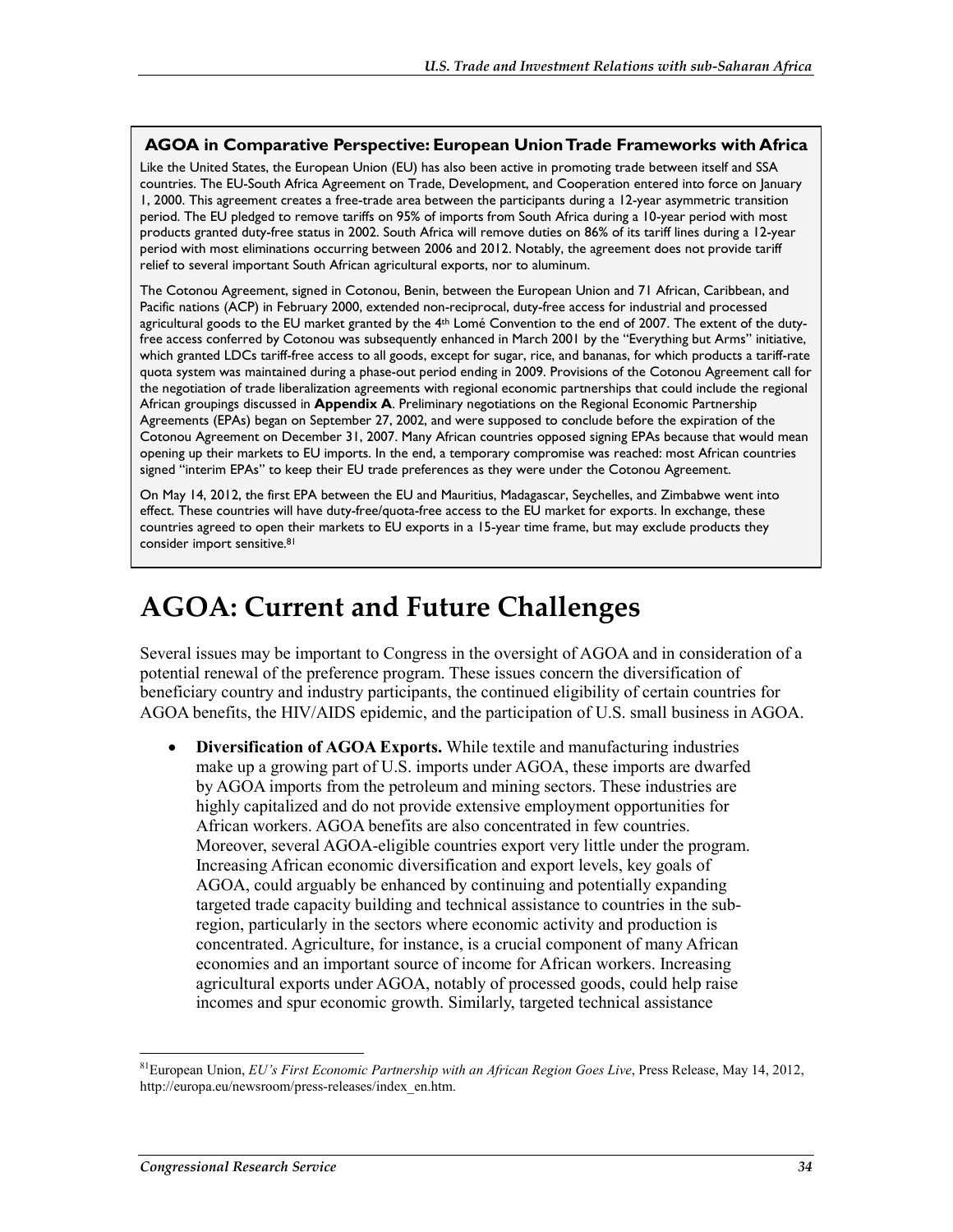aimed at improving productive capacity, infrastructure, and investment policies, could also spur growth in light manufactured product exports.

- **Eligibility Standards.** A country's eligibility for AGOA benefits may become a subject of controversy. Some observers feel that the President must strictly enforce eligibility requirements to ensure continued adherence to reforms. However, others have cited the unpredictability of a country's AGOA benefits from year-to-year as a source of investment risk, and have suggested minimum eligibility terms of greater than the current one-year period. Another suggestion includes allowing Congress to override the President's decision to terminate AGOA benefits through legislation. Several countries have been considered candidates for losing AGOA eligibility.82
- **HIV/AIDS.** The HIV/AIDS pandemic continues to destabilize the economies of Africa and threatens any progress achieved by AGOA as additional income is spent, not to raising living standards, but to treat a population afflicted with the disease. Due to the disease, life expectancy is falling in several AGOA-eligible countries and in the region as a whole. Even with the advantages that AGOA preferences confer, investors may be deterred from the region by high medical costs, by constant replacement of workers stricken with the disease and the attendant training costs, and by the destabilizing risks associated with a society containing a large, dying population.
- **Lack of Uniform Trade Effects Reporting.** The initial AGOA legislation required an annual comprehensive report on U.S.-Africa trade and investment policy and on implementation of AGOA. The resulting annual report was a unique and invaluable oversight and trade trend tracking tool for policy-makers, but the reporting requirement sunsetted in 2008. Congress may wish to consider reinstating the annual AGOA reporting requirement.
- **Small Business Participation.** Small business accounts for about 55% of the U.S. GDP, and employs a large portion of American workers. U.S. small businesses, however, only participate in limited trade with Africa, and reportedly very few in the small business community know about AGOA. Some observers have noted that U.S. small businesses may benefit from AGOA, and in the process help provide avenues for diversifying African exports. Small business is also important in Africa, and increased partnership may result in better participation on both continents. There are multiple ways that U.S. agencies could become more involved in increasing awareness of AGOA among the small business community, and providing opportunities for partnership. Examples include increased investment in and emphasis on the use of USAID's trade hubs as a mechanism for U.S. small business entrance into Africa, or an increased small business emphasis within the mandate of the U.S. Foreign Commercial

<sup>&</sup>lt;sup>82</sup> In 2003, the President declared Eritrea and the Central African Republic to be ineligible for AGOA. In 2004, Cote d'Ivoire was declared ineligible as well, but was reinstated in 2011. In 2009, benefits for Guinea, Madagascar, and Niger were terminated because the President determined that they were not making continual progress in meeting AGOA requirements (Guinea and Niger were reinstated in 2011). Also in 2009, Mauritania was removed from AGOA eligibility, but was reinstated later that year. Lesotho, which is considered an AGOA success story, has been the subject of persistent complaints from indigenous labor groups regarding working conditions in newly developed textile plants. In some years, Swaziland has received warnings from the State Department that its human rights record does not meet AGOA eligibility requirements. Several countries have questionable commitment to privatization and tariff reform.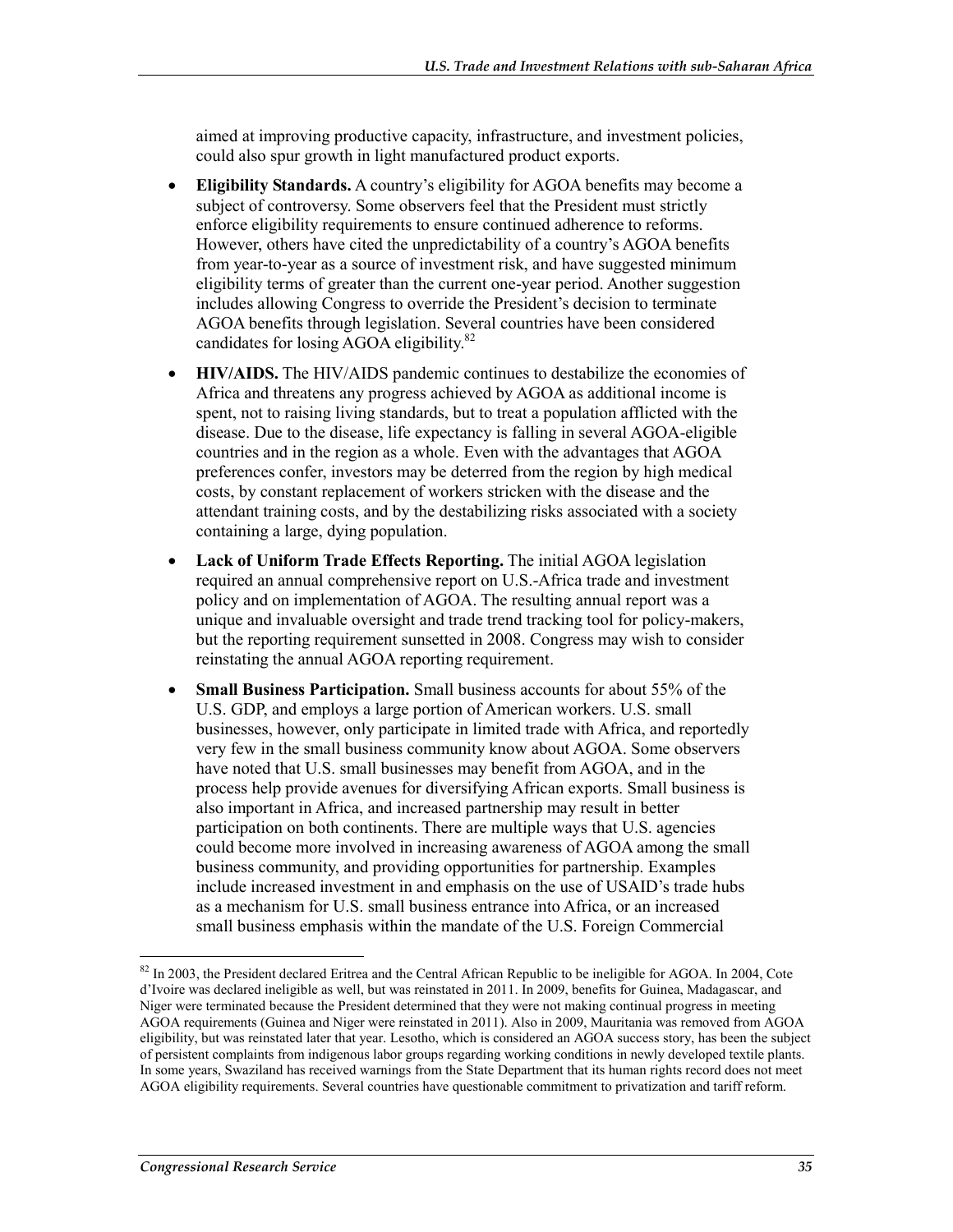Service. The provision of appropriations adequate to enable greater CS compliance with the original AGOA goal of deploying at least 20 CS officers in not less than 10 African countries could also further attainment of the goals laid out under AGOA.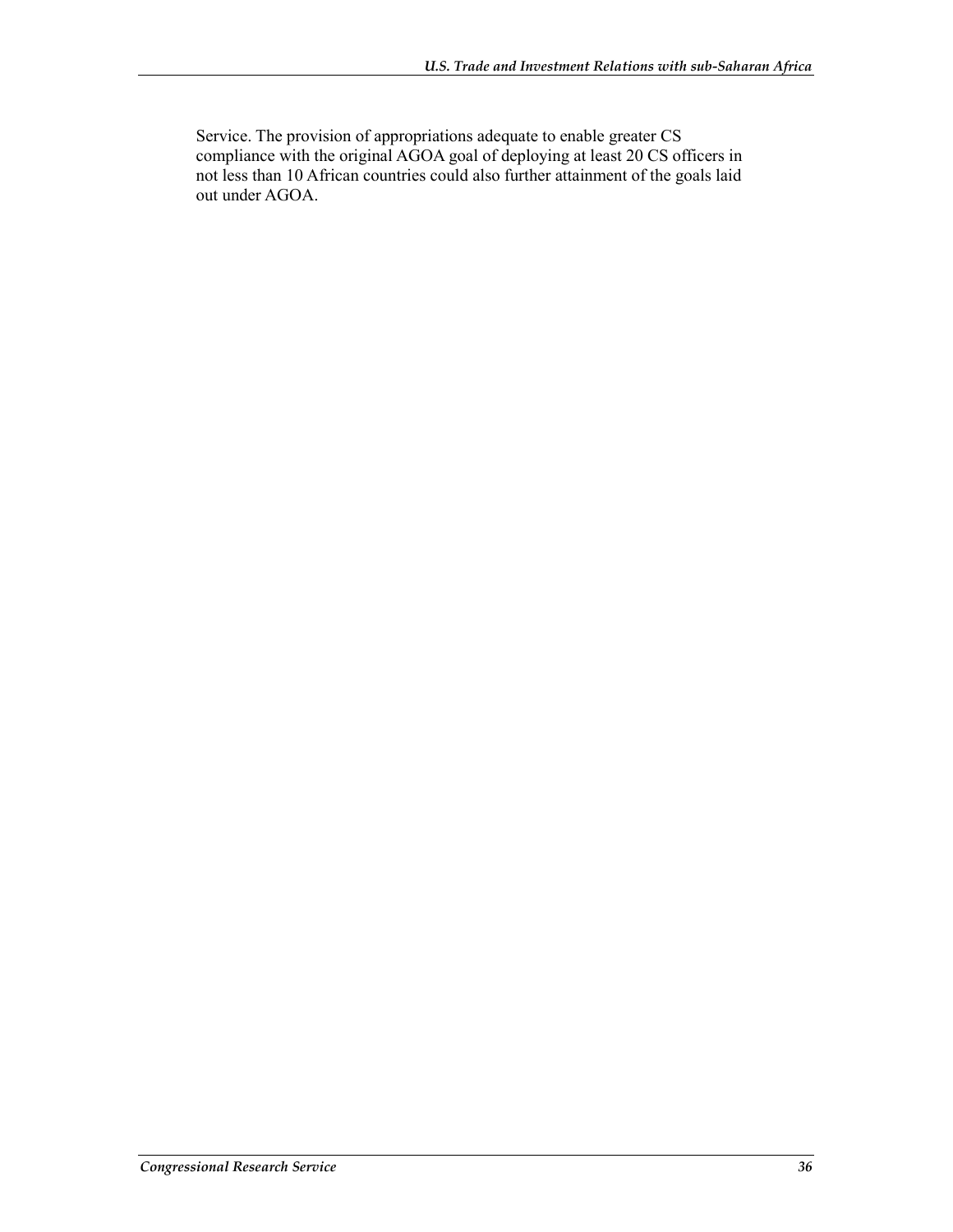# **Appendix A. Regional Economic Integration Among sub-Saharan Africa Nations**

### **Southern African Development Community (SADC)**

This group is composed of the nations of Angola, Botswana, Democratic Republic of the Congo, Lesotho, Madagascar, Malawi, Mauritius, Mozambique, Namibia, South Africa, Swaziland, Tanzania, Zambia, and Zimbabwe. Originally formed by front-line states to lessen economic dependence on the apartheid regime in South Africa, the group expanded to include South Africa in 1994. The 1996 Protocol on Trade committed each signatory to remove duties and non-tariff barriers to SADC members within 12 years, to provide national treatment for each other's goods, and to bind existing tariffs at current levels.

### **Common Market for Eastern and Southern Africa (COMESA)**

Founded in 1982 as the Preferential Trade Area of Eastern and Southern Africa, current member states of the COMESA include Burundi, Comoros, Democratic Republic of the Congo, Eritrea, Ethiopia, Kenya, Madagascar, Malawi, Mauritius, Rwanda, Seychelles, Sudan, Swaziland, Uganda, Zambia, and Zimbabwe. The goal of COMESA is to attain a "fully integrated, competitive, regional economic community with high standards of living for all its people ready to merge into an African Economic Community."83 The goal of monetary union by 2025 is expected to be advanced by the introduction of limited currency convertibility and improved coordination of fiscal and monetary policy during this time period.

### **East African Community (EAC)**

Comprised of Burundi, Kenya, Rwanda, Tanzania, and Uganda, this organization sought to revive historic regional integration arrangements that had existed since 1917. This cooperation broke down in the 1970s due to widespread transshipments and the varied economic paths of its participants. The community was established once again by the three original members (Kenya, Tanzania, and Uganda) in 1999.<sup>84</sup> On July 1, 2010, the community established an EAC Common Market providing for free movement of goods, labor, services and capital within the region.<sup>85</sup> In the agreement, the partner states agreed to eliminate tariff, non-tariff, and technical barriers to trade; harmonize and mutually recognize standards; implement a common trade policy; and ease cross-border movement of persons through an integrated border management system.<sup>86</sup>

<sup>1</sup> 83 Common Market for Eastern and Southern Africa (COMESA) website.

<sup>84</sup> East African Community (EAC) website, http://www.eac.int.

 $85$  Ibid.

 $86$  Ibid.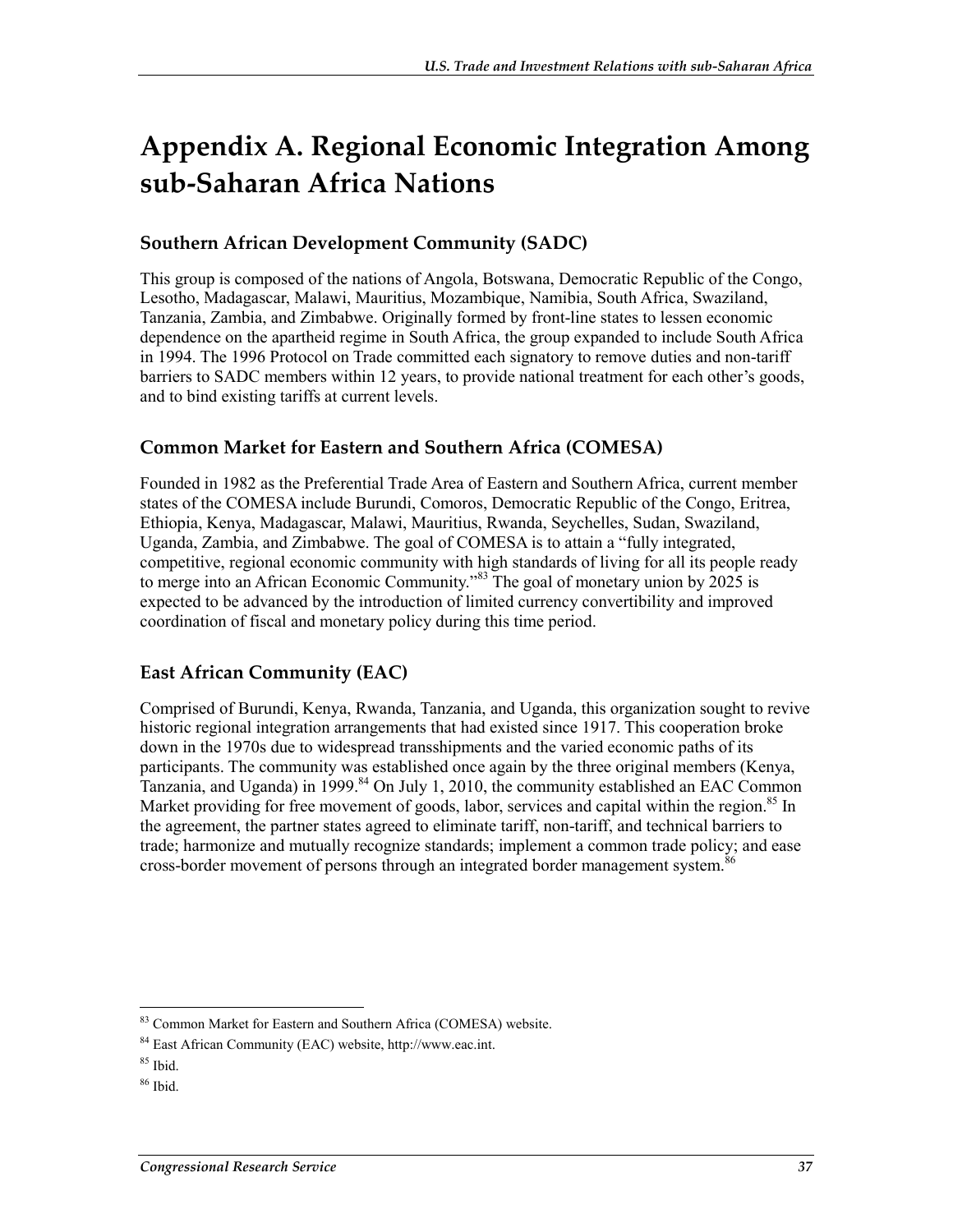### **West African Economic and Monetary Union (WAEMU)**

WAEMU<sup>87</sup> is made up of Benin, Burkina Faso, Côte d'Ivoire, Mali, Niger, Senegal, Togo, and Guinea-Bissau, the sole non-francophone member. This grouping was originally created to promote economic integration among countries that share the CFA franc (*Communauté financière africaine)*, a currency formerly tied to the French franc prior to its disappearance in 2000 (but still backed by the French treasury). The member states have espoused the long-term goal of a full economic union with a common market, macroeconomic convergence, regulatory harmonization, and a common investment policy. A preferential tariff arrangement was concluded for member states in 1995, and a customs union with a common external tariff of 22% became operational in 2000. WAEMU countries have established a common accounting system, periodic reviews of member countries' macroeconomic policies, a regional stock exchange, and the legal and regulatory framework for a regional banking system.<sup>88</sup>

<sup>87</sup> WAEMU is also known as UEMOA from its French name, *Union Economique et Monetaire Oest-Africaine.* 88 2008 USTR SSA Report, p. 39.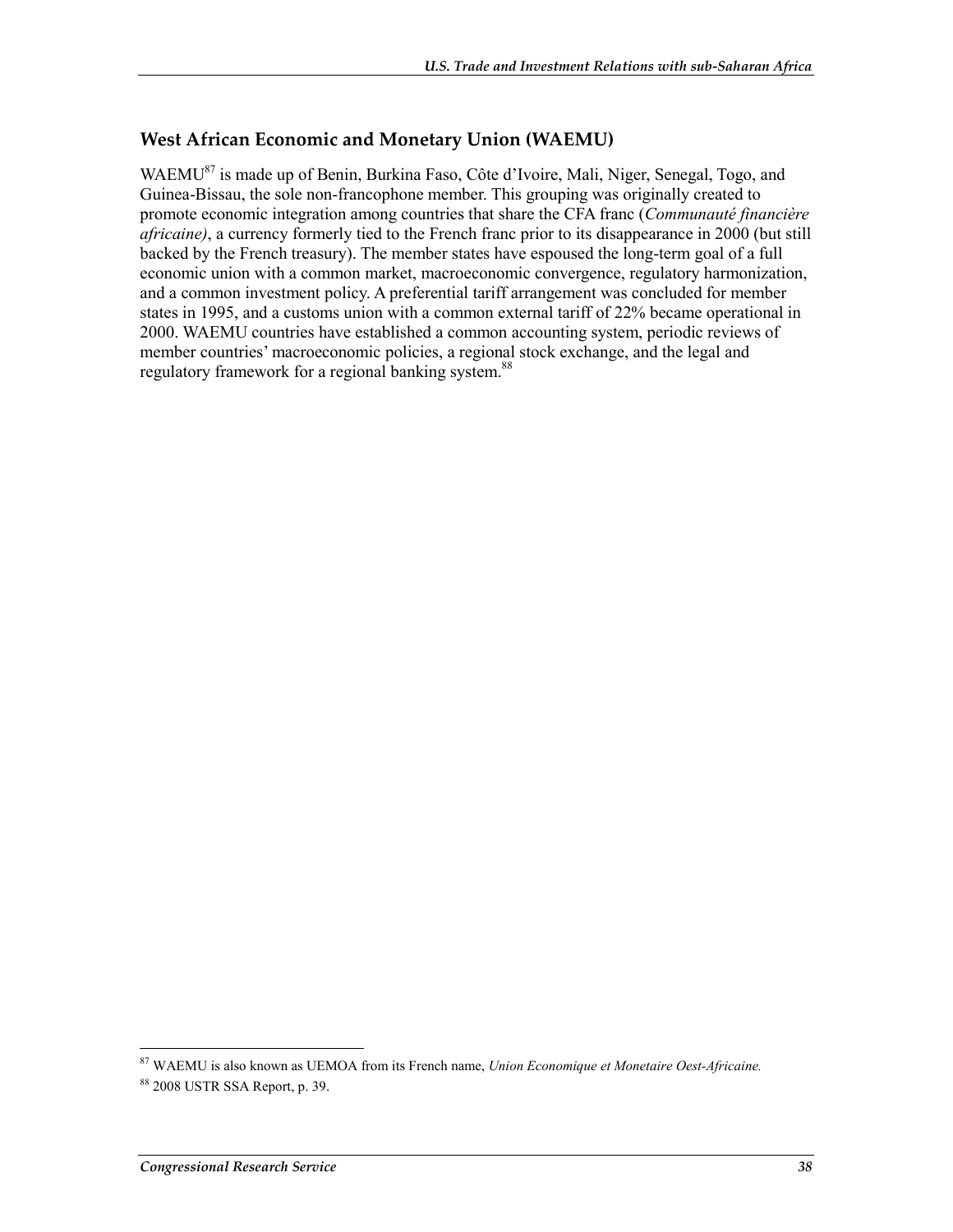# **Appendix B. U.S.–SSA Trade Relationship**

| <b>Countries</b>                           | <b>GSP</b> | <b>GSP-Least</b><br><b>Developed</b> | <b>AGOA</b> | AGOA-<br>Lesser<br><b>Developed</b> | <b>BIT</b> | <b>TIFA</b>                           |
|--------------------------------------------|------------|--------------------------------------|-------------|-------------------------------------|------------|---------------------------------------|
| Angola                                     |            |                                      |             |                                     |            | 2009                                  |
| Benin                                      | $\sqrt{ }$ | $\sqrt{}$                            | V           |                                     |            | 2002b                                 |
| Botswana                                   | $\sqrt{}$  |                                      | ٦           | V                                   |            | 2008c                                 |
|                                            | V          |                                      | ٧           |                                     |            |                                       |
| Burkina Faso                               | V          | V                                    | ٧           |                                     |            | 2002b                                 |
| Burundi                                    | V          | V                                    | ٧           |                                     |            | 2001 <sup>a</sup> , 2008 <sup>d</sup> |
| Cameroon                                   | V          |                                      | ٧           | V                                   | 1989       |                                       |
| Cape Verde                                 | V          |                                      |             | V                                   |            |                                       |
| Central African<br>Republic                | V          | V                                    |             |                                     |            |                                       |
| Chad                                       | V          | V                                    | V           | $\sqrt{}$                           |            |                                       |
| Comoros                                    | V          |                                      | V           |                                     |            | 2001a                                 |
| Democratic Republic<br>of Congo (Kinshasa) | $\sqrt{}$  | V                                    |             |                                     | 1989       | 2001a                                 |
| Republic of Congo<br>(Brazzaville)         | V          |                                      | V           |                                     | 1994       |                                       |
| Cote d'Ivoire                              | V          |                                      |             |                                     |            | 2002b                                 |
| Djibouti                                   | V          | √                                    |             |                                     |            | 2001a                                 |
| <b>Equatorial Guinea</b>                   |            |                                      |             |                                     |            |                                       |
| Eritrea                                    | V          |                                      |             |                                     |            | 2001a                                 |
| Ethiopia                                   | V          | $\sqrt{ }$                           | V           | V                                   |            | 2001 <sup>a</sup>                     |
| Gabon                                      | V          |                                      |             |                                     |            |                                       |
| Gambia                                     | V          | V                                    | ٧           |                                     |            |                                       |
| Ghana                                      | V          |                                      |             |                                     |            | 1999                                  |
| Guinea                                     | V          |                                      |             |                                     |            |                                       |
| Guinea-Bissau                              | V          |                                      |             |                                     |            | 2002b                                 |
| Kenya                                      |            |                                      |             |                                     |            | 2001 <sup>a</sup> , 2008 <sup>d</sup> |
| Lesotho                                    |            |                                      |             |                                     |            | 2008c                                 |
| Liberia                                    |            |                                      |             |                                     |            | 2007                                  |
| Madagascar                                 |            |                                      |             |                                     |            | 2001a                                 |
| Malawi                                     |            |                                      |             |                                     |            | 2001a                                 |
| Mali                                       |            |                                      |             |                                     |            | 2002b                                 |
|                                            |            |                                      |             |                                     |            |                                       |
|                                            |            |                                      |             |                                     |            |                                       |
| Mauritania<br>Mauritius                    |            |                                      |             | V                                   |            | 2001 <sup>a</sup> , 2006              |

#### **Table B-1. SSA Countries Trade Relationship with United States and Preference Program Status**